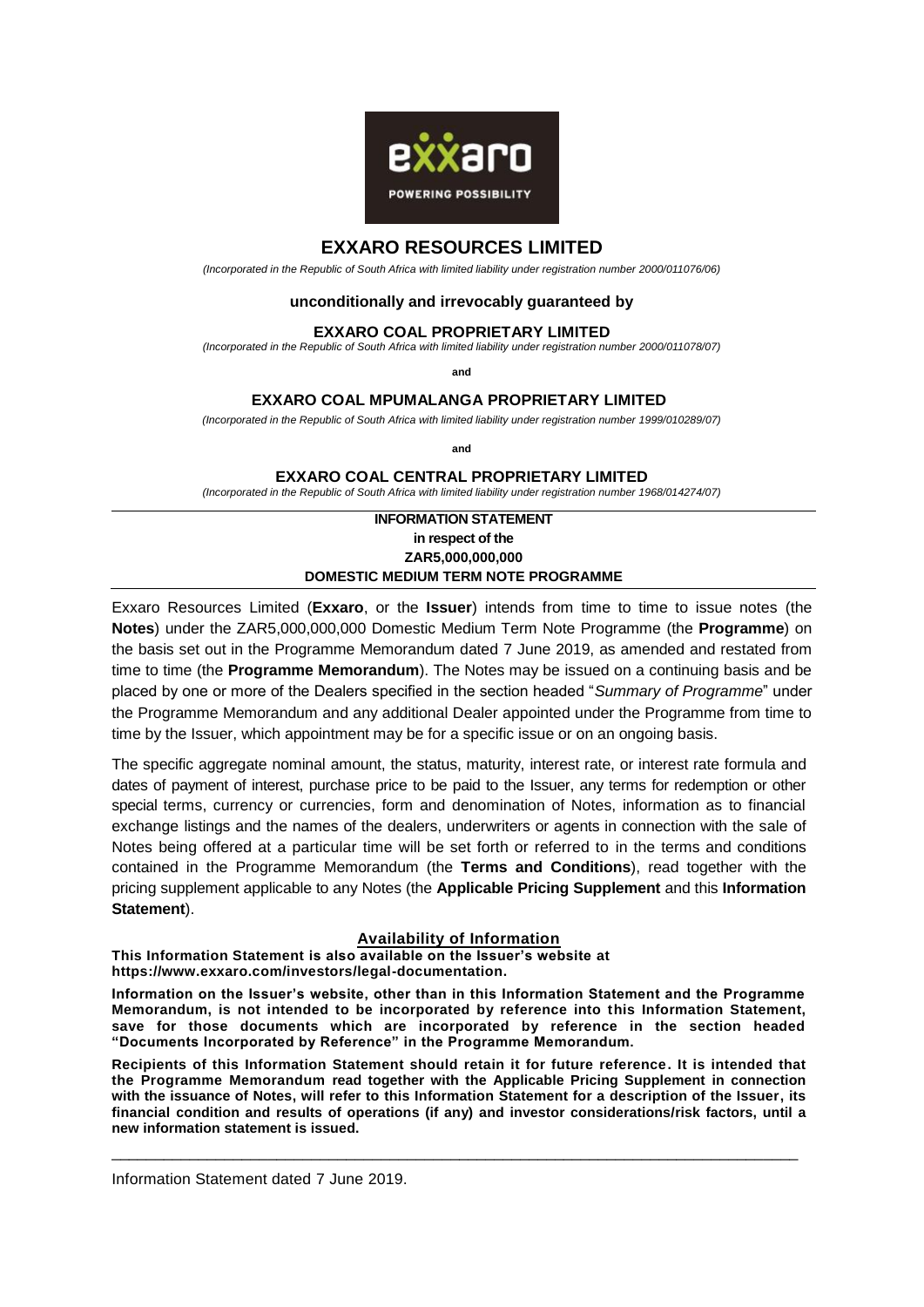# **TABLE OF CONTENTS**

|                                                                                                                                                       | Page |
|-------------------------------------------------------------------------------------------------------------------------------------------------------|------|
| GENERAL                                                                                                                                               | 3    |
| INVESTOR CONSIDERATIONS/RISK FACTORS                                                                                                                  | 5    |
| ORGANISATIONAL STRUCTURE OF EXXARO RESOURCES LIMITED                                                                                                  | 16   |
| DESCRIPTION OF EXXARO RESOURCES LIMITED                                                                                                               | 18   |
| BUSINESS DESCRIPTION OF EXXARO COAL PROPRIETARY LIMITED, EXXARO<br>COAL MPUMALANGA PROPRIETARY LIMITED AND EXXARO COAL CENTRAL<br>PROPRIETARY LIMITED | 49   |
| <b>GENERAL INFORMATION</b>                                                                                                                            | 52   |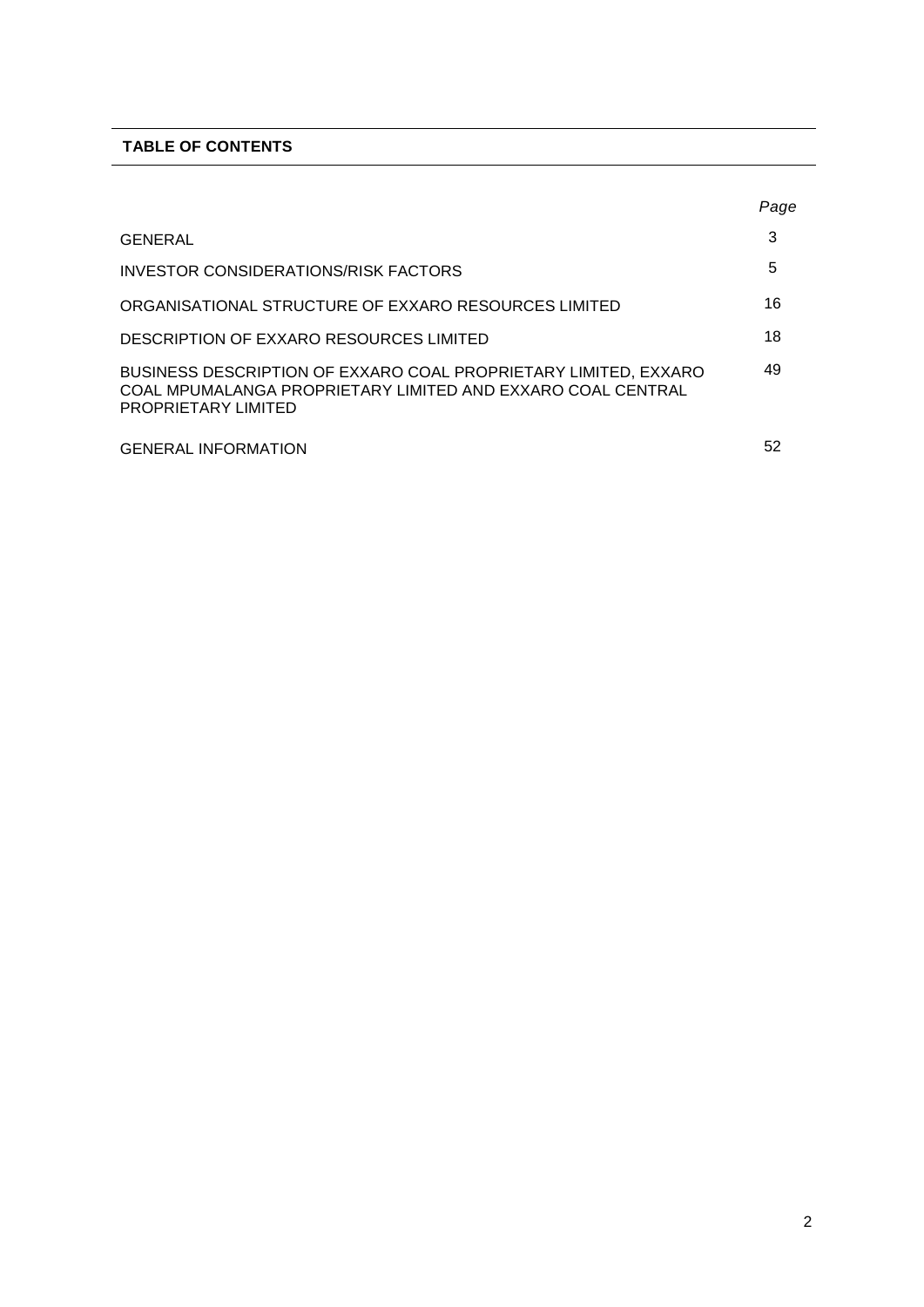## **GENERAL**

*Capitalised terms used in this section headed "General" shall bear the same meanings as defined in the Terms and Conditions in the Programme Memorandum, except to the extent that they are separately defined in this section or this is clearly inappropriate from the context.* 

The Issuer certifies that to the best of its knowledge and belief there are no facts that have been omitted from Information Statement which would make any statement false or misleading and that all reasonable enquiries to ascertain such facts have been made, and that this Information Statement contains all information required by law and the Debt Listings Requirements of the JSE. The Issuer accepts full responsibility for the accuracy of the information contained in this Information Statement.

In addition, the Issuer, having made all reasonable inquiries, confirms that this Information Statement contains or incorporates all information which is material in relation to the issuing and the offering of the Notes, that all information contained or incorporated in this Information Statement is true and accurate in all material respects and that the opinions and the intentions expressed in this Information Statement are honestly held and that there are no other facts, the omission of which, would make this Information Statement or any of such information or expression of any such opinions or intentions misleading in any material respect.

The Arranger, the Dealers, the JSE Debt Sponsor or any of their respective subsidiaries or holding companies or a subsidiary of their holding companies (**Affiliates**) and the professional advisors have not separately verified the information contained in this Information Statement. Accordingly, no representation, warranty or undertaking, expressed or implied is made and no responsibility is accepted by the Arranger(s), Dealers, the JSE Debt Sponsor, their Affiliates or any of the professional advisors as to the accuracy or completeness of the information contained in this Information Statement or any other information provided by the Issuer. None of the Arranger(s), Dealers, the JSE Debt Sponsor, their Affiliates nor any of the professional advisors accepts any liability in relation to the information contained in this Information Statement or any other information provided by the Issuer in connection with the Notes. The statements made in this paragraph are without prejudice to the responsibilities of the Issuer.

No person has been authorised by the Issuer to give any information or to make any representation not contained in or not consistent with this Information Statement or any other information supplied in connection with the issue and sale of the Notes and, if given or made, such information or representation must not be relied upon as having been authorised by the Issuer, the Arranger(s), the Dealers, the JSE Debt Sponsor, their Affiliates or the professional advisors. Neither the delivery of this Information Statement nor any sale made in connection herewith shall, under any circumstances, create any implication that there has been no change in the affairs of the Issuer since the date hereof, or that any other financial statement or other information supplied in connection with the Information Statement is correct at any time subsequent to the date indicated in the document containing the same.

Neither this Information Statement nor any other information supplied in connection with the Notes constitutes the rendering of financial or investment advice by or on behalf of the Issuer, the Arranger(s), the Dealers, the JSE Debt Sponsor, their Affiliates or any professional advisor.

This Information Statement and any other information supplied in connection with the Notes is not intended to provide the basis of any credit or other evaluation, and should not be considered as a recommendation by the Issuer, the Arranger(s), the Dealers, the JSE Debt Sponsor, their Affiliates or any professional advisor, that any recipient of this Information Statement should purchase any Notes. Each investor contemplating purchasing any Notes should make its own independent investigation of the financial condition and affairs, and its own appraisal of the creditworthiness, of the Issuer. Each potential investor should consult its own advisors to make its investment decision and to determine whether it is legally permitted to purchase the Notes under Applicable Laws and regulations.

Neither this Information Statement nor any other information supplied in connection with the Notes constitutes an offer or invitation by or on behalf of the Issuer, the Arranger(s), the Dealers, the JSE Debt Sponsor, their Affiliates or the professional advisors to any person to subscribe for or to purchase any Notes.

This Information Statement does not constitute an offer to sell or the solicitation of an offer to buy any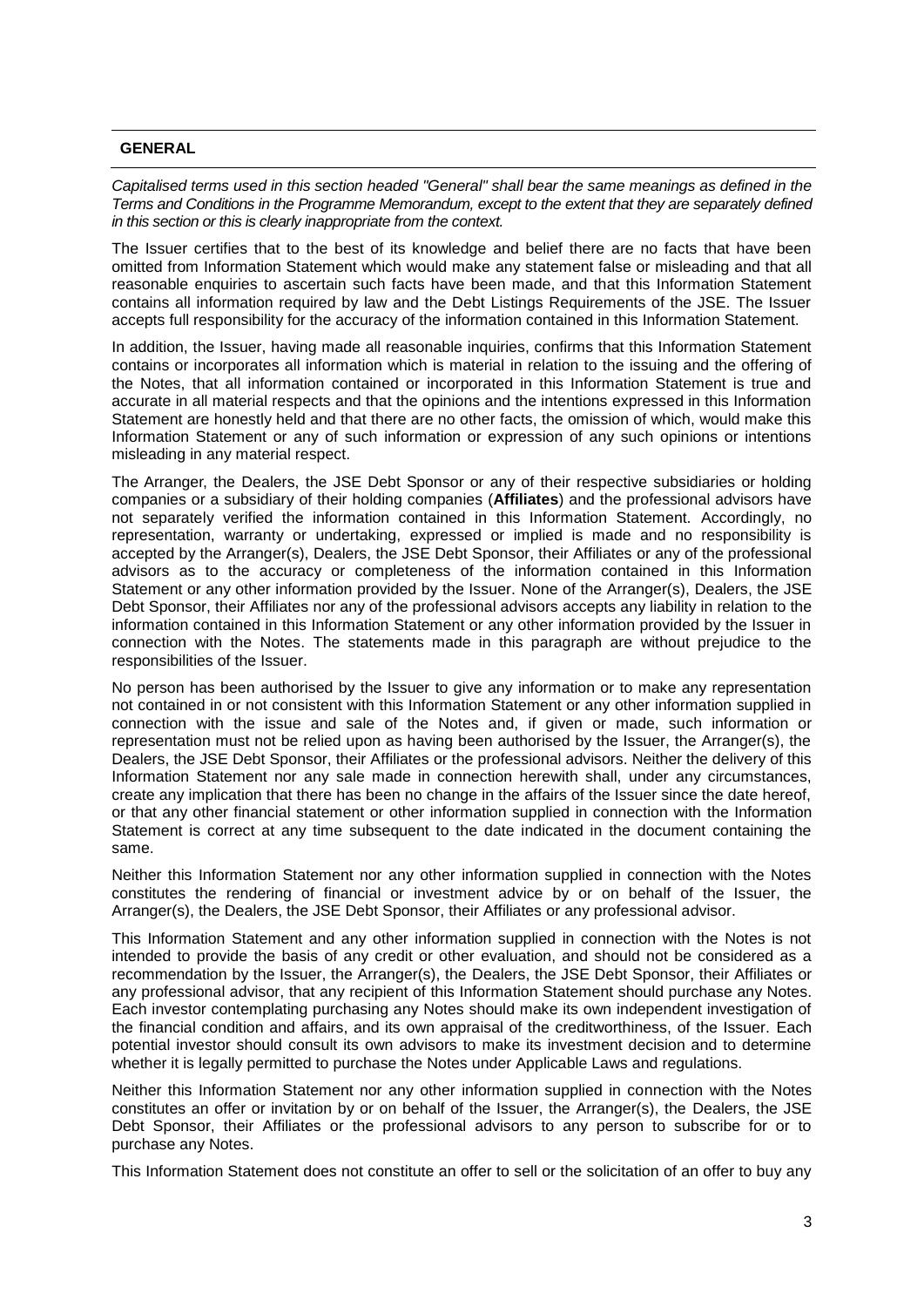Notes in any jurisdiction to any person to whom it is unlawful to make the offer or solicitation in such jurisdiction. None of the Issuer, the Arranger(s), Dealers, the JSE Debt Sponsor, their Affiliates nor any professional advisor, represents that this Information Statement may be lawfully distributed, or that any Notes may be lawfully offered, in compliance with any applicable registration or other requirements in any such jurisdiction, or pursuant to an exemption available there under, or assumes any responsibility for facilitating any such distribution or offering. In particular, no action has been taken by the Issuer, the Arranger(s), the Dealers, the JSE Debt Sponsor, their Affiliates or the professional advisors which would permit a public offering of any Notes or distribution of this document in any jurisdiction where action for that purpose is required. Accordingly, no Notes may be offered or sold, directly or indirectly, and neither this Information Statement nor any advertisement nor other offering material may be distributed or published in any jurisdiction, except under circumstances that will result in compliance with any Applicable Laws and regulations. The Arranger(s) or the Dealers has represented that all offers and sales by them will be made on the same terms and in compliance with this prohibition.

**The distribution of this Information Statement and the offer for the subscription or sale of Notes may be restricted by law in certain jurisdictions. Currently, the Notes are only available for subscription by South African residents. Persons into whose possession this Information Statement or any Notes come must inform themselves about, and observe, any such restrictions. In particular there are restrictions on the distribution of this Information Statement and the offer for the subscription or sale of Notes in the United States of America, the European Economic Area, the United Kingdom and South Africa.**

The Notes have not been and will not be registered under the United States Securities Act of 1933, as amended (the "**Securities Act**") and may not be offered or sold in the United States of America or to, or for the account or benefit of, US persons (as defined in Regulation S under the Securities Act ("**Regulation S**")). The Notes will be offered and sold only in offshore transactions outside the United States of America in accordance with Regulation S and, subject to certain exceptions, may not be offered, sold or delivered within the United States of America or to, or for the account or benefit of, US Persons.

Information and opinions presented in the Information Statement were obtained or derived from public sources that the Arranger(s), the Dealers, the JSE Debt Sponsor, their Affiliates or the professional advisors believe are reliable but make no representations as to the accuracy or completeness thereof. Any opinions, forecasts or estimates (if any) herein constitute a judgment as at the date of this Information Statement. There can be no assurance that future results or events will be consistent with any such opinions, forecasts or estimates. Past performance should not be taken as an indication or guarantee of future performance and no representation or warranty, express or implied is made regarding future performance. The price, value of and income from any of the securities or financial instruments mentioned in this Information Statement (if any) can fall as well as rise. Any opinions expressed in this Information Statement are subject to change without notice and may differ or be contrary to opinions expressed by other business areas or groups of the Arranger(s), the Dealers, the JSE Debt Sponsor, their Affiliates or the professional advisors as a result of using different assumptions and criteria. Furthermore, the Arranger(s) or the Dealers (and their respective directors, employees, representatives and agents), the JSE Debt Sponsor, their Affiliates or any professional advisors accept no liability for any direct or indirect loss or damage incurred arising from the use of the material presented in this Information Statement, except as provided for by law.

All trademarks, service marks and logos used in this Information Statement are trademarks or service marks or registered trademarks or service marks of the Issuer. This Information Statement may not be reproduced without the prior written consent of the Issuer, the Arranger(s) or Dealers. It may not be considered as advice, a recommendation or an offer to enter into or conclude any transactions.

## **Copies of this Information Statement are available by request from the registered offices of the Issuer.**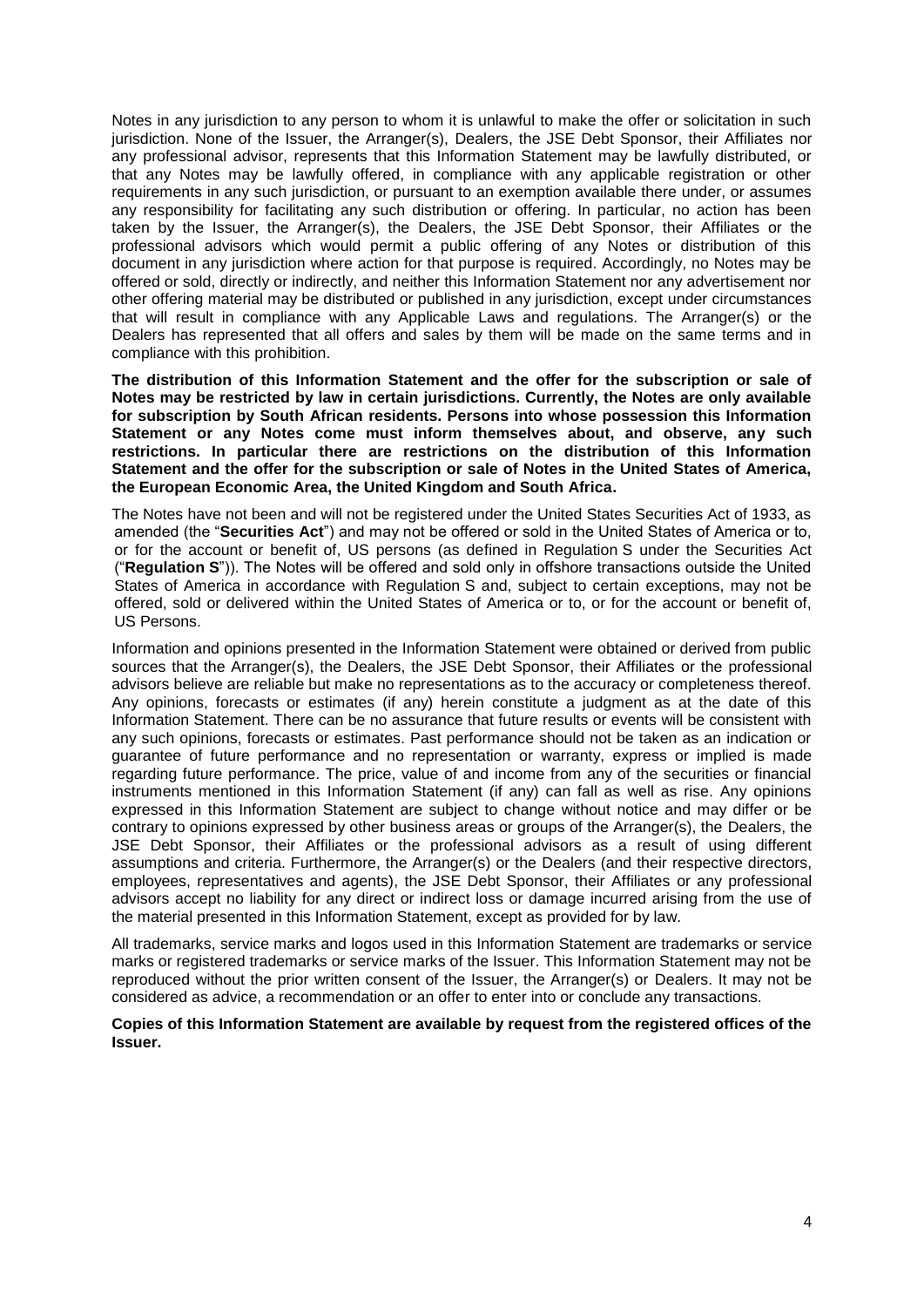## **INVESTOR CONSIDERATIONS/RISK FACTORS**

*Capitalised terms used in this section headed "Investor Considerations/Risk Factors" shall bear the same meanings as used in the Terms and Conditions, except to the extent that they are separately defined in this section or this is clearly inappropriate from the context.*

*The Issuer believes that the factors outlined below may affect its ability to fulfil its obligations under the Notes. All of these factors are contingencies which may or may not occur and the Issuer is not in a position to express a view on the likelihood of any such contingency occurring. In addition, factors which are material for the purpose of assessing the market risks associated with the Notes are also described below. The value of the Notes could decline due to any of these risks, and investors may lose some or all of their investment.*

*The Issuer believes that the factors described below represent the principal risks inherent in investing in the Notes, but the inability of the Issuer to pay interest, principal or other amounts on or in connection with any Notes may occur for other reasons which may not be considered significant risks*  by the Issuer based on information available to it at the Programme Date, or which it may not be able *to anticipate at the Programme Date. Accordingly, the Issuer does not represent that the statements below regarding the risks of holding any Notes are exhaustive.* 

*Prospective investors should also read the detailed information set out elsewhere in this Information Statement to reach their own views prior to making any investment decision.* 

*References below to the "Terms and Conditions", in relation to Notes, shall mean the "Terms and Conditions of the Notes" set out under the section of the Programme Memorandum headed "Terms and Conditions of the Notes".* 

## **Factors that may affect the Issuer's ability to fulfil its obligations under Notes issued under the Programme**

## **Risks Relating to the Notes**

## *The Notes may not be a suitable investment for all investors*

Each potential investor in any Notes must determine the suitability of that investment in light of its own circumstances. In particular, each potential investor should:

- have sufficient knowledge and experience to make a meaningful evaluation of the Notes, the merits and risks of investing in the Notes and the information contained or incorporated by reference in the Programme Memorandum or any applicable supplement;
- have access to, and knowledge of, appropriate analytical tools to evaluate, in the context of its particular financial situation, an investment in the Notes and the impact such an investment will have on its overall investment portfolio;
- have sufficient financial resources and liquidity to bear all of the risks of an investment in the Notes, including Notes with principal or interest payable in one or more currencies, or where the currency for principal or interest payments is different from the potential investor's currency;
- understand thoroughly the terms of the Notes and be familiar with the behaviour of any relevant indices and financial markets; and
- be able to evaluate (either alone or with the help of a financial adviser) possible scenarios for economic, interest rate and other factors that may affect its investment and its ability to bear the applicable risks.

Some Notes are complex financial instruments. Sophisticated institutional investors generally do not purchase complex financial instruments as stand-alone investments. They purchase complex financial instruments as a way to reduce risk or enhance yield with an understood, measured and appropriate addition of risk to their overall portfolios. A potential investor should not invest in Notes which are complex financial instruments unless it has the expertise (either alone or with a financial adviser) to evaluate how the Notes will perform under changing conditions, the resulting effects on the value of the Notes and the impact this investment will have on the potential investor's overall investment portfolio.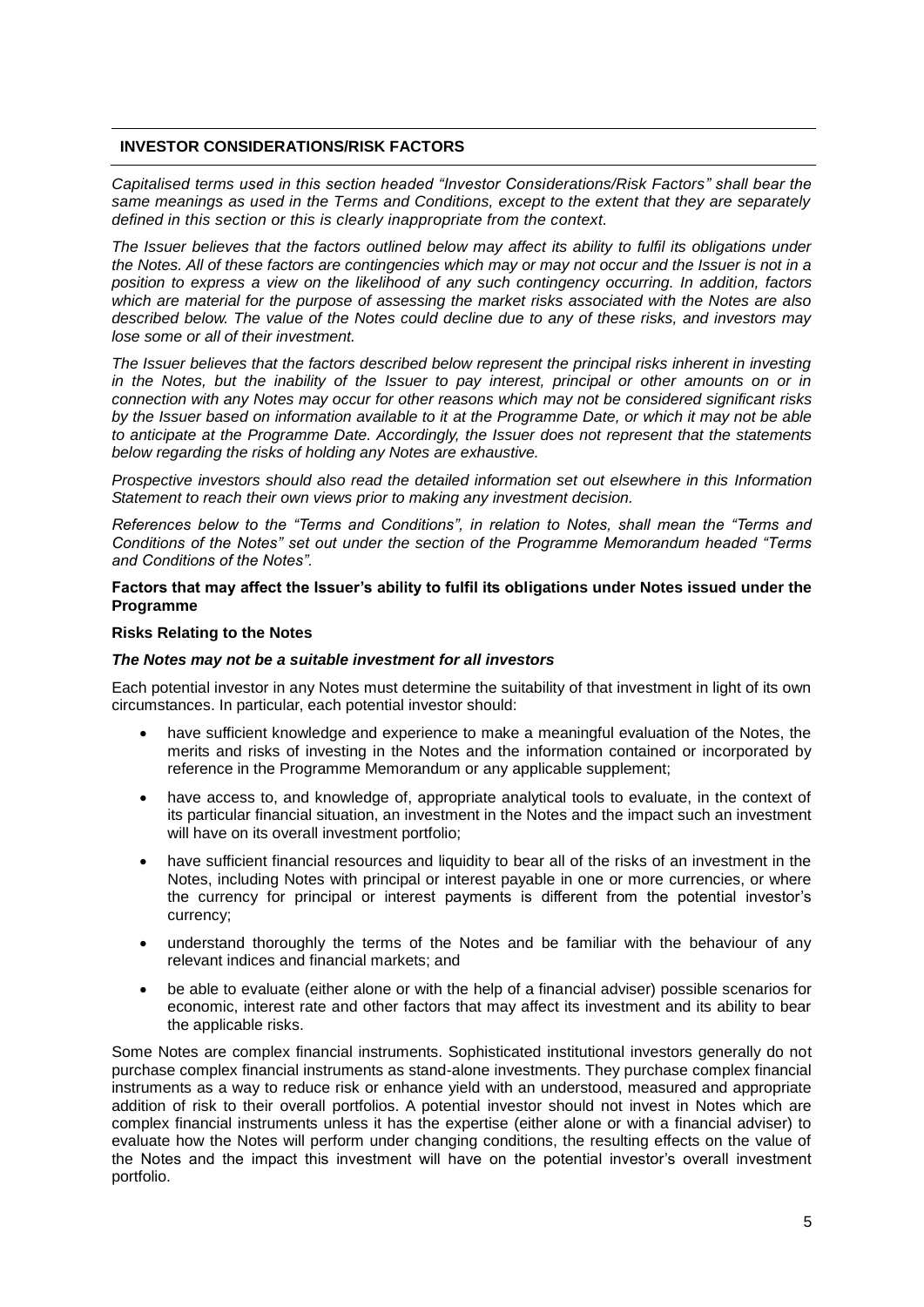## *There may not be an active trading market for the Notes*

Notes issued under the Programme will be new securities which may not be widely distributed and for which there is currently no active trading market (unless in the case of any particular Tranche, such Tranche is to be consolidated with and form a single series with a Tranche of Notes which is already issued). If the Notes are traded after their initial issuance, they may trade at a discount to their initial offering price, depending upon prevailing interest rates, the market for similar securities, general economic conditions and the financial condition of the Issuer. There is no assurance as to the development or liquidity of any trading market for any particular Tranche of Notes.

## *The Notes may be redeemed prior to maturity*

Unless in the case of any particular Tranche of Notes the Applicable Pricing Supplement specifies otherwise, in the event that the Issuer would be obliged to increase the amounts payable in respect of any Notes due to any withholding or deduction for or on account of any present or future taxes, duties, assessments or governmental charges of whatever nature imposed, levied, collected, withheld or assessed by or on behalf of the government of South Africa or any political subdivision thereof or any authority therein or thereof having power to tax, the Issuer may redeem all outstanding Notes in accordance with the Conditions.

In addition, if in the case of any particular Tranche of Notes the Applicable Pricing Supplement specifies that the Notes are redeemable at the Issuer's option in certain other circumstances, the Issuer may choose to redeem the Notes at times when prevailing interest rates may be relatively low. In such circumstances an investor may not be able to reinvest the redemption proceeds in a comparable security at an effective interest rate as high as that of the relevant Notes.

## *Because uncertificated Notes are held in the CSD, investors will have to rely on their procedures for transfer, payment and communication with the Issuer*

Notes issued under the Programme which are listed on the Interest Rate Market of the JSE or such other or additional Financial Exchange and/or held in the CSD may, subject to Applicable Laws and the Applicable Procedures, be issued in uncertificated form. Unlisted Notes may also be held in the CSD in uncertificated form. Notes held in the CSD will be issued, cleared and settled in accordance with the Applicable Procedures through the electronic settlement system of the CSD. Except in the limited circumstances described in the Terms and Conditions, investors will not be entitled to receive Individual Certificates. The CSD will maintain records of the Beneficial Interests in Notes and/or issued in uncertificated form, which are held in the CSD (whether such Notes are listed or unlisted). Investors will be able to trade their Beneficial Interests only through the CSD and in accordance with the Applicable Procedures.

Payments of principal and/or interest in respect of uncertificated Notes will be made to the CSD or the Participants and the Issuer will discharge its payment obligations under the Notes by making payments to or to the order of the CSD or the Participants for distribution to their account holders. A holder of a Beneficial Interest in uncertificated Notes, whether listed or unlisted, must rely on the procedures of the CSD to receive payments under the relevant Notes. Each investor shown in the records of the CSD or the Participants, as the case may be, shall look solely to the CSD or the Participant, as the case may be, for his share of each payment so made by the Issuer to the registered holder of such uncertificated Notes. The Issuer has no responsibility or liability for the records relating to, or payments made in respect of, such Beneficial Interests.

Holders of Beneficial Interests in uncertificated Notes will not have a direct right to vote in respect of the relevant Notes. Instead, such holders will be permitted to act only to the extent that they are enabled by the CSD to appoint appropriate proxies.

## *Recourse to the JSE Debt Guarantee Fund Trust*

The holders of Notes that are not listed on the Interest Rate Market of the JSE will have no recourse against the JSE Debt Guarantee Fund Trust. Claims against the JSE Debt Guarantee Fund Trust may only be made in respect of the trading of Notes listed on the Interest Rate Market of the JSE and in accordance with the rules of the JSE Debt Guarantee Fund Trust. Unlisted notes are not regulated by the JSE.

## *Credit Rating*

Tranches of Notes issued under the Programme, the Issuer, the Guarantors and/or the Programme, as the case may be, may be rated or unrated. A Rating is not a recommendation to buy, sell or hold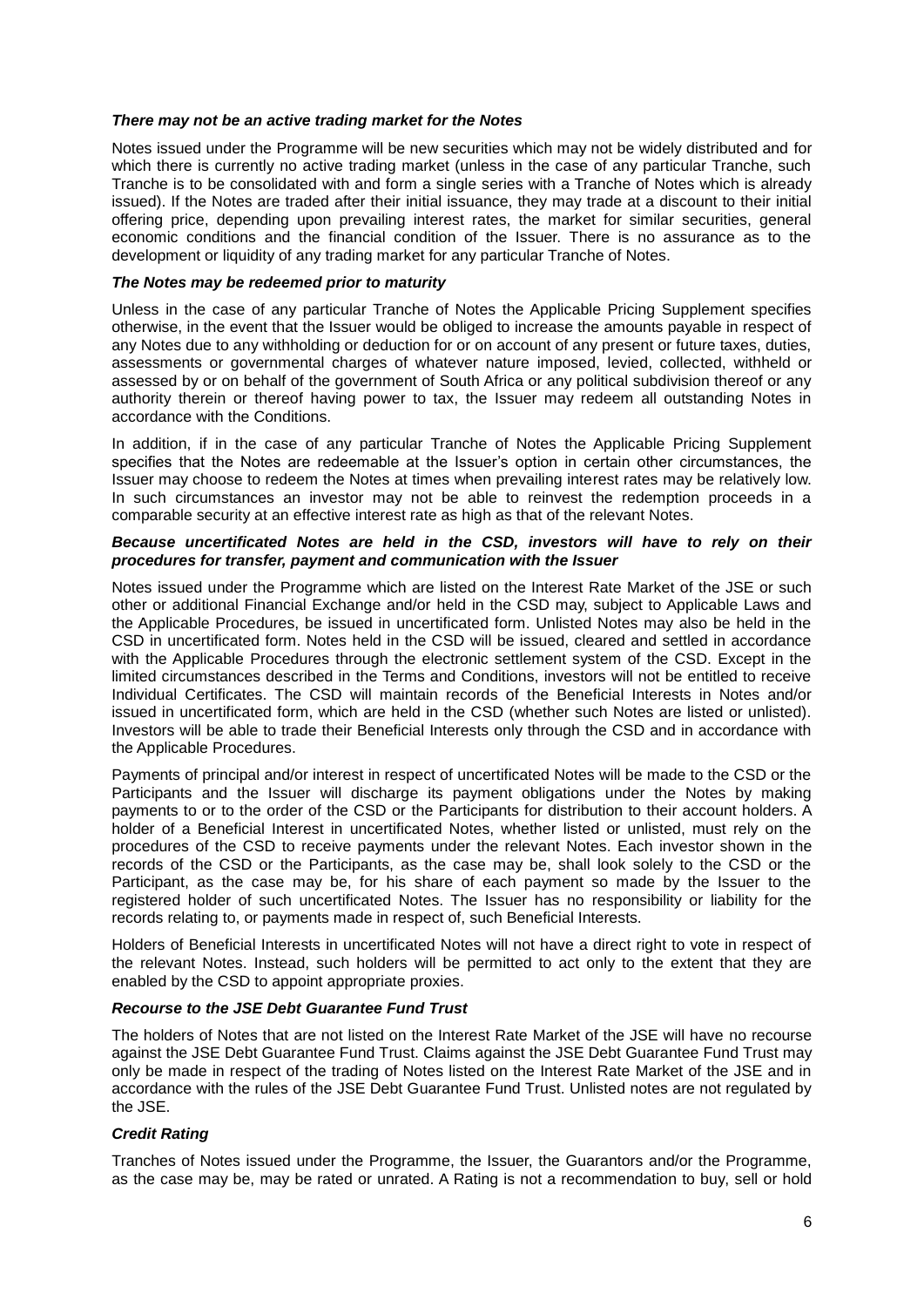securities and may be subject to suspension, reduction or withdrawal at any time by the assigning Rating Agency. Any adverse change in an applicable credit rating could adversely affect the trading price for the Notes issued under the Programme.

Any amendment in the Rating of the Issuer and/or the Guarantors and/or the Programme and/or a Tranche of Notes, as the case may be, after the Programme Date, will be announced on SENS.

## *Risks related to the structure of the particular issue of Notes*

A wide range of Notes may be issued under the Programme. A number of these Notes may have features which contain particular risks for potential investors. Set out below is a description of certain such features:

## *Notes subject to optional redemption by the Issuer*

An optional redemption feature is likely to limit the market value of the Notes. During any period when the Issuer may elect to redeem the Notes, the market value of those Notes generally will not rise substantially above the price at which they can be redeemed. This also may be true prior to any redemption period. The Issuer may be expected to redeem Notes when its cost of borrowing is lower than the interest rate on the Notes. At those times, an investor generally would not be able to re-invest the redemption proceeds at an effective interest rate as high as the interest rate on the Notes being redeemed and may only be able to do so at a significantly lower rate. Potential investors should consider reinvestment risk in light of other investments available at that time.

## *Index-Linked and Dual Currency Notes*

The Issuer may issue Notes the terms of which provide for interest or principal payable in respect of such Notes to be determined by reference to an index or formula, to changes in the prices of securities or commodities, to movements in currency exchange rates or other factors (each, a "**Relevant Factor**") or with principal or interest payable in one or more currencies which may be different from the currency in which the Notes are denominated. Potential investors should be aware that:

- the market price of such Notes may be volatile;
- no interest may be payable on such Notes;
- payments of principal or interest on such Notes may occur at a different time or in a different currency than expected;
- the amount of principal payable at redemption may be less than the Nominal Amount of such Notes or even zero;
- a Relevant Factor may be subject to significant fluctuations that may not correlate with changes in interest rates, currencies or other indices;
- if a Relevant Factor is applied to Notes in conjunction with a multiplier greater than one or contains some other leverage factor, the effect of changes in the Relevant Factor on principal or interest payable is likely to be magnified; and
- the timing of changes in a Relevant Factor may affect the actual yield to investors, even if the average level is consistent with their expectations. In general, the earlier the change in the Relevant Factor, the greater the effect on yield.

## *Partly-paid Notes*

The Issuer may issue Notes where the issue price is payable in more than one instalment. Failure to pay any subsequent instalment could result in an investor losing all of its investment.

## *Notes issued at a substantial discount or premium*

The market values of securities issued at a substantial discount or premium from their principal amount tend to fluctuate more in relation to general changes in interest rates than do prices for conventional interest-bearing securities. Generally, the longer the remaining term of the securities, the greater the price volatility as compared to conventional interest-bearing securities with comparable **maturities**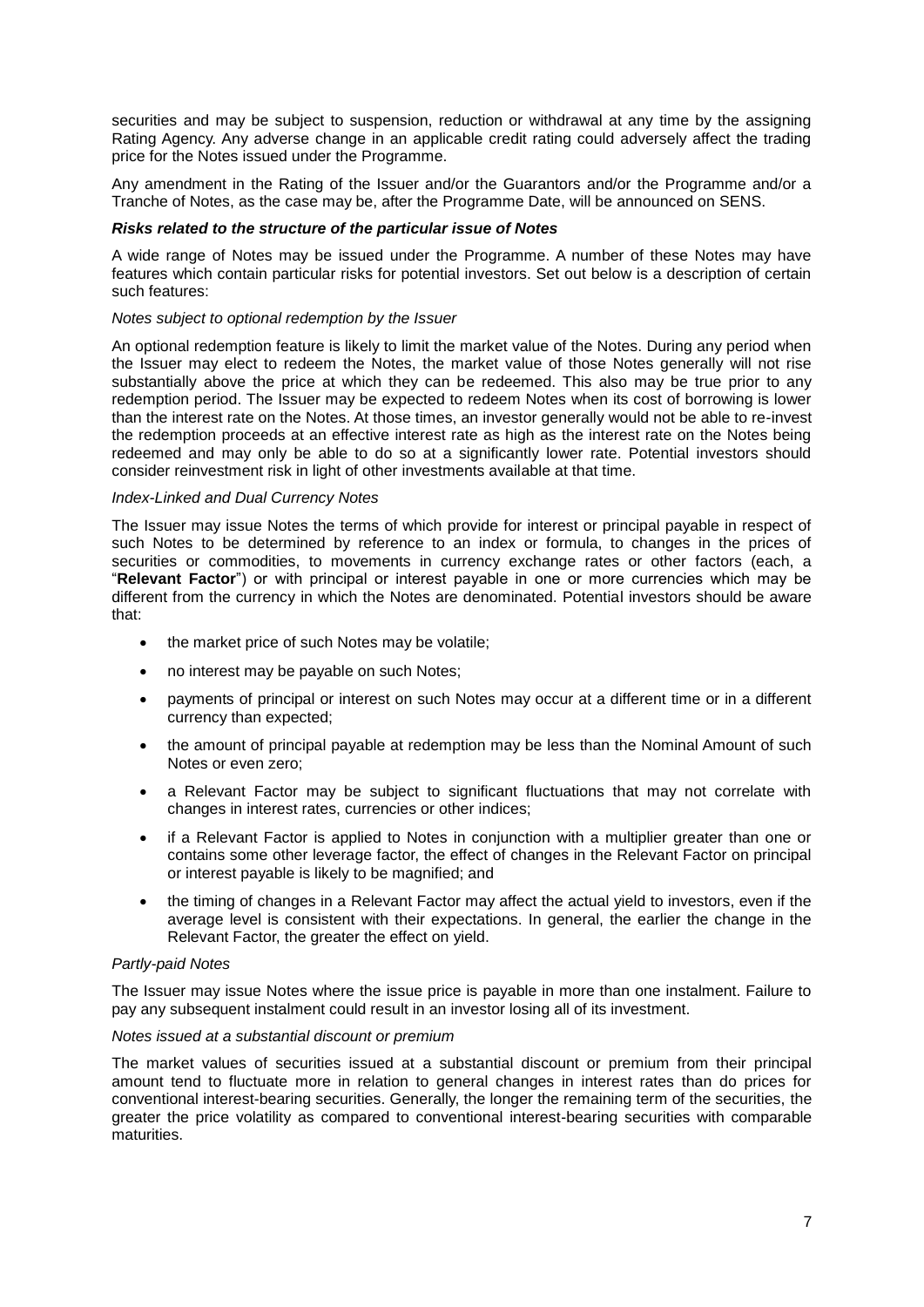#### *Variable Rate Notes with a multiplier or other leverage factor*

Notes with variable interest rates can be volatile investments. If they are structured to include multipliers or other leverage factors, or caps or floors, or any combination of those features or other similar related features, their market values may be even more volatile than those for securities that do not include those features.

## *Fixed/Floating Rate Notes*

Fixed/Floating Rate Notes may bear interest at a rate that the Issuer may elect to convert from a fixed rate to a floating rate, or from a floating rate to a fixed rate. The Issuer's ability to convert the interest rate will affect the secondary market and the market value of such Notes since the Issuer may be expected to convert the rate when it is likely to produce a lower overall cost of borrowing. If the Issuer converts from a fixed rate to a floating rate, the spread on the Fixed/Floating Rate Notes may be less favourable than then prevailing spreads on comparable Floating Rate Notes tied to the same reference rate. In addition, the new floating rate may at any time be lower than the rates on other Notes. If the Issuer converts from a floating rate to a fixed rate, the fixed rate may be lower than then prevailing rates on its Notes.

#### *Notes where denominations involve integral multiples: Individual Certificates*

In relation to any issue of Notes which have denominations consisting of a minimum Specified Denomination plus one or more higher integral multiples of another smaller amount, it is possible that such Notes may be traded in amounts that are not integral multiples of such minimum Specified Denomination. In such a case a holder who, as a result of trading such amounts, holds an amount which is less than the minimum Specified Denomination in his account with the relevant clearing system at the relevant time may not receive an Individual Certificate in respect of such holding and would need to purchase a Nominal Amount of Notes such that its holding amounts to a minimum Specified Denomination.

If Individual Certificates are issued, holders should be aware that Individual Certificates which have a denomination that is not an integral multiple of the minimum Specified Denomination may be illiquid and difficult to trade.

## *Modification and waivers and substitution*

The Conditions contain provisions for calling meetings of Noteholders to consider matters affecting their interests generally. These provisions permit defined majorities to bind all Noteholders including Noteholders who did not attend and vote at the relevant meeting and Noteholders who voted in a manner contrary to the majority.

## *Change of law*

The Notes are governed by, and will be construed in accordance with, South African law in effect as at the Programme Date. No assurance can be given as to the impact of any possible judicial decision, change to South African law or administrative practice in South Africa after the Programme Date.

#### *Legal investment considerations may restrict certain investments*

The investment activities of certain investors are subject to legal investment laws and regulations, or review or regulation by certain authorities. Each potential investor should consult its legal advisers to determine whether and to what extent (1) Notes are legal investments for it, (2) Notes can be used as collateral for various types of borrowing and (3) other restrictions apply to its purchase or pledge of any Notes. Financial institutions should consult their legal advisers or the appropriate regulators to determine the appropriate treatment of Notes under any applicable risk-based capital or similar rules.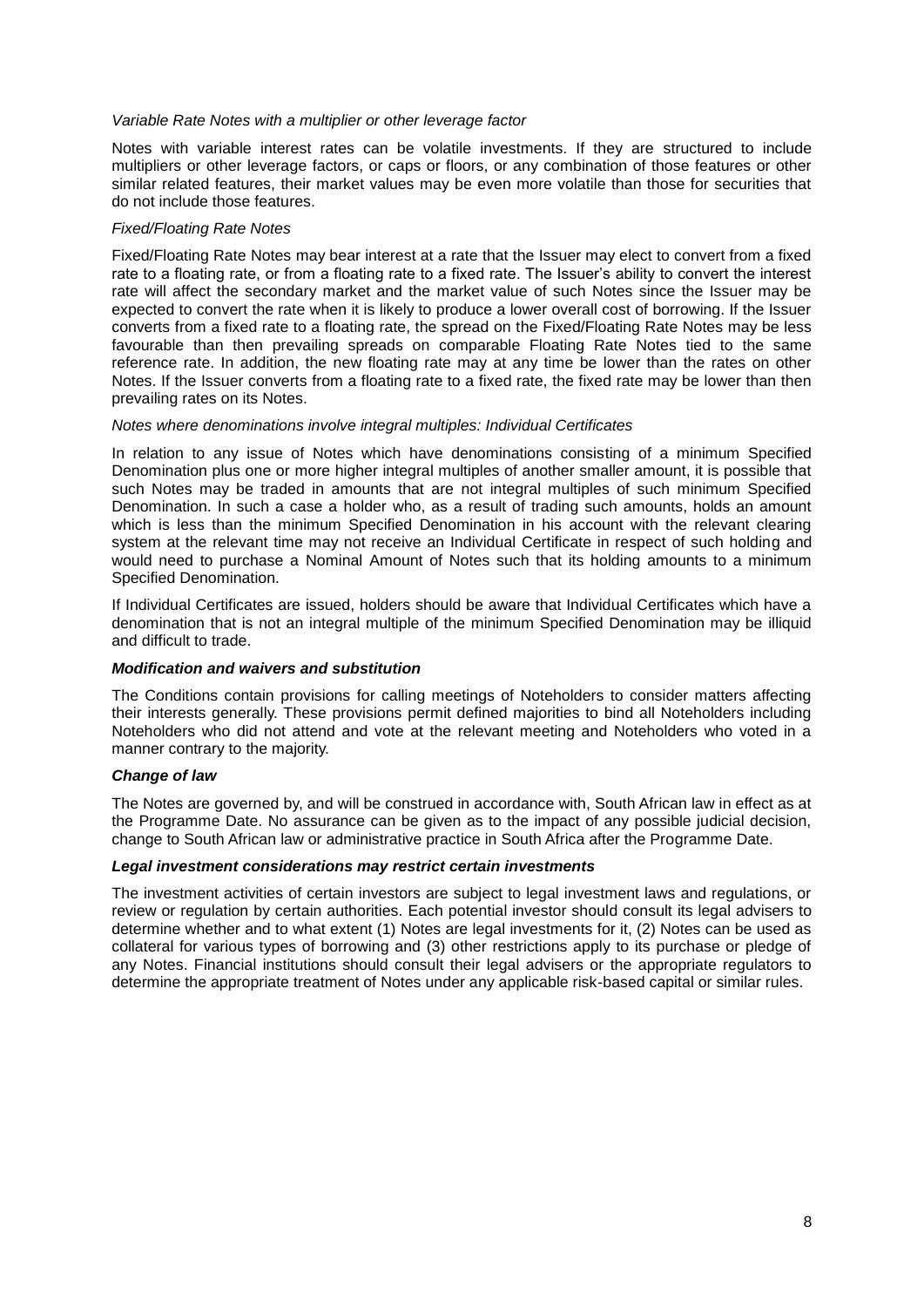# *Risks relating to the Issuer's Business*

# **Exxaro Top 10 Strategic Risk Trends**

| Rank           | <b>Risk</b>                                 | 2018 Residual<br><b>Risk Rating</b> | Year on year<br><b>Trend</b> | 2017 Residual<br><b>Risk Rating</b> | <b>Comment</b>                                                                                                                                                                                                                                                                               |
|----------------|---------------------------------------------|-------------------------------------|------------------------------|-------------------------------------|----------------------------------------------------------------------------------------------------------------------------------------------------------------------------------------------------------------------------------------------------------------------------------------------|
| 1              | Dependency on<br>Eskom as a key<br>customer | 58                                  |                              | 76                                  | Risk rating reduced<br>marginally due to<br>removal of Arnot,<br>favorable arbitration<br>rulings, and improved<br>relationship with<br>Eskom management.                                                                                                                                    |
| 2              | Maintain a social<br>licence to operate     | 51                                  |                              | 49                                  | More clarity on Mining<br>Charter offset by<br>increase in compliance<br>requirements.                                                                                                                                                                                                       |
| 3              | Community<br>unrest                         | 49                                  |                              | 38                                  | Risk rating increased<br>due to growing<br>community<br>dissatisfaction with<br>employment,<br>enterprise<br>development, human<br>resource development<br>and social<br>development.<br>Moreover, South<br>African police services<br>and public order police<br>inefficiency is a reality. |
| 4              | Execution of<br>business of<br>tomorrow     | 47                                  |                              | 17                                  | Critical that growth is<br>realized at required<br>investment criteria<br>given global views on<br>thermal coal.                                                                                                                                                                             |
| 5              | Competition and<br>product<br>substitution  | 40                                  |                              | 36                                  | Risk rating marginally<br>higher due to increase<br>in debate on thermal<br>coal future.                                                                                                                                                                                                     |
| 6              | Capital project<br>execution                | 39                                  |                              | 48                                  | Progressive de-risking<br>of mega projects.                                                                                                                                                                                                                                                  |
| $\overline{7}$ | Price and<br>currency volatility            | 39                                  |                              | 36                                  | Increased volatility in<br>prices and exchange<br>rate due to global<br>trade wars.                                                                                                                                                                                                          |
| 8              | Cost<br>competitiveness<br>of products      | 38                                  |                              | 34                                  | Need to realize<br>portfolio optimization<br>and benefits of<br>business excellence<br>and digitization.                                                                                                                                                                                     |
| 9              | Infrastructure<br>access and<br>capacity    | 35                                  |                              | 34                                  | Strategy to increase<br>exports dependent on<br>access to allocation on<br>logistical<br>infrastructure.                                                                                                                                                                                     |
| 10             | Fraud and<br>corruption                     | 34                                  |                              | 40                                  | Residual risk rating<br>lower based on Anti-<br>bribery and corruption<br>(ABAC) program<br>initiative<br>implementation.                                                                                                                                                                    |

Residual risk score increase Residual risk score decrease Residual risk score unchanged New risk identified



ı

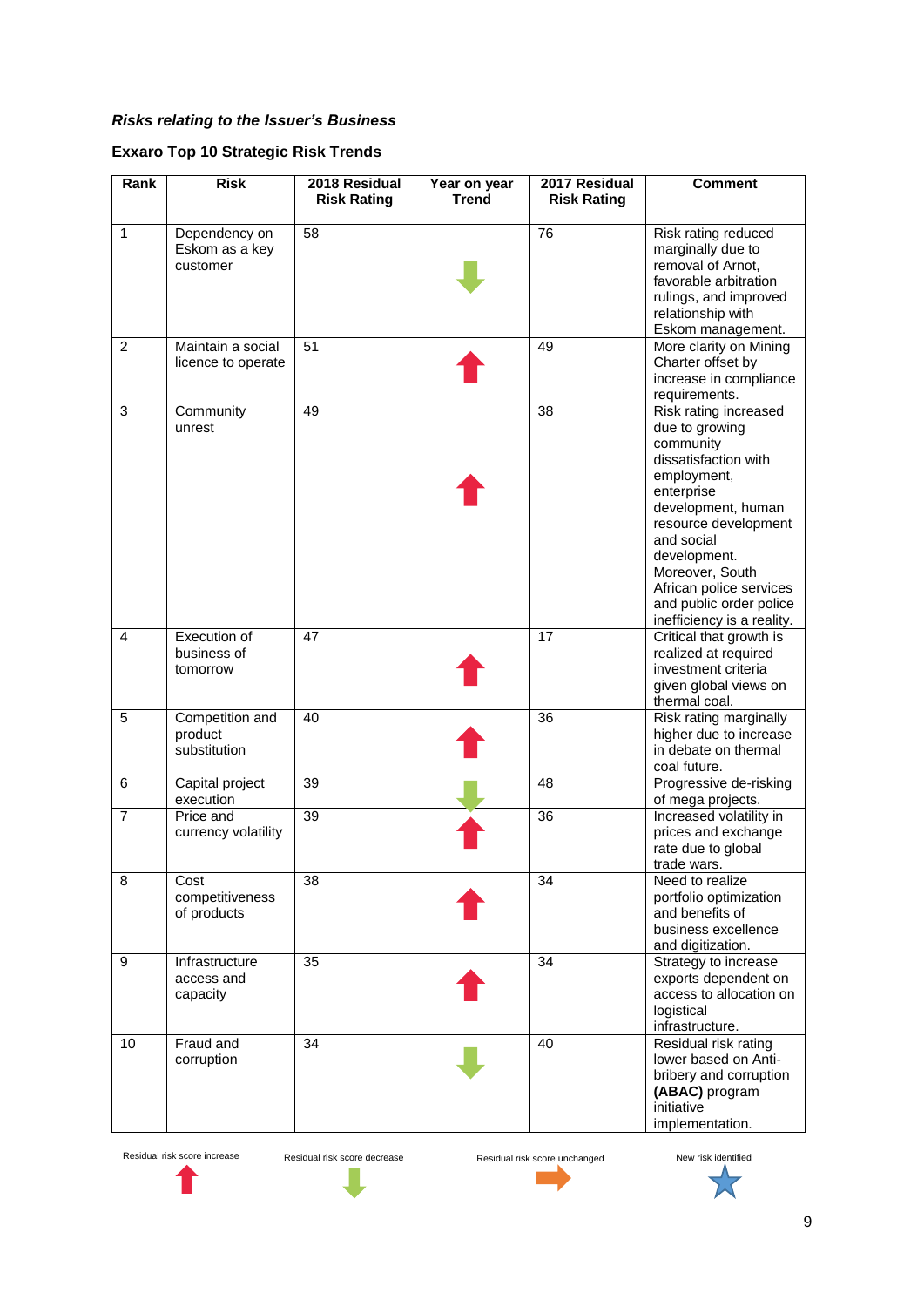## **Risk Management**

| <b>Type of risk</b>                          |                                                                                                                                                                                                                                                                                                                                                                                                                                                                                                                                                                                |                                                                                                                                                                                                                                                                                                                                                                                                                                                                                                                                               |                                                                                                                                                                                                                                                                                                                                                                                                                                                                                                                                                                                                                                   |
|----------------------------------------------|--------------------------------------------------------------------------------------------------------------------------------------------------------------------------------------------------------------------------------------------------------------------------------------------------------------------------------------------------------------------------------------------------------------------------------------------------------------------------------------------------------------------------------------------------------------------------------|-----------------------------------------------------------------------------------------------------------------------------------------------------------------------------------------------------------------------------------------------------------------------------------------------------------------------------------------------------------------------------------------------------------------------------------------------------------------------------------------------------------------------------------------------|-----------------------------------------------------------------------------------------------------------------------------------------------------------------------------------------------------------------------------------------------------------------------------------------------------------------------------------------------------------------------------------------------------------------------------------------------------------------------------------------------------------------------------------------------------------------------------------------------------------------------------------|
| 1. Dependency on<br>Eskom as key<br>customer | <b>Driver</b><br>Further delays<br>$\bullet$<br>of the Eskom<br>Medupi power<br>station.<br>Termination of<br>coal supply<br>agreement<br>$(CSA)$ .<br>Inadequate<br>environmental<br>financial<br>provision at<br>captive mines.<br>Rehabilitation<br>fund shortfall at<br>Matla.<br>Realisation of<br>approved<br>funding for<br>capital<br>requirements<br>(Matla capital<br>project<br>programme).<br>Non payment of<br>management<br>fee at Arnot.<br>Eskom calling<br>for more than<br>25Mt at<br>Grootegeluk<br>$(GG)$ in next 5<br>years for<br>Medupi and<br>Matimba. | <b>Impacts</b><br>Safety compromised<br>$\bullet$<br>since capital approvals for<br>safety initiatives rest with<br>Eskom.<br>Cash flow constraints by<br>$\bullet$<br>Eskom means that Exxaro<br>may not be paid/or late.<br>Operational constraints at<br>$\bullet$<br>GG due to pit liberation<br>impacts as a result of<br>further Medupi power<br>station delays.<br>Breakdown of<br>relationships with unions<br>and employees and<br>communities.<br>Inadequate funding for<br>closure rehabilitation in<br>trust for Arnot and Matla. | <b>Treatments</b><br>Broadening of local<br>$\bullet$<br>and international<br>customer base.<br><b>Build adequate</b><br>$\bullet$<br>stockpile levels & mine<br>bench 13 to<br>supplement while<br>Grootegeluk phase 2<br>(GG6P2) is built.<br>Enforcement of CSA &<br>arbitration award into<br>environmental funding.<br>Ongoing discussions<br>on the future of Matla.<br>Top management<br>$\bullet$<br>intervention within 2<br>months.                                                                                                                                                                                     |
| 2. Maintain social<br>license to<br>operate  | Unable to<br>$\bullet$<br>achieve Social<br>and Labour<br>Plan (SLP)<br>targets as<br>approved.<br>Increased social<br>activism due to<br>continual<br>unemployment.<br>Increased state<br>intervention in<br>the mining<br>sector:<br>expectations to<br>invest and<br>transform.<br>Worsening<br>economic<br>outlook leading<br>to<br>retrenchments<br>& higher<br>inflation.<br>Unable to meet<br>some mining<br>charter targets<br>e.g.<br>Procurement.                                                                                                                    | Reputations impacts (Bad<br>$\bullet$<br>press).<br>Community unrest.<br>$\bullet$<br>Suspension/cancellation<br>$\bullet$<br>of mining right.<br><b>Financial Losses.</b><br>Directives issued by the<br>Department of Mineral<br>Resources (DMR) to<br>remedy.<br>Penalties & fines for<br>continued non-adherence.<br>Production<br>$\bullet$<br>stoppages/closure by<br>community.                                                                                                                                                        | Adherence as a<br>$\bullet$<br>minimum to<br>commitments in the<br>SLPs.<br>Conduct SLP audits -<br>mining charter/<br>Department of Trade<br>and Industry Codes<br>Offering voluntary<br>severance packages<br>$(VSP's)$ when<br>required.<br>Proactive involvement<br>$\bullet$<br>in Sustainable Socio-<br>economic<br>development<br>initiatives.<br>Pursue identified<br>initiatives to<br>progressively improve<br>Exxaro's B-BBEE<br>rating.<br>Regular engagement<br>with Government.<br>Reporting on Mining<br>$\bullet$<br>Charter requirements<br>(External & Internal).<br>Reporting on SLP<br>requirements (External |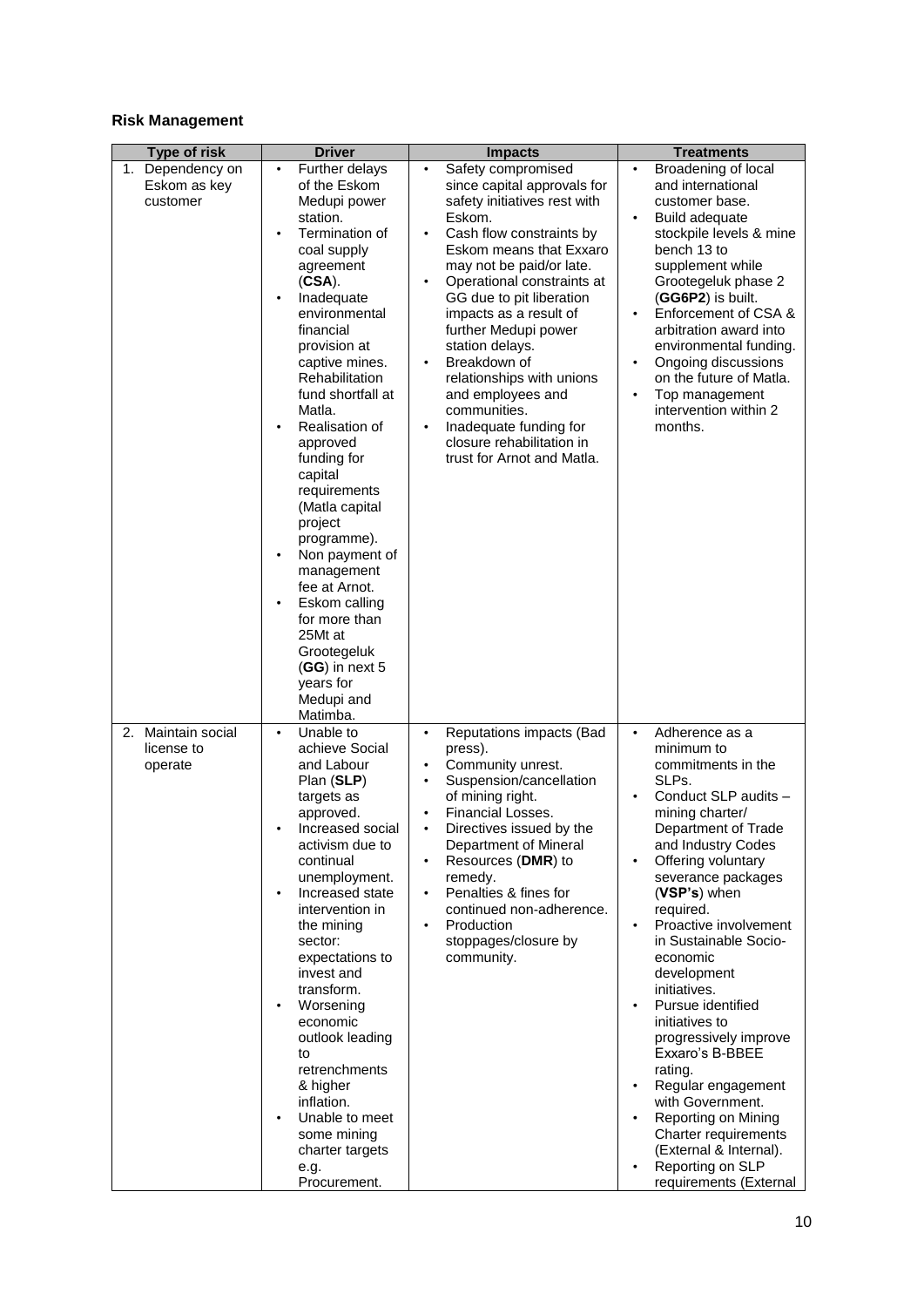|                         | <b>State</b><br>$\bullet$                                                                                                                                                                                                                                                                                                                                                 |                                                                                                                                                                                                                 | & Internal).                                                                                                                                                                                                                                                                                                                                                                                                                                                                                                                                                                                                                                                                                                                                                                                                       |
|-------------------------|---------------------------------------------------------------------------------------------------------------------------------------------------------------------------------------------------------------------------------------------------------------------------------------------------------------------------------------------------------------------------|-----------------------------------------------------------------------------------------------------------------------------------------------------------------------------------------------------------------|--------------------------------------------------------------------------------------------------------------------------------------------------------------------------------------------------------------------------------------------------------------------------------------------------------------------------------------------------------------------------------------------------------------------------------------------------------------------------------------------------------------------------------------------------------------------------------------------------------------------------------------------------------------------------------------------------------------------------------------------------------------------------------------------------------------------|
|                         | intervention in                                                                                                                                                                                                                                                                                                                                                           |                                                                                                                                                                                                                 |                                                                                                                                                                                                                                                                                                                                                                                                                                                                                                                                                                                                                                                                                                                                                                                                                    |
|                         | the mining                                                                                                                                                                                                                                                                                                                                                                |                                                                                                                                                                                                                 |                                                                                                                                                                                                                                                                                                                                                                                                                                                                                                                                                                                                                                                                                                                                                                                                                    |
|                         | sector                                                                                                                                                                                                                                                                                                                                                                    |                                                                                                                                                                                                                 |                                                                                                                                                                                                                                                                                                                                                                                                                                                                                                                                                                                                                                                                                                                                                                                                                    |
| 3. Community<br>unrest  | Disgruntlement<br>$\bullet$<br>with local<br>economic<br>development<br>(LED).<br>Political<br>maneuvering.<br>Labour unrest<br>$\bullet$<br>that spreads to<br>the community.<br>High<br>$\bullet$<br>unemployment<br>rate in South<br>Africa.<br>Lack of service<br>delivery.<br>High demand<br>for skills<br>development/e                                             | Potential harm to mine<br>$\bullet$<br>employees.<br>Potential damage to mine<br>$\bullet$<br>equipment.<br>Disruption to operations.<br>$\bullet$<br>Reputational damage in<br>terms of negative news<br>flow. | Build local & national<br>$\bullet$<br>political relationships.<br>Emergency response<br>plan.<br>Invest in non-mining<br>$\bullet$<br>skills development<br>programmes.<br>Negotiations with<br>$\bullet$<br>community.<br>Ongoing employee<br>engagement initiative.<br>Ongoing investment in<br>community &<br>communication of<br>achievements.<br>Transparent &<br>ongoing<br>communication with<br>stakeholders.                                                                                                                                                                                                                                                                                                                                                                                             |
| 4. Execution of         | mployment.<br>Shortage of<br>$\bullet$                                                                                                                                                                                                                                                                                                                                    | Financial loss.<br>$\bullet$                                                                                                                                                                                    | Aim for a balance<br>$\bullet$                                                                                                                                                                                                                                                                                                                                                                                                                                                                                                                                                                                                                                                                                                                                                                                     |
| business of<br>tomorrow | ideas that<br>match the<br>Business of<br>tomorrow (BoT)<br>criteria.<br>Not agile<br>$\bullet$<br>enough to<br>capture suitable<br>available<br>initiatives or<br>markets<br>changes rapidly.<br>Investors<br>$\bullet$<br>dissatisfied with<br>non-mining<br>growth and risk<br>profile of BoT.<br>Skills and<br>experience to<br>operate as<br>venture<br>capitalists. | Negative perception of<br>$\bullet$<br>BoT/reputational damage.<br>Not able to achieve 2026<br>objectives.                                                                                                      | portfolio of ideas.<br>Appoint & engage<br>private equity type<br>skills<br>Articulate criteria to<br>$\bullet$<br>ensure ideas adhere<br>to it.<br>Communicate BoT<br>strategy to investors to<br>create awareness of<br>BoT drive.<br>Continuous<br>engagement with<br>decision makers with<br>respect to decision<br>making<br>process/criteria.<br>Ensure an internal<br>understanding &<br>acceptance of BoT.<br>Establish relations and<br>alliances with funds,<br>Institutions in the<br>futuristic space.<br>Portfolio approach to<br>the programme.<br>Rigorous development<br>and stage gate<br>process to approve<br>and execute ideas.<br>Separate BoT from<br>existing procedures<br>and processes.<br>Take lessons learned<br>from other companies<br>& introduce back to<br>policies & procedures. |
| 5. Competition &        | Regulatory<br>$\bullet$                                                                                                                                                                                                                                                                                                                                                   | Financial Loss.<br>$\bullet$                                                                                                                                                                                    | Early alerts on<br>$\bullet$                                                                                                                                                                                                                                                                                                                                                                                                                                                                                                                                                                                                                                                                                                                                                                                       |
| product                 | push.                                                                                                                                                                                                                                                                                                                                                                     | Reputational damage.<br>$\bullet$                                                                                                                                                                               | regulatory changes.                                                                                                                                                                                                                                                                                                                                                                                                                                                                                                                                                                                                                                                                                                                                                                                                |
| substitution            | Price driven<br>substitution.                                                                                                                                                                                                                                                                                                                                             | Loss of local business.                                                                                                                                                                                         | Implementation of<br>diversification                                                                                                                                                                                                                                                                                                                                                                                                                                                                                                                                                                                                                                                                                                                                                                               |
|                         | Advances in                                                                                                                                                                                                                                                                                                                                                               |                                                                                                                                                                                                                 | strategy.                                                                                                                                                                                                                                                                                                                                                                                                                                                                                                                                                                                                                                                                                                                                                                                                          |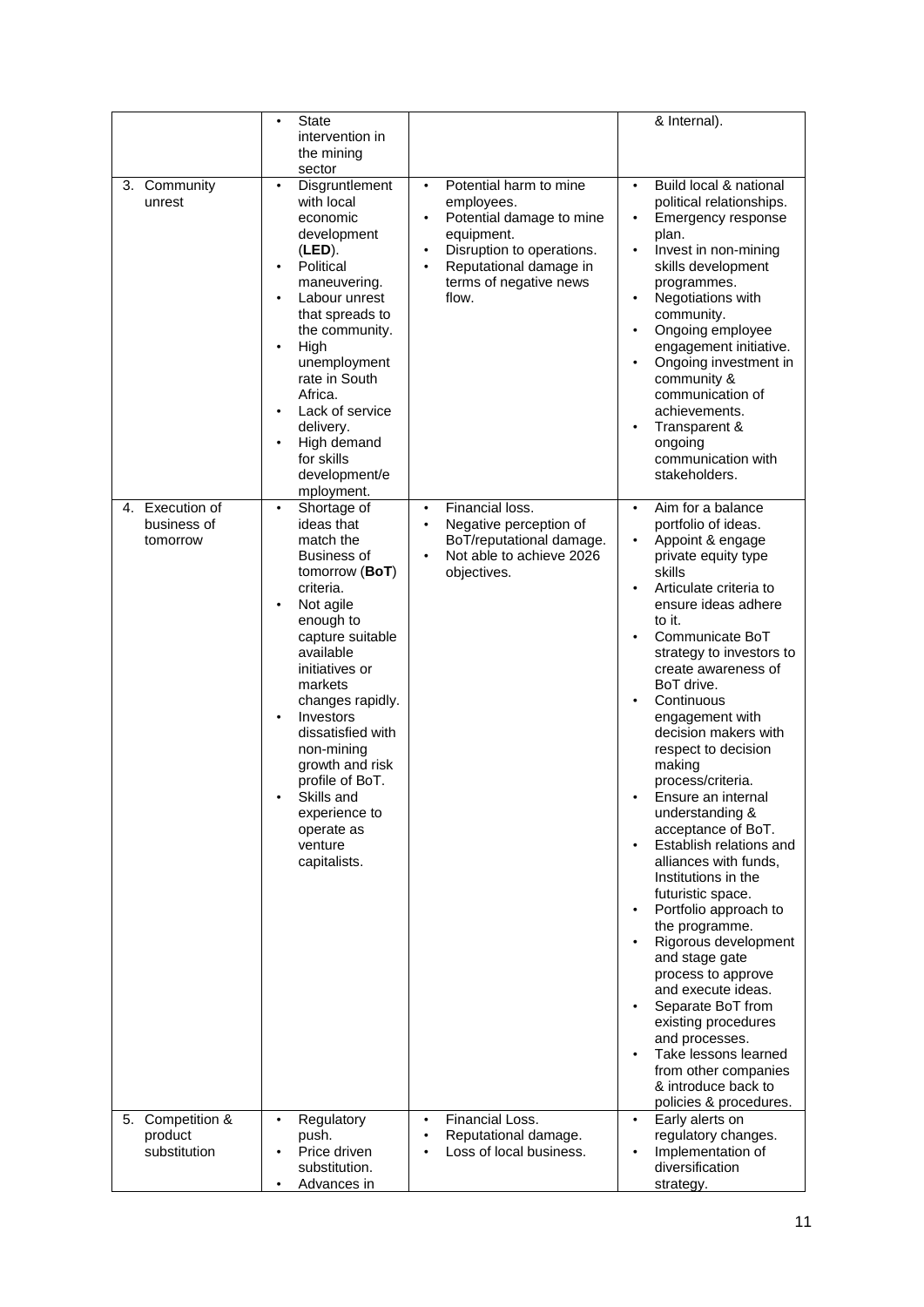| 6. Capital project<br>execution | technology.<br>Pressure by<br>$\bullet$<br>stakeholders.<br>Environmental<br>٠<br>concerns.<br>Uncertainty of<br>energy mix in<br>South Africa.<br>Inability to grow<br>coal and future<br>material.<br>Challenges in<br>٠<br>project                                                                                                                                                                                                                                                                                                                                                                                                                                                                                                                                                                                                                                  | Project delays.<br>$\bullet$<br>Cost overruns.                                                | Invest in cleaner coal<br>$\bullet$<br>extraction Alternatives<br>Pro-active<br>$\bullet$<br>engagement with<br>stakeholders.<br>Target selective<br>$\bullet$<br>markets where coal<br>consumption is<br>dominant & growing.<br>Asset portfolio review<br>$\bullet$<br>and management.                                                                                                                                                                                                                                                                                                                                                                                                                                                                                                                                                                                                                                                                                                                                                                                                 |
|---------------------------------|------------------------------------------------------------------------------------------------------------------------------------------------------------------------------------------------------------------------------------------------------------------------------------------------------------------------------------------------------------------------------------------------------------------------------------------------------------------------------------------------------------------------------------------------------------------------------------------------------------------------------------------------------------------------------------------------------------------------------------------------------------------------------------------------------------------------------------------------------------------------|-----------------------------------------------------------------------------------------------|-----------------------------------------------------------------------------------------------------------------------------------------------------------------------------------------------------------------------------------------------------------------------------------------------------------------------------------------------------------------------------------------------------------------------------------------------------------------------------------------------------------------------------------------------------------------------------------------------------------------------------------------------------------------------------------------------------------------------------------------------------------------------------------------------------------------------------------------------------------------------------------------------------------------------------------------------------------------------------------------------------------------------------------------------------------------------------------------|
|                                 | economic<br>forecasting.<br>Programme<br>delivery<br>inconsistencies.<br>Poor cost and<br>schedule<br>control.<br>Poor program<br>and contractor<br>implementation<br>strategy.<br>Lack of access<br>to strategic<br>infrastructure<br>(roads/water/<br>housing etc.).<br>Poor hand over<br>and production<br>ramp-up.<br>Supply chain<br>management<br>inefficiencies<br>and poor<br>contracting<br>strategy.<br>Safety, Health,<br>Environment<br>and Community<br>including<br>stakeholder<br>management<br>(community<br>unrest) issues.<br>Poor interface<br>$\bullet$<br>management<br>between<br>contractors.<br>Ineffective<br>change control<br>plan.<br>Ineffective<br>quality control<br>programme.<br>Front-end<br>loading not<br>done with due<br>diligence.<br>Legal and<br>regulatory non-<br>compliance.<br>Poor<br>engineering and<br>ongoing scoping | Reputational damage.<br>$\bullet$<br>Community unrest<br>(business and job<br>opportunities). | Disciplined execution<br>$\bullet$<br>of the value<br>engineering study<br>review.<br>Encourage a culture to<br>$\bullet$<br>report both successes<br>and failures (lessons<br>learnt).<br>Ensure project and<br>$\bullet$<br>supply chain<br>performance is<br>monitored and<br>managed.<br>Ensure that all project<br>$\bullet$<br>members understand<br>the value drivers & the<br>impacts.<br>Establish a<br>contingency plan (plan<br>B).<br>Establish a robust<br>$\bullet$<br>governance structure.<br>Implement advanced<br>$\bullet$<br>assurance frameworks<br>(independent review<br>and oversight).<br>Implement an effective<br>$\bullet$<br>risk management<br>process.<br>Improve capex<br>$\bullet$<br>forecast accuracy.<br>Monitoring and<br>$\bullet$<br>tracking the progress<br>of capital projects.<br>Project role<br>$\bullet$<br>clarification and<br>accountability.<br>Secure contractor's<br>$\bullet$<br>commitment to<br>assigning a strong &<br>experienced<br>management team.<br>Standardise design<br>$\bullet$<br>and construction<br>methodologies. |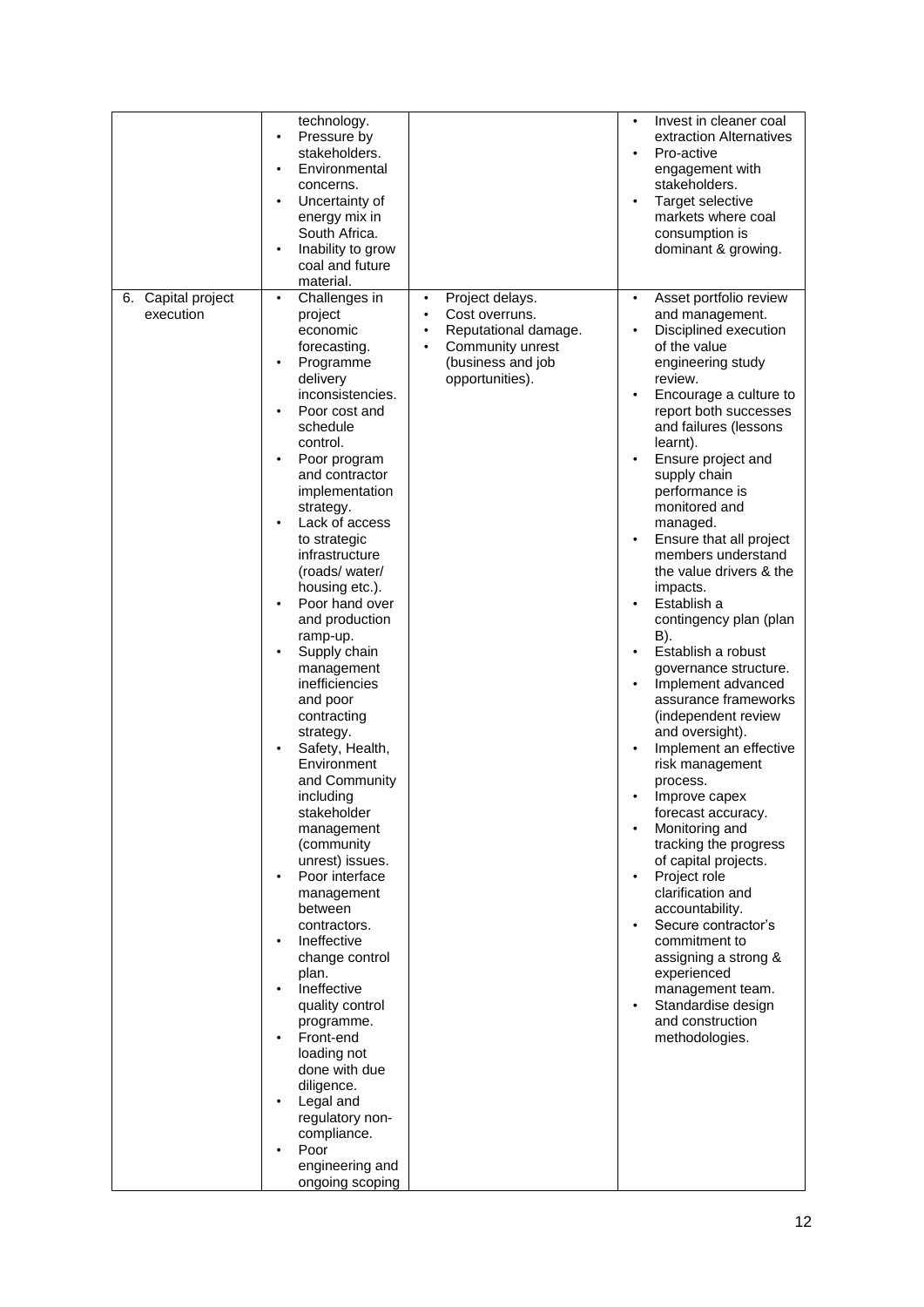|                     | changes.<br>The wrong          |                                      |                                                              |
|---------------------|--------------------------------|--------------------------------------|--------------------------------------------------------------|
|                     | contracting                    |                                      |                                                              |
|                     | strategy.                      |                                      |                                                              |
|                     | Poor risk                      |                                      |                                                              |
|                     | management                     |                                      |                                                              |
|                     | process (risk                  |                                      |                                                              |
|                     | profile).                      |                                      |                                                              |
|                     | Tighter                        |                                      |                                                              |
|                     | constraints on                 |                                      |                                                              |
|                     | capital.                       |                                      |                                                              |
|                     | Contractor skills              |                                      |                                                              |
|                     | and experience                 |                                      |                                                              |
|                     | mismatch.                      |                                      |                                                              |
| 7. Price & currency | Unpredictable<br>$\bullet$     | Financial losses.<br>$\bullet$       | Hedging of capital<br>$\bullet$                              |
| volatility          | market                         | Difficult to conduct                 | commitments.                                                 |
|                     | condition.                     | forecast planning and                | Impact of volatility<br>$\bullet$                            |
|                     | Global                         | budgets.                             | frequently assessed in                                       |
|                     | economic                       |                                      | corporate model &                                            |
|                     | slowdown.                      |                                      | communicated to                                              |
|                     | Questions about                |                                      | Coal.                                                        |
|                     | demand in                      |                                      | Improve the speed of<br>$\bullet$                            |
|                     | China.                         |                                      | mine planning to                                             |
|                     | Social and                     |                                      | match price volatility.                                      |
|                     | political                      |                                      | Negotiate long term<br>$\bullet$                             |
|                     | challenges in<br>South Africa. |                                      | fixed price contracts-<br>Eskom contracts not                |
|                     | European debt                  |                                      |                                                              |
|                     | crisis (especially             |                                      | linked to currency.                                          |
|                     | Brexit).                       |                                      |                                                              |
|                     | Structural                     |                                      |                                                              |
|                     | economic                       |                                      |                                                              |
|                     | challenges in                  |                                      |                                                              |
|                     | the United                     |                                      |                                                              |
|                     | States.                        |                                      |                                                              |
|                     | Depressed local                |                                      |                                                              |
|                     | demand                         |                                      |                                                              |
|                     | (ArcelorMittal                 |                                      |                                                              |
|                     | SA).                           |                                      |                                                              |
|                     | Uncertainty on                 |                                      |                                                              |
|                     | the Republic of                |                                      |                                                              |
|                     | South Africa                   |                                      |                                                              |
|                     | (RSA)                          |                                      |                                                              |
|                     | Integrated                     |                                      |                                                              |
|                     | Resource Plan.                 |                                      |                                                              |
| 8.<br>Cost          | Inaccurate<br>$\bullet$        | Financial losses.<br>$\bullet$       | Assigned<br>$\bullet$                                        |
| competitiveness     | financial                      | Social impact.<br>$\bullet$          | management                                                   |
| of products         | modelling.                     | Reputational damage.<br>$\bullet$    | accountants as                                               |
|                     | Limited life of<br>$\bullet$   | Margin squeeze.<br>$\bullet$         | business partners in                                         |
|                     | mine.                          | Premature mine closure/<br>$\bullet$ | the relevant areas.                                          |
|                     | Poor capital                   | allocation of costs to other         | Budget for post-<br>$\bullet$                                |
|                     | project                        | operations.                          | production stoppage                                          |
|                     | execution.                     | Reduced earnings will<br>$\bullet$   | (rehabilitation cost).                                       |
|                     | Head quarter<br>costs charged  | impact approval of capital           | Create strategic joint-<br>$\bullet$<br>ventures to optimise |
|                     | to the business                | projects.                            | economy of scales.                                           |
|                     | units.                         |                                      | Embrace technology &<br>$\bullet$                            |
|                     | Inflationary<br>$\bullet$      |                                      | innovation initiatives to                                    |
|                     | costs (input                   |                                      | improve productivity                                         |
|                     | costs).                        |                                      | performance.                                                 |
|                     | Cost                           |                                      | Focus on sustainable<br>$\bullet$                            |
|                     | containment                    |                                      | cost reduction                                               |
|                     | discipline not                 |                                      | programs / business                                          |
|                     | uniform across                 |                                      | improvement                                                  |
|                     | the                            |                                      | initiatives.                                                 |
|                     | organisation.                  |                                      | Focus on the business<br>$\bullet$                           |
|                     | Difficult mining               |                                      | unit controllable                                            |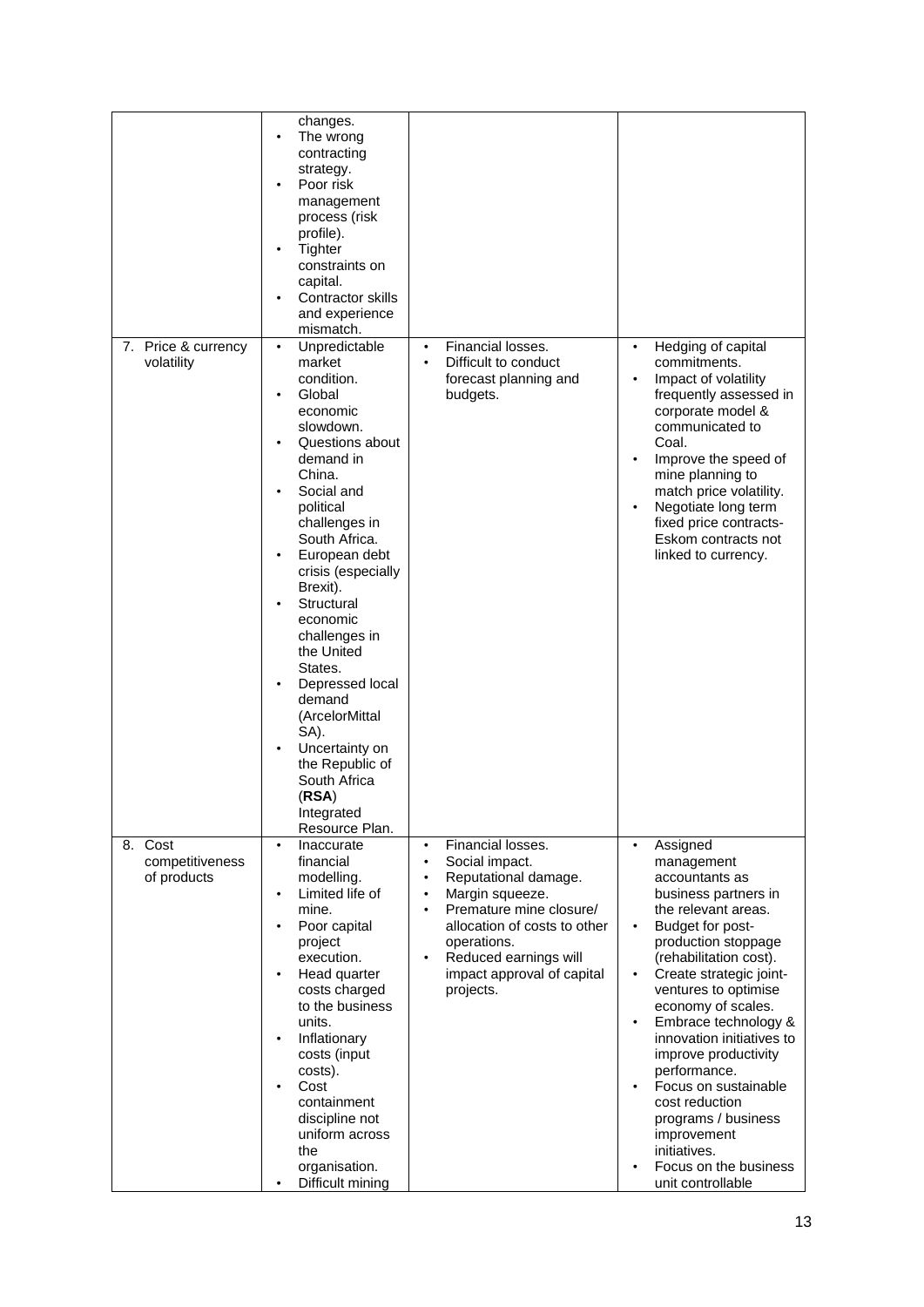|                                           | conditions &<br>geological<br>constraints.<br>Not achieving<br>productivity<br>indices<br>(benchmark<br>standards).<br>High fixed vs.<br>variability cost<br>ratio.<br>Volatility of the<br>$\bullet$<br>exchange rate.<br>Commodity<br>price volatility.                                                                                                                                                                                                                                                                                                                                                                                        |                                                                                                                                                                         | efficiencies.<br>Increased awareness<br>$\bullet$<br>of cost management.<br>Investigate and divest<br>$\bullet$<br>non-core and not<br>robust assets.<br>Optimise operating<br>$\bullet$<br>model and avoid<br>duplicated activities.<br>Planned reviews by<br>$\bullet$<br><b>Coal Operations</b><br>committee.<br>Re-balancing product<br>$\bullet$<br>chains to better utilise<br>infrastructure<br>(integrated logistics).<br>Re-optimize capital in<br>$\bullet$<br>projects (e.g. mega<br>projects & stay in<br>business capital).<br>Review and monitor<br>the performance of<br>suppliers and service<br>providers. |
|-------------------------------------------|--------------------------------------------------------------------------------------------------------------------------------------------------------------------------------------------------------------------------------------------------------------------------------------------------------------------------------------------------------------------------------------------------------------------------------------------------------------------------------------------------------------------------------------------------------------------------------------------------------------------------------------------------|-------------------------------------------------------------------------------------------------------------------------------------------------------------------------|-----------------------------------------------------------------------------------------------------------------------------------------------------------------------------------------------------------------------------------------------------------------------------------------------------------------------------------------------------------------------------------------------------------------------------------------------------------------------------------------------------------------------------------------------------------------------------------------------------------------------------|
| 9. Infrastructure<br>access &<br>capacity | Delays in<br>٠<br>government<br>infrastructure<br>aspirations to<br>assist with<br>mining industry<br>growth<br>aspirations.<br>Process of<br>engagement in<br>finalising<br>servitudes.<br>Ability of<br>Transnet<br><b>Freight Rail</b><br>(TFR) to utilise<br>available<br>capacity (e.g.<br>number of trains<br>$etc.$ ).<br>Competition for<br>limited<br>infrastructure<br>resources<br>(especially in<br>the Waterberg).<br>Geographical<br>location<br>(especially in<br>the Waterberg).<br>Inability of<br><b>Richards Bay</b><br>Coal Terminal<br>(RBCT) and<br>TFR to ramp up<br>to full capacity.<br>Stranded export<br>entitlement. | Financial losses.<br>$\bullet$<br>Reputational damage.<br>$\bullet$<br>Opportunity losses for<br>$\bullet$<br>new employment.<br>Limitations on potential to<br>expand. | $\overline{10}$ year take or pay<br>$\bullet$<br>agreement with TFR<br>for coal dispatched to<br>RBCT.<br>Collaborate with<br>$\bullet$<br>government<br>stakeholders to<br>improve & initiate new<br>infrastructure.<br>Identify stakeholders<br>$\bullet$<br>to co-develop a<br>solution & to extend<br>infrastructure<br>(McwapII).<br>Manage service level<br>$\bullet$<br>agreements (SLA)<br>appropriately.<br>Regular liaison with<br>TFR, RBCT & water<br>stakeholders.<br>Understand the return<br>$\bullet$<br>on infrastructure<br>spend and consider<br>appropriate funding.                                    |
| 10. Fraud and                             | Collusion with<br>$\bullet$                                                                                                                                                                                                                                                                                                                                                                                                                                                                                                                                                                                                                      | Penalties and fines.<br>$\bullet$                                                                                                                                       | <b>Business intelligence</b><br>$\bullet$                                                                                                                                                                                                                                                                                                                                                                                                                                                                                                                                                                                   |
| corruption                                | major suppliers<br>and service<br>providers and<br>agents.                                                                                                                                                                                                                                                                                                                                                                                                                                                                                                                                                                                       | Reputational damage.<br>$\bullet$<br>Loss of assets.<br>Loss of opportunities and<br>existing contractual                                                               | tools.<br>Conduct fraud and<br>corruption awareness<br>campaigns.                                                                                                                                                                                                                                                                                                                                                                                                                                                                                                                                                           |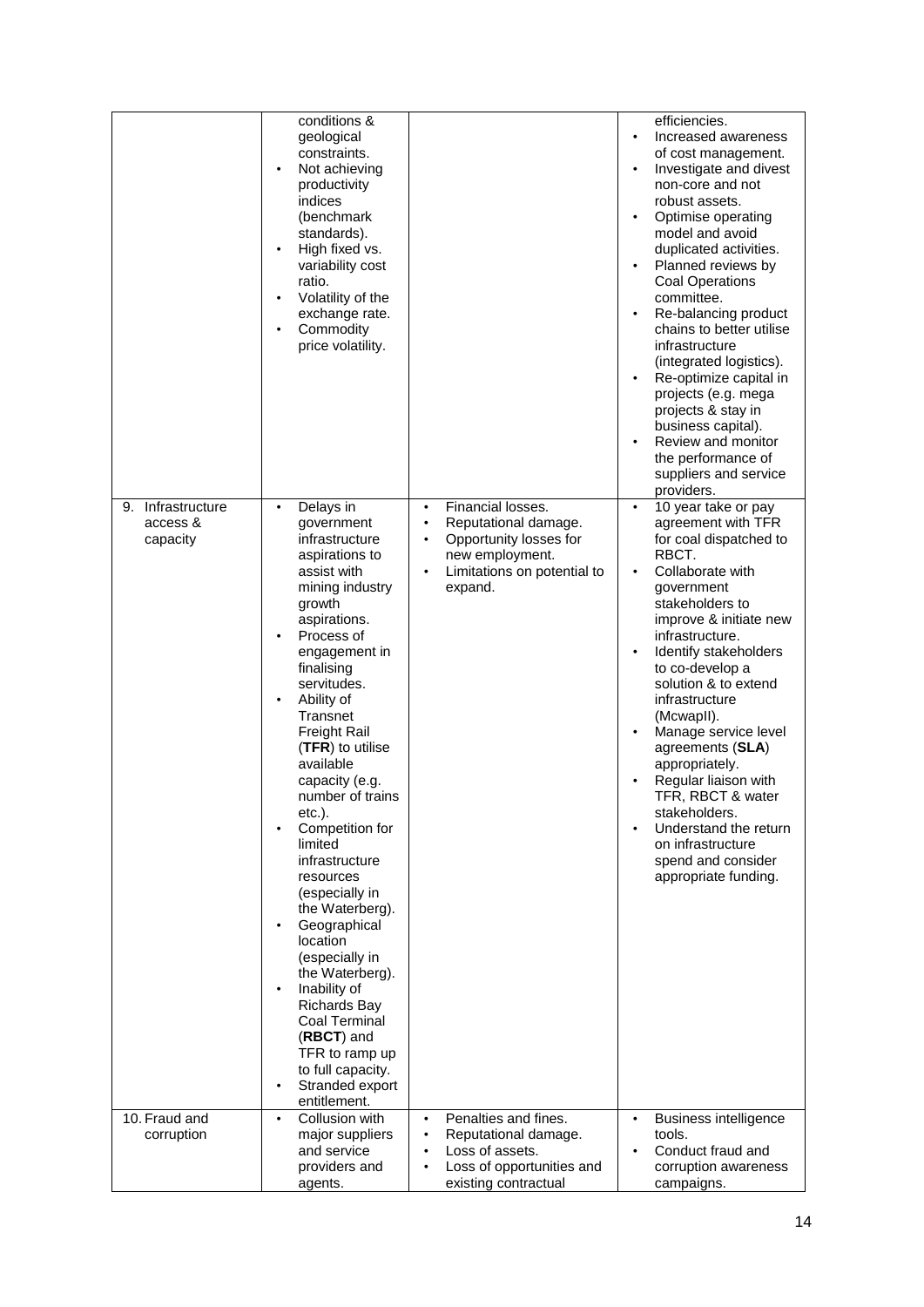| Third party due<br>$\bullet$<br>diligence & research. | comply with<br>laws and<br>regulations.<br>Lack of ethics<br>internally and<br>externally in the<br>South African<br>context.<br>Inconsistency<br>with sanctions<br>in disciplinary<br>hearings. | Criminal prosecution. | compliance and risk<br>management<br>assessments.<br>Consider go/no go<br>$\bullet$<br>country framework as<br>part of the risk<br>appetite framework.<br>Implement an<br>$\bullet$<br>automated control<br>monitoring tool/system<br>(SAP Process<br>Control).<br>Implement<br>$\bullet$<br>consequence<br>management.<br>Participation in<br>$\bullet$<br>industry forums.<br>Set up a fraud hotline.<br>$\bullet$<br>Setting up internal<br>$\bullet$<br>investigation unit. |
|-------------------------------------------------------|--------------------------------------------------------------------------------------------------------------------------------------------------------------------------------------------------|-----------------------|---------------------------------------------------------------------------------------------------------------------------------------------------------------------------------------------------------------------------------------------------------------------------------------------------------------------------------------------------------------------------------------------------------------------------------------------------------------------------------|
|                                                       | <b>Failure to</b><br>٠                                                                                                                                                                           | agreements.           | Conduct internal<br>$\bullet$                                                                                                                                                                                                                                                                                                                                                                                                                                                   |
|                                                       |                                                                                                                                                                                                  |                       |                                                                                                                                                                                                                                                                                                                                                                                                                                                                                 |
|                                                       |                                                                                                                                                                                                  |                       |                                                                                                                                                                                                                                                                                                                                                                                                                                                                                 |
|                                                       |                                                                                                                                                                                                  |                       |                                                                                                                                                                                                                                                                                                                                                                                                                                                                                 |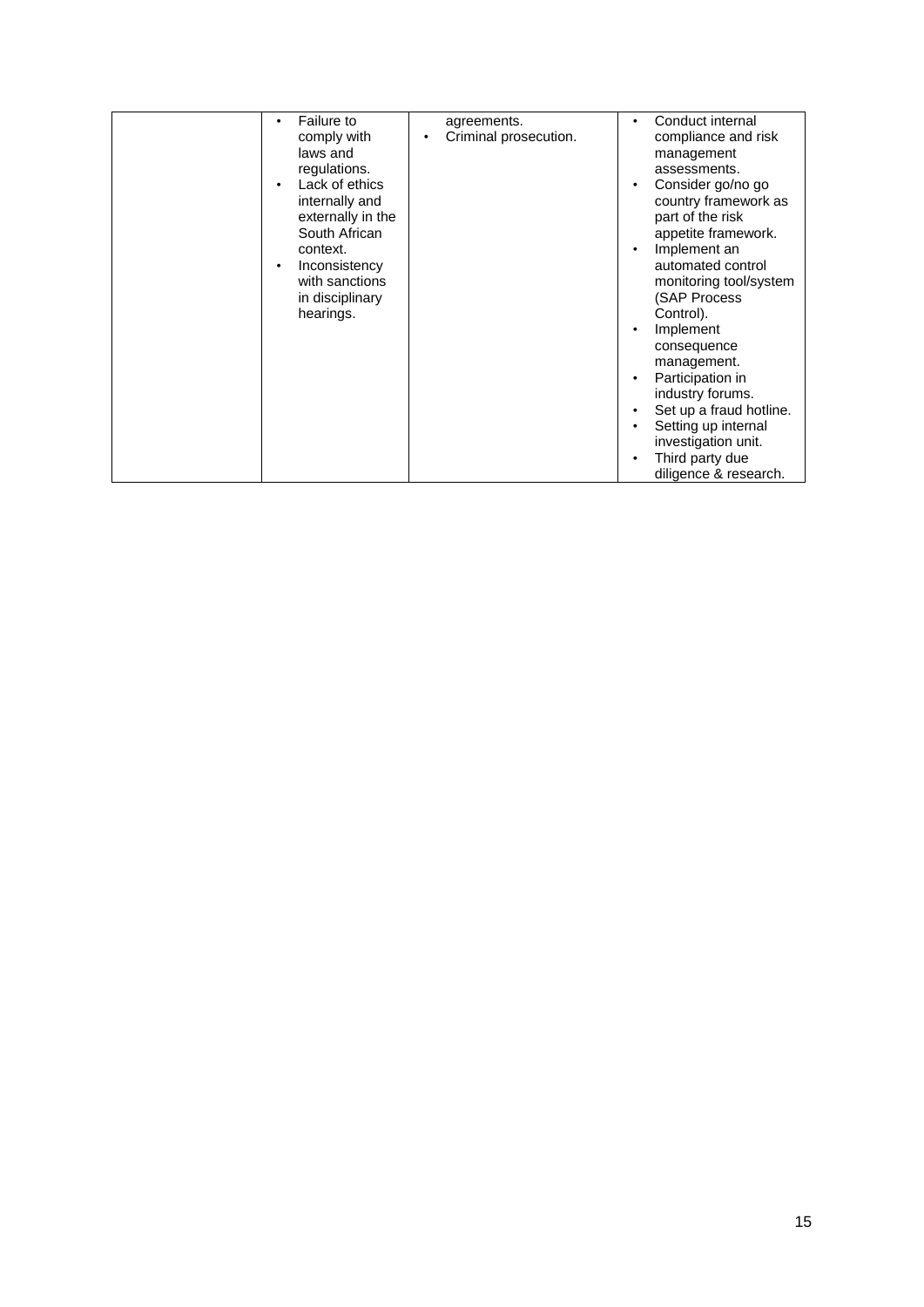## **ORGANISATIONAL STRUCTURE OF EXXARO RESOURCES LIMITED**

*Capitalised terms used in this section headed "Organisational Structure of Exxaro Resources Limited" shall bear the same meanings as used in the Terms and Conditions, except to the extent that they are separately defined in this section or this is clearly inappropriate from the context.*

As at the Programme Date, the ownership and control structure is as follows:

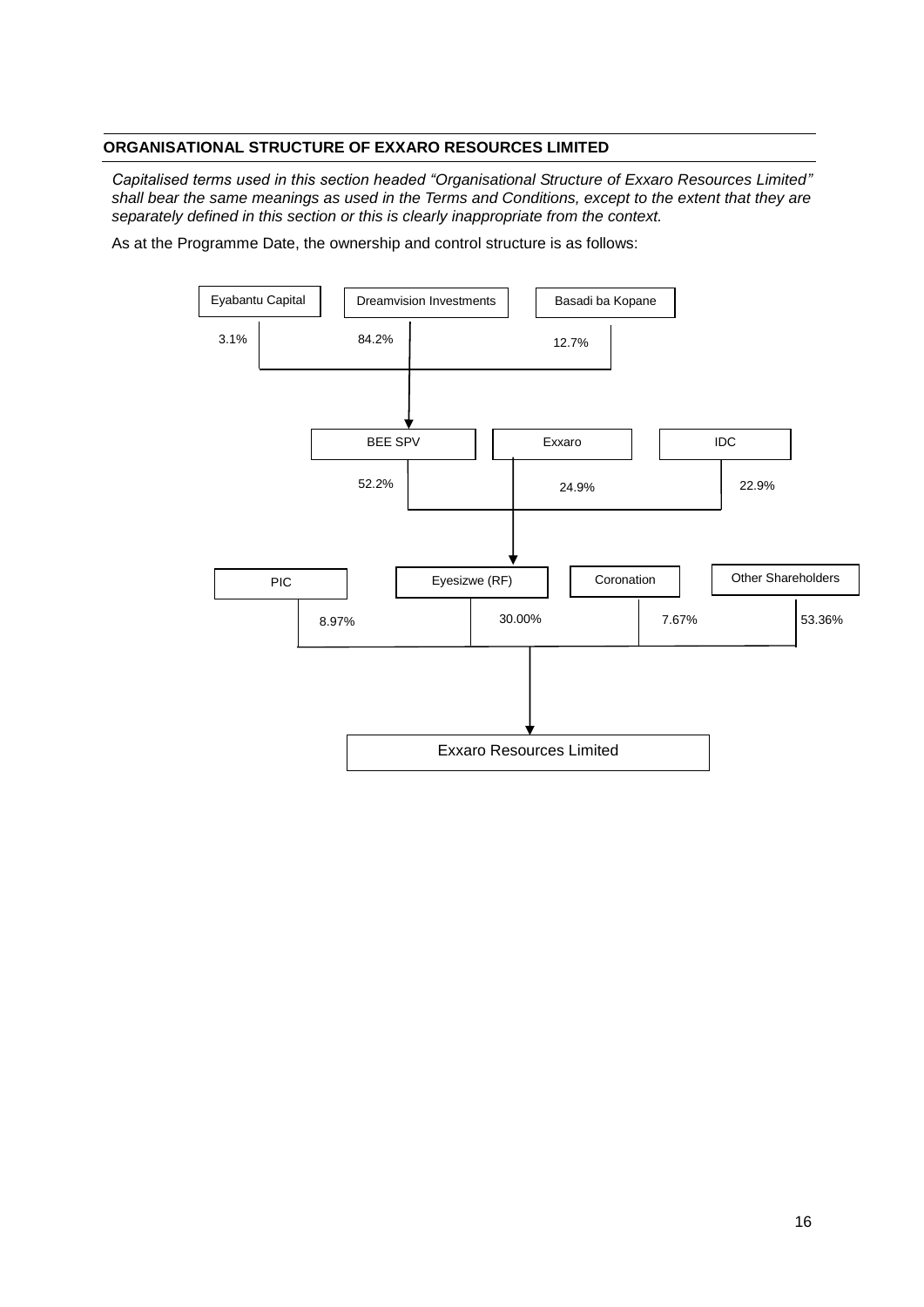

\*Equity accounted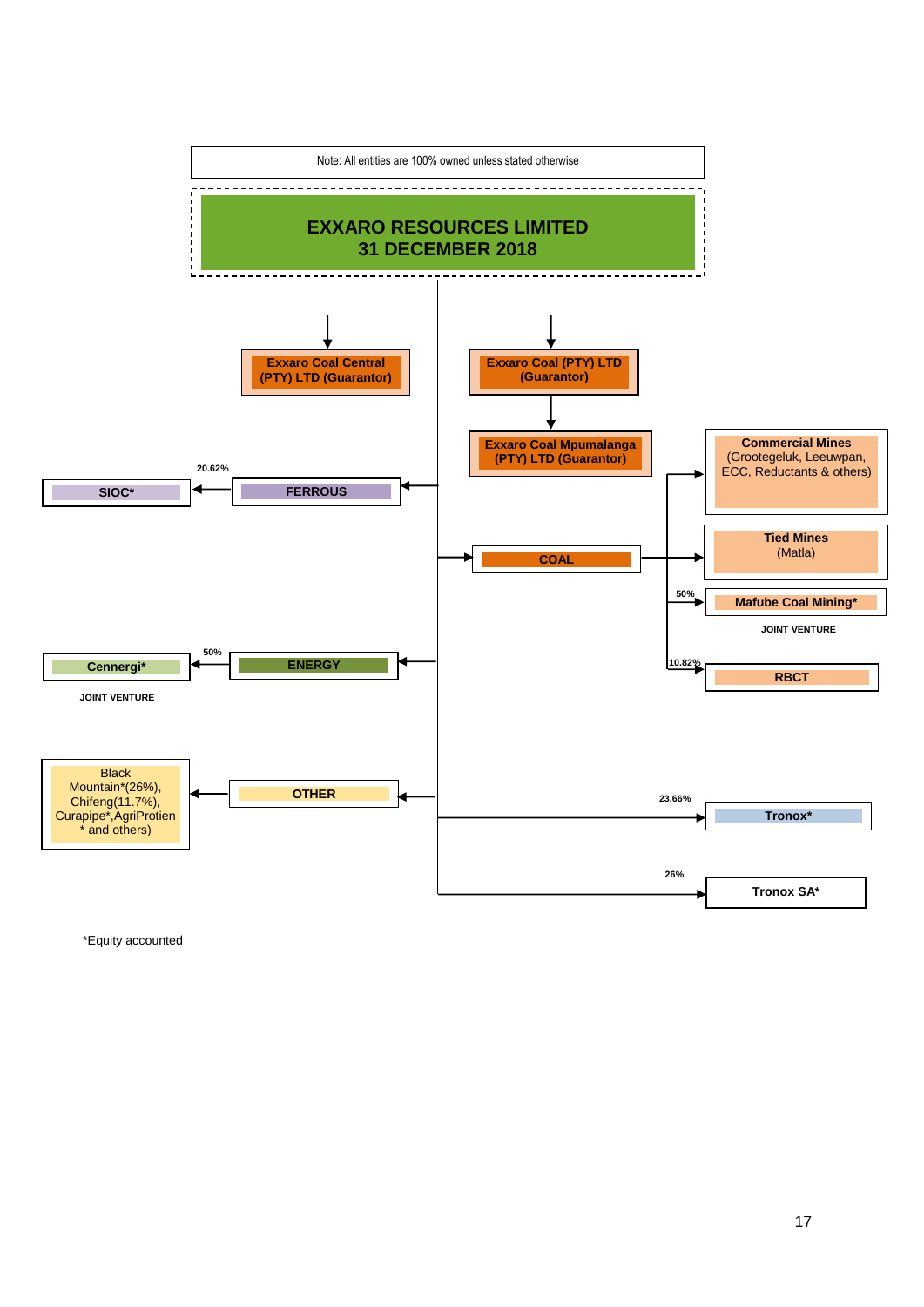## **DESCRIPTION OF EXXARO RESOURCES LIMITED**

*Capitalised terms used in this section headed "Description of Exxaro Resources Limited" shall bear the same meanings as used in the Terms and Conditions, except to the extent that they are separately defined in this section or this is clearly inappropriate from the context.*

## 1. **DESCRIPTION OF THE BUSINESS**

Exxaro Resources Limited (**Exxaro** or the **Issuer**), a public company incorporated in South Africa on 7 June 2000, is one of the largest and foremost black-empowered South African based diversified resources groups, with current business interests in South Africa, Europe and the United States of America. One of the key highlights during the 2018 financial year was the completion of the restructuring of the board of directors following the implementation of the BEE replacement transaction. Following the implementation of the Replacement BEE Transaction, Eyesizwe (RF) Proprietary Limited (RF) directly holds 30.0% of the Exxaro Shares. Through this process Exxaro was able to increase the Board gender diversity (amongst others) with black representation of 64% (against a target of 50%) and black female representation of 36% (against a target of 30%). Exxaro is listed on the JSE Limited (the **JSE**) and is a constituent of the FTSE4Good index.

Exxaro's asset portfolio includes coal operations and investments in iron ore, pigment manufacturing, renewable energy (wind) and base metals. The assets vary between controlled and operated assets and equity investments. The major controlled assets include its coal operations in the Waterberg and Mpumalanga regions. The major equity investments include its 24% (down from 44.49%) interest in Tronox Limited, the world's largest fully integrated producer of titanium ore and titanium dioxide, its 26% interest in Black Mountain its 20,62% interest in Sishen Iron Ore Company Proprietary Limited which extracts and processes iron ore and its joint venture investments comprise of 50% interest in Cennergi Proprietary Limited, an energy company which aims to be the leading cleaner energy independent power producer in South Africa and 50% interest in Mafube, an opencast coal operation, producing seaborne traded thermal coal.

## 2. **BOARD, MANAGEMENT AND SECRETARY**

The directors of Exxaro and their functions, as at the Programme Date, are as follows:

| <b>Name</b>    | <b>Qualifications</b>                                                                                                                                                                                                                                                                                                            | <b>Function</b>                                 |
|----------------|----------------------------------------------------------------------------------------------------------------------------------------------------------------------------------------------------------------------------------------------------------------------------------------------------------------------------------|-------------------------------------------------|
| MDM Mgojo      | BSc (computer science), (Northeastern<br>Uni., USA); BSc (hons)(energy studies),<br>(RAU); Diploma in International<br>Financial Management: MBA, Henley<br>Management College, UK; Societé<br>General Investment Banking<br>and<br>Corporate Finance Programme (Kellogg,<br>USA); Advanced<br>Management<br>Programme (Wharton) | Chief Executive Officer<br>(Executive Director) |
| PA Koppeschaar | BCom (Hons), CA (SA), Advanced<br>Management Programme (Insead),<br>Advanced Certificate in Taxation,<br>Advanced Certificate in<br>Treasury<br>Management                                                                                                                                                                       | Director<br>Finance<br>(Executive Director)     |
| J Van Rooyen   | BCom, BCompt (hons), CA(SA)                                                                                                                                                                                                                                                                                                      | Chairman of the Board                           |
| VZ Mntambo     | BJuris, LLB (Univ North West), LLM<br>(Yale)                                                                                                                                                                                                                                                                                     | Non-executive Director                          |
| V Nkonyeni     | BSc (inf proc), BSc (hons), postgraduate<br>diploma in accounting, CA(SA)                                                                                                                                                                                                                                                        | Non-executive Director                          |
| MW Hlahla      | MA (urban planning) (UCLA School of<br>Architecture and Planning), advanced                                                                                                                                                                                                                                                      | Non-executive Director                          |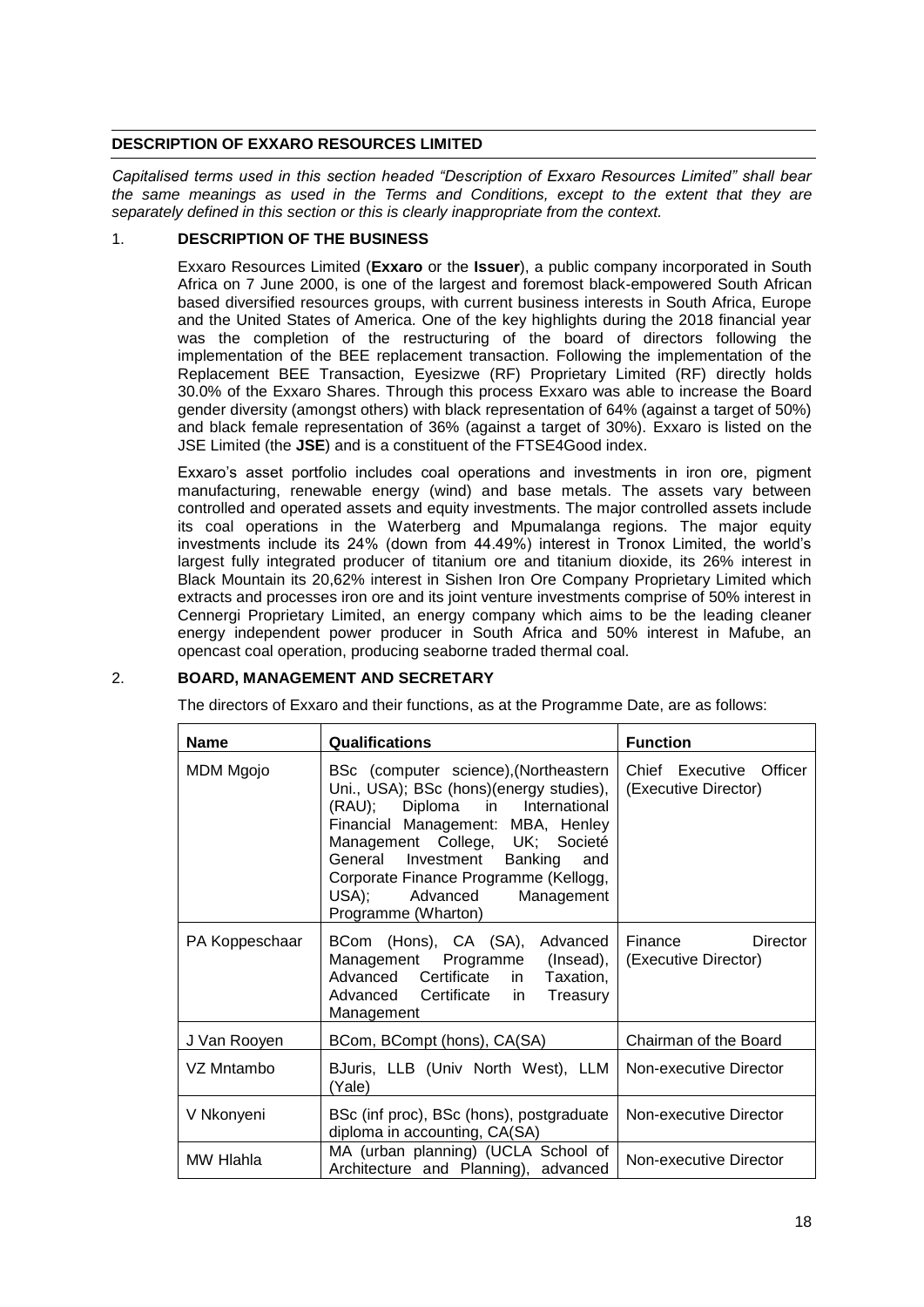|                     | (Insead),<br>management programme<br>certificate in accounting and finance<br>(Wits Business School)                                                                         |                                        |
|---------------------|------------------------------------------------------------------------------------------------------------------------------------------------------------------------------|----------------------------------------|
| EJ Myburgh          | BEng (electrical) (Pretoria), BSc (hons)<br>(energy studies) (Johannesburg), MBL<br>(Stellenbosch), executive programme<br>(Virginia)                                        | Non-executive Director                 |
| <b>PCCH Snyders</b> | B Eng (Mining)(Pretoria), Diploma in<br>Marketing Management (Unisa), MCom<br>(Business Management) (Rand Afrikaans<br>University)                                           | Non-executive Director                 |
| L Mbatha            | LLB - University of Lesotho; BA -<br>University of Lesotho; LLM - University<br>of the Witwatersrand                                                                         | Director (Development<br>Practitioner) |
| A Sing              | BSc Eng (Mechanical) - University of<br>Natal (Durban), 1994; MBA - Wits<br>Business School, 2000; Being a Director<br>Parts   & II - Institute of Directors South<br>Africa | Non-executive Director                 |
| D Mashile-Nkosi     | Small Business Management Diploma,<br><b>Wits Business School</b>                                                                                                            | <b>Director</b>                        |
| G Fraser-Moleketi   | MA (Public Administration), D Phil                                                                                                                                           | Non-executive Director                 |
| M Moffett           | BCom (CTA), CA (SA)                                                                                                                                                          | Non-executive Director                 |
| LI Mophatlane       |                                                                                                                                                                              | Non-executive Director                 |

The management of Exxaro and their functions, as at the Programme Date, are as follows:

| <b>Name</b>    | Qualifications                                                                                                                                                                                                                                                                                                             | <b>Function</b>                                        |
|----------------|----------------------------------------------------------------------------------------------------------------------------------------------------------------------------------------------------------------------------------------------------------------------------------------------------------------------------|--------------------------------------------------------|
| MDM Mgojo      | BSc (computer science), (Northeastern<br>Uni., USA); BSc (hons)(energy studies),<br>(RAU); Diploma in International<br>Financial Management: MBA, Henley<br>Management College, UK; Societé<br>General Investment Banking and<br>Corporate Finance Programme (Kellogg,<br>USA); Advanced Management<br>Programme (Wharton) | <b>Chief Executive Officer</b><br>(Executive Director) |
| PA Koppeschaar | BCom (Hons), CA (SA), Advanced<br>Management Programme (Insead),<br>Advanced Certificate in Taxation,<br>Advanced Certificate in Treasury<br>Management                                                                                                                                                                    | <b>Finance Director</b><br>(Executive Director)        |
| N Tsengwa      | Ph.D. (Agronomy), University of<br>Maryland, College Park, US, Executive<br>Development Programme (EDP)<br>(Insead, France)                                                                                                                                                                                                | <b>Executive Head: Coal</b><br>Operations              |
| MI Mthenjane   | BSc (Mining eng), Senior Management<br>Development Programme (GIMT)                                                                                                                                                                                                                                                        | Executive Head:<br>Stakeholder Affairs                 |
| V Balgobind    | BA (Hons) (Industrial Psychology), MA<br>(Industrial Psychology), Management<br>Development Programme (GIBS)                                                                                                                                                                                                               | Executive Head: Human<br>Resources                     |
| M Veti         | MBL (Unisa), National Higher Diplomas                                                                                                                                                                                                                                                                                      | Executive Head:                                        |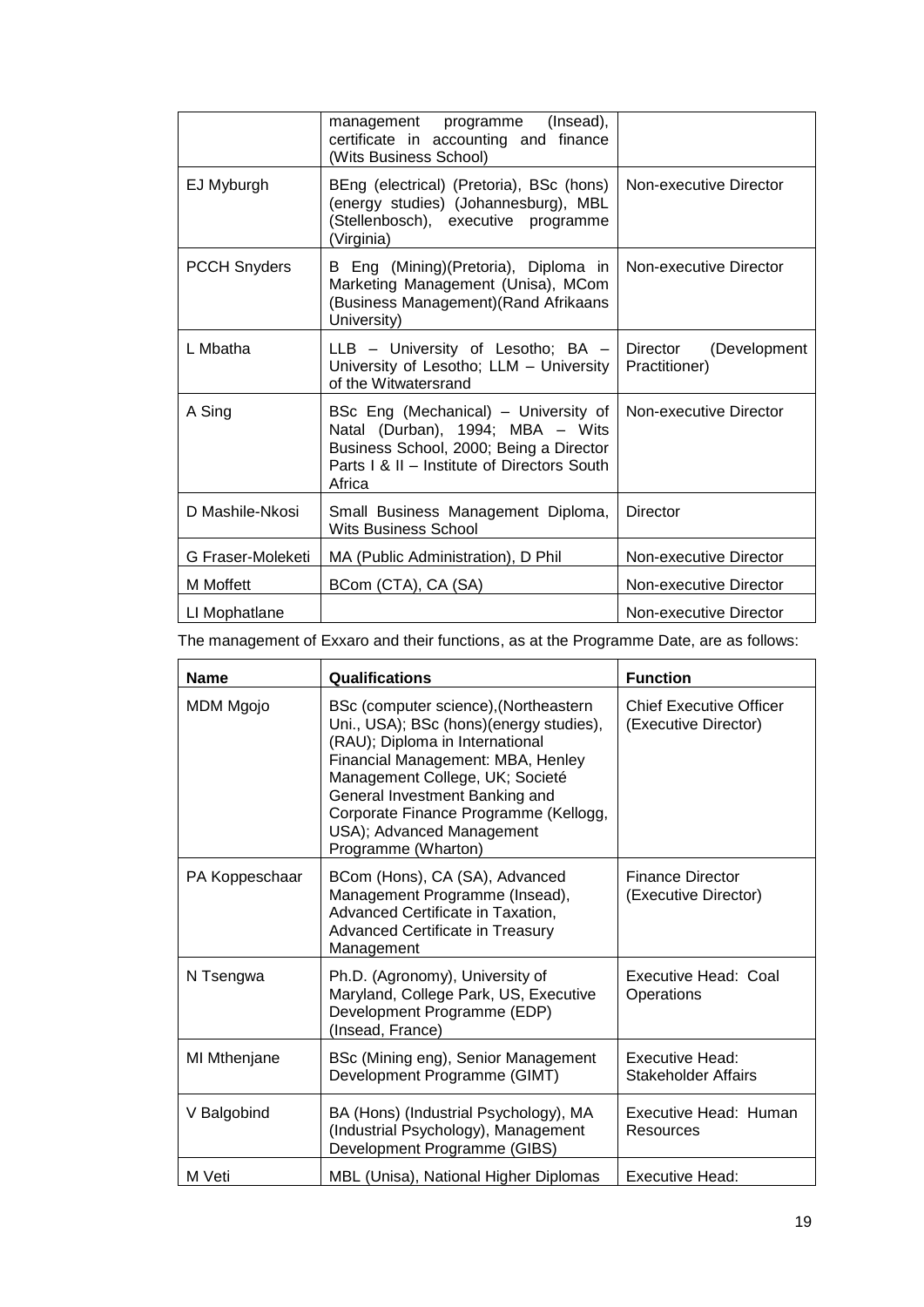|                        | in Metalliferous Mining (Technikon<br>Witwatersrand), National Diploma in<br>Coal Mining (Technikon Witwatersrand),<br>Advanced Management Programme<br>(Wharton), Mine Overseer's Certificate<br>and Mine Manager's Certificate of<br><b>Competency for Fiery Mines</b>                                                                                                                          | Sustainability                                                                                                                                                                   |
|------------------------|---------------------------------------------------------------------------------------------------------------------------------------------------------------------------------------------------------------------------------------------------------------------------------------------------------------------------------------------------------------------------------------------------|----------------------------------------------------------------------------------------------------------------------------------------------------------------------------------|
| <b>JG Meyer</b>        | B Eng (Metallurgy), MBA, Advanced<br>Management Programme (Insead)                                                                                                                                                                                                                                                                                                                                | Executive Head: Projects<br>and Technology                                                                                                                                       |
| <b>AW Diedericks</b>   | B. Eng in Mining, Executive<br>Development Program (EDP) at the<br>University of Darden (USA)                                                                                                                                                                                                                                                                                                     | <b>Executive Head: Business</b><br>Development                                                                                                                                   |
| SE van<br>Loggerenberg | BLC, LLB (Pretoria), Eur Int (cum<br>laude), LLM (Eur) (European Institute,<br>University of Saarland), certificate<br>compliance risk management<br>(Johannesburg), certificate mining law<br>(Witwatersrand), advanced certificate<br>corporate and securities law (Unisa).<br>Fellow of the Institute of Chartered<br>Secretaries, member of the International<br>Institute of Risk Management | Group Company<br>Secretary and Legal<br><b>Registered Address:</b><br>Roger Dyason Road<br>Pretoria West, 0183<br>South Africa<br>(PO Box 9229<br>Pretoria, 0001<br>South Africa |

## 3. **KING IV COMPLIANCE**

Exxaro recognises that effective and efficient governance processes and practices are one of the foundational layers to achieve Exxaro's strategic objectives.

Exxaro's pillars of good corporate citizenship are:

- Transparency;
- Accountability; and
- Integrity.

The pillars permeate everything Exxaro does and ultimately delivers value to Exxaro's shareholders as well as Exxaro's broader stakeholders, including the communities in which Exxaro operates.

Exxaro is listed on the JSE and as such Exxaro has materially complied and disclosed below all the 16 corporate governance principles outlined in the King IV<sup>TM</sup> report (2016) and as required by the JSE Listing Requirements: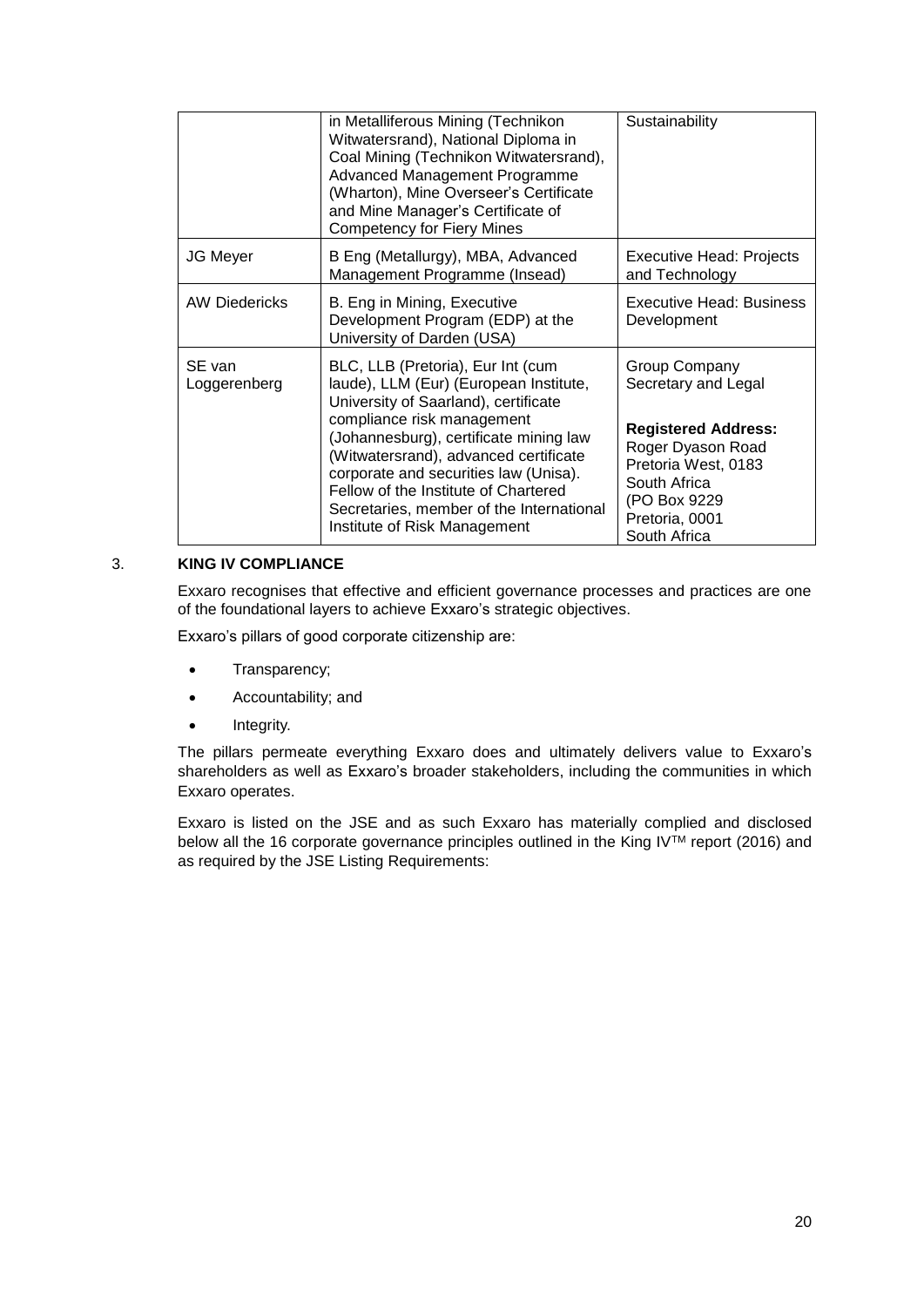# **Exxaro Resources Limited - King IV Checklist**

|                                      |       | <b>KING IV Compliance</b>                                                           |                                                                                                                                                                                                                                                                                                                                                                                                                                                                                                                                                                                                                                                                                             |                                                                                                                                                                                                                                                                                            |                                    |
|--------------------------------------|-------|-------------------------------------------------------------------------------------|---------------------------------------------------------------------------------------------------------------------------------------------------------------------------------------------------------------------------------------------------------------------------------------------------------------------------------------------------------------------------------------------------------------------------------------------------------------------------------------------------------------------------------------------------------------------------------------------------------------------------------------------------------------------------------------------|--------------------------------------------------------------------------------------------------------------------------------------------------------------------------------------------------------------------------------------------------------------------------------------------|------------------------------------|
| <b>GOVERNANCE</b><br><b>OUTCOMES</b> | NO.   | <b>PRINCIPLES</b>                                                                   | <b>SUMMARY OF RECOMMENDED PRACTICES</b>                                                                                                                                                                                                                                                                                                                                                                                                                                                                                                                                                                                                                                                     | <b>APPLICABLE POLICIES &amp; PROCESSES</b>                                                                                                                                                                                                                                                 | <b>STATUS</b><br><b>EVALUATION</b> |
|                                      | 1.1   | The governing body<br>should set the tone<br>and lead ethically<br>and effectively. | Members of the governing body should individually<br>and collectively cultivate the characteristics of<br>integrity, competence, responsibility, accountability<br>and fairness and exhibit them in their conduct<br>The governing body should embody the above<br>ethical characteristics in order to offer effective<br>leadership that results in achieving strategic<br>objectives and positive outcomes over time.                                                                                                                                                                                                                                                                     | Board charter (reviewed in 2019)<br>1.<br>Social and ethics committee terms of<br>2.<br>reference (reviewed in 2019)<br>Appointment of directors after<br>3.<br>assessment of skills and competence as<br>well as thorough background checks by<br>Nomination committee                    |                                    |
| <b>ETHICAL</b><br><b>CULTURE</b>     | $1.2$ | The governing body<br>should set the tone<br>and lead ethically<br>and effectively. | The governing body should assume responsibility<br>for the governance of ethics by setting the direction<br>for how ethics should be approached and<br>addressed by the organisation.<br>The governing body should approve codes of<br>conduct and ethics policies that articulate and give<br>effect to its direction of organisational ethics.<br>The governing body should approve codes of<br>conduct and ethics policies that articulate and give<br>effect to its direction of organisational ethics.<br>The governing body should ensure that the policies<br>address ethics risks and that it encompasses<br>interaction with stakeholders<br>The governing body should oversee the | Approval and overseeing of code of<br>1.<br>ethics<br>Social and ethics committee overseeing<br>2.<br>anti-bribery and corruption programme<br>implementation, including employees<br>and service providers<br>Approval and overseeing of group wide<br>3.<br>conflicts of interest policy |                                    |
|                                      |       |                                                                                     | implementation of a risk culture<br>The governing body should oversee the execution<br>of the policies                                                                                                                                                                                                                                                                                                                                                                                                                                                                                                                                                                                      |                                                                                                                                                                                                                                                                                            |                                    |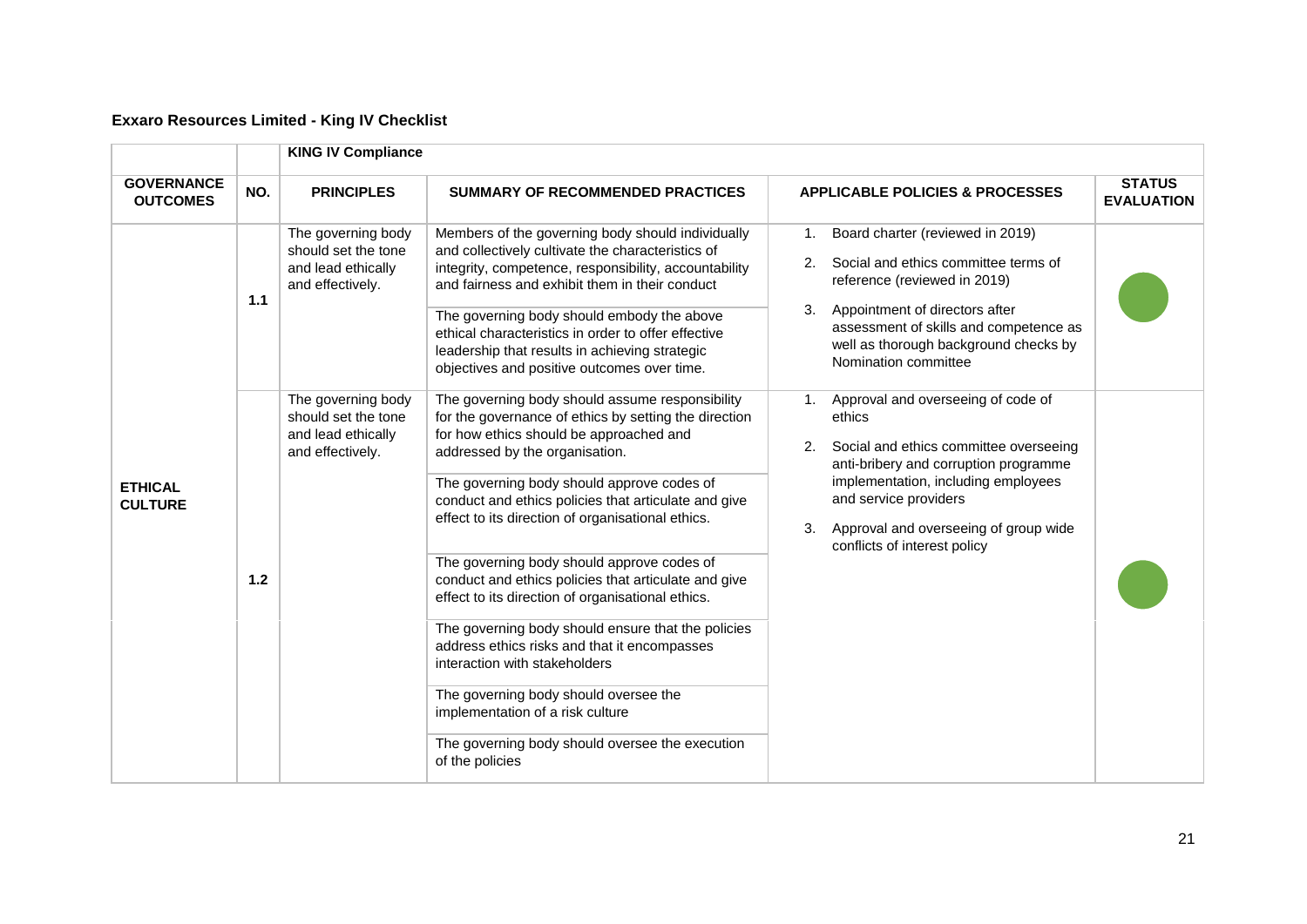|                                                            | $1.3$ | The governing body<br>should ensure that<br>the organisation is a<br>responsible<br>corporate citizen.                                                                                | The governing should ensure that ethics is<br>integrated in the company's business processes<br>The governing body should assume responsibility<br>for corporate citizenship by setting the direction for<br>how it should be approached and addressed by the<br>organisation.<br>The governing body should ensure that the<br>organisation's responsible corporate citizenship<br>efforts include compliance with the Constitution of<br>South Africa (including the Bill of Rights), the law,<br>leading standards, and adherence to its own codes<br>of conduct and policies.<br>The governing body should oversee that the<br>organisation's core purpose and values, strategy<br>and conduct are congruent with it being a<br>responsible corporate citizen.<br>The governing body should oversee and monitor, on<br>an ongoing basis, how the consequences of the<br>organisation's activities and outputs affect its status<br>as a responsible corporate citizen. This oversight<br>and monitoring should be performed against<br>measures and targets agreed with management. | 1.<br>2.<br>3.       | Sustainability KPIs are ranked equally to<br>financial KPIs to track the achievement<br>of strategic objectives<br>KPIs are monitored quarterly by the<br>board and respective board committees<br>Sustainability KPIs include<br>environmental, social, compliance and<br>human capital KPIs |  |
|------------------------------------------------------------|-------|---------------------------------------------------------------------------------------------------------------------------------------------------------------------------------------|----------------------------------------------------------------------------------------------------------------------------------------------------------------------------------------------------------------------------------------------------------------------------------------------------------------------------------------------------------------------------------------------------------------------------------------------------------------------------------------------------------------------------------------------------------------------------------------------------------------------------------------------------------------------------------------------------------------------------------------------------------------------------------------------------------------------------------------------------------------------------------------------------------------------------------------------------------------------------------------------------------------------------------------------------------------------------------------|----------------------|-----------------------------------------------------------------------------------------------------------------------------------------------------------------------------------------------------------------------------------------------------------------------------------------------|--|
|                                                            |       |                                                                                                                                                                                       |                                                                                                                                                                                                                                                                                                                                                                                                                                                                                                                                                                                                                                                                                                                                                                                                                                                                                                                                                                                                                                                                                        |                      |                                                                                                                                                                                                                                                                                               |  |
| <b>PERFORMANC</b><br><b>E AND VALUE</b><br><b>CREATION</b> | 2.1   | The governing body<br>should lead the<br>value creation<br>process by<br>appreciating that<br>strategy, risk and<br>opportunity,<br>performance and<br>sustainable<br>development are | The governing body should assume responsibility<br>for organisational performance by steering and<br>setting the direction for the realisation of the<br>organisation's core purpose and values through its<br>strategy.<br>The governing body should delegate to<br>management the formulation and development of<br>the organisation's short, medium and long-term<br>strategy.                                                                                                                                                                                                                                                                                                                                                                                                                                                                                                                                                                                                                                                                                                      | 1.<br>2.<br>3.<br>4. | Strategy is reviewed and approved<br>annually by the board<br>Sustainability KPIs are reviewed and<br>approved annually by the board<br>Strategic deep dive is conducted every<br>two years<br>Strategic risks are assessed annually                                                          |  |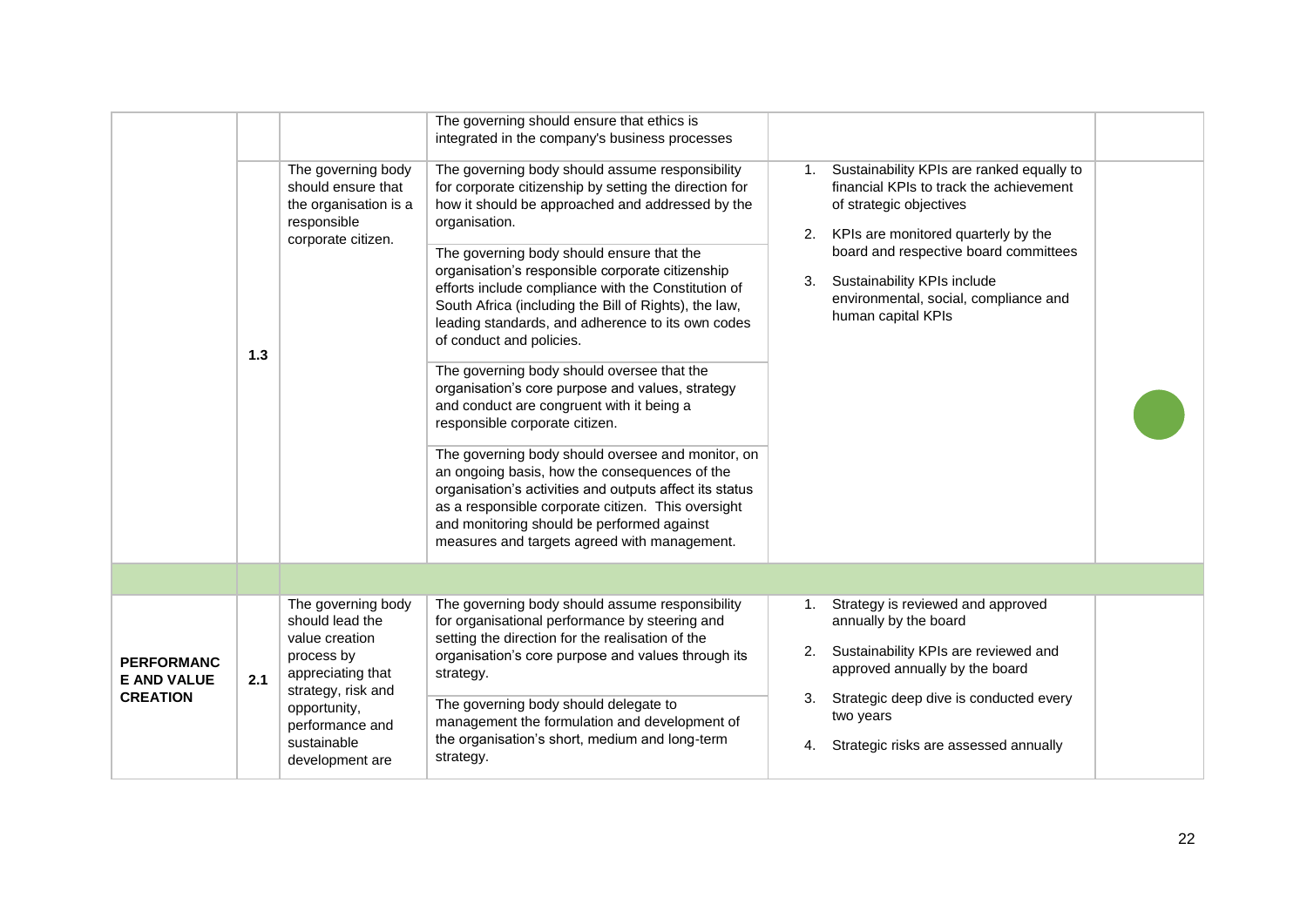| inseparable<br>elements. | The organisation's short, medium and long-term<br>strategy as formulated and developed by<br>management should be approved by the governing<br>body, ensuring that the risks and opportunities and<br>stakeholder expectations are incorporated in the<br>strategy    | 6.       | KPIs are linked to all materials issues<br>per capital and risk thresholds are<br>attached to every KPI<br>The performance against every KPI is<br>tracked quarterly                       |  |
|--------------------------|-----------------------------------------------------------------------------------------------------------------------------------------------------------------------------------------------------------------------------------------------------------------------|----------|--------------------------------------------------------------------------------------------------------------------------------------------------------------------------------------------|--|
|                          | The organisation's short, medium and long-term<br>strategy as formulated and developed by<br>management should be approved by the governing<br>body, ensuring that the risks and opportunities and<br>stakeholder expectations are incorporated in the<br>strategy    | 7.<br>8. | Enterprise risk management framework<br>and risk appetite approved by the board<br>Impact of external and internal events<br>are monitored for its effect on the<br>strategic risk profile |  |
|                          | The governing body should delegate to<br>management the responsibility to implement and<br>execute the approved policies and operational<br>plans.                                                                                                                    |          |                                                                                                                                                                                            |  |
|                          | The governing body should exercise ongoing<br>oversight of the implementation of strategy and<br>operational plans by management against agreed<br>performance measures and targets.                                                                                  |          |                                                                                                                                                                                            |  |
|                          | The governing body should oversee that the<br>organisation continually assesses, and responsibly<br>responds to the negative consequences of its<br>activities and outputs on the triple context in which it<br>operates, and the capitals which it uses and affects. |          |                                                                                                                                                                                            |  |
|                          | As part of its oversight of performance, the<br>governing body should be alert to the general<br>viability of the organisation with regard to its reliance<br>and effects on the capitals, its solvency and liquidity,<br>and its status as a going concern.          |          |                                                                                                                                                                                            |  |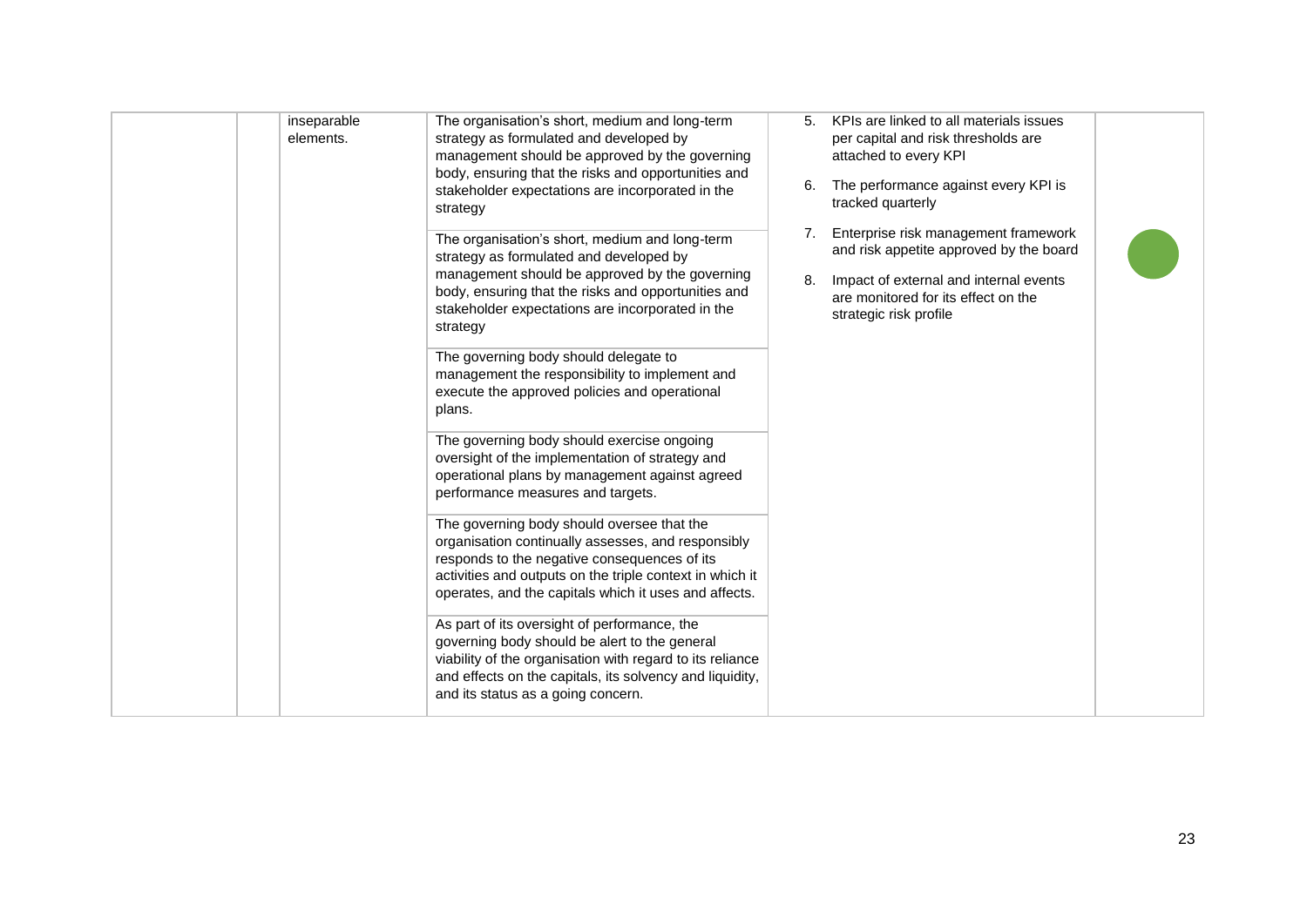|     | The governing body<br>should ensure that<br>reports and other<br>disclosures enable<br>stakeholders to<br>make an informed<br>assessment of the<br>performance of the<br>organisation and its<br>ability to create<br>value in a<br>sustainable manner. | The governing body should assume responsibility<br>for organisational reporting by setting the direction<br>for how it should be approached and conducted.<br>The governing body should approve management's<br>determination of the reporting frameworks (including<br>reporting standards) to be used, taking into account                                                                                                                                                                                                                                                                                                         | 1.<br>3.<br>4. | The integrated report is based on<br>"integrated reporting" that happens<br>throughout the year<br>2. The integrated report sets out the<br>strategic objectives, the business model,<br>the material issues that impacts the<br>business and the risks that prevents the<br>organisation from achieving its<br>objectives<br>Material issues are assessed annually<br>and financial materiality is reviewed by<br>the audit committee<br>The integrity of the integrated report is<br>reviewed by the audit committee |  |
|-----|---------------------------------------------------------------------------------------------------------------------------------------------------------------------------------------------------------------------------------------------------------|--------------------------------------------------------------------------------------------------------------------------------------------------------------------------------------------------------------------------------------------------------------------------------------------------------------------------------------------------------------------------------------------------------------------------------------------------------------------------------------------------------------------------------------------------------------------------------------------------------------------------------------|----------------|------------------------------------------------------------------------------------------------------------------------------------------------------------------------------------------------------------------------------------------------------------------------------------------------------------------------------------------------------------------------------------------------------------------------------------------------------------------------------------------------------------------------|--|
| 2.2 |                                                                                                                                                                                                                                                         | legal requirements and the intended audience and<br>purpose of each report.<br>The governing body should oversee that reports<br>such as the annual financial statements,<br>sustainability reports, social and ethics committee<br>reports, or other online or printed information or<br>reports are issued, as is necessary, to comply with<br>legal requirements, and/or to meet the legitimate<br>and reasonable information needs of material<br>stakeholders.<br>The governing body should oversee that the<br>organisation issues an integrated report at least<br>annually<br>The governing body should approve management's | 5.             | The integrated report and the annual<br>financial statements are approved by the<br>board annually                                                                                                                                                                                                                                                                                                                                                                                                                     |  |
|     |                                                                                                                                                                                                                                                         | bases for determining materiality for the purpose of<br>deciding which information should be included in<br>external reports.<br>The governing body should ensure the integrity of<br>external reports                                                                                                                                                                                                                                                                                                                                                                                                                               |                |                                                                                                                                                                                                                                                                                                                                                                                                                                                                                                                        |  |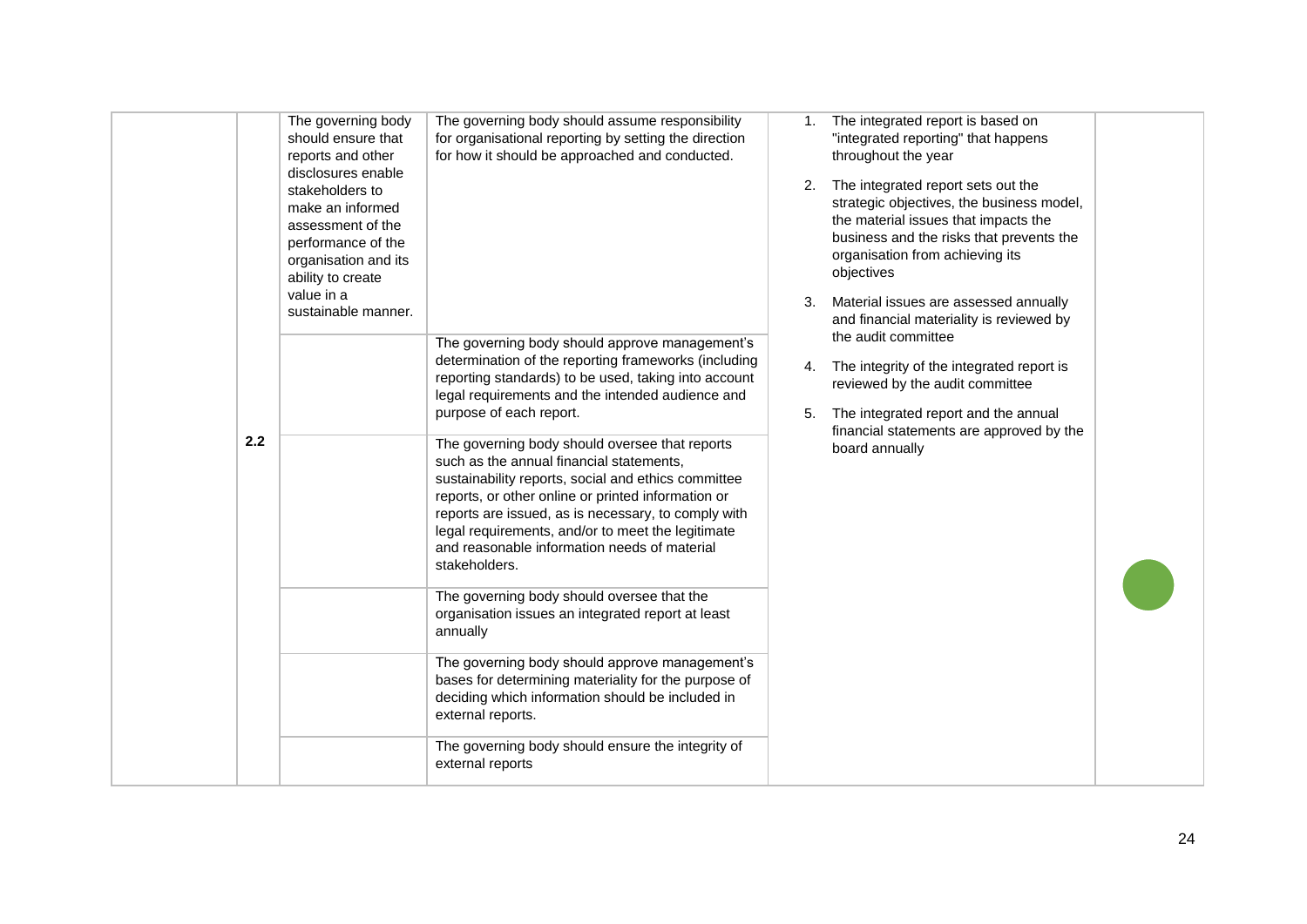|                                                                     |     |                                                                                                                                             | The governing body should oversee that the<br>integrated report, AFS and corporate governance<br>disclosures is published on its website and other<br>platforms                                                                                                                                                                     |          |                                                                                                                                                                                                                                          |  |
|---------------------------------------------------------------------|-----|---------------------------------------------------------------------------------------------------------------------------------------------|-------------------------------------------------------------------------------------------------------------------------------------------------------------------------------------------------------------------------------------------------------------------------------------------------------------------------------------|----------|------------------------------------------------------------------------------------------------------------------------------------------------------------------------------------------------------------------------------------------|--|
|                                                                     |     |                                                                                                                                             |                                                                                                                                                                                                                                                                                                                                     |          |                                                                                                                                                                                                                                          |  |
| <b>ADEQUATE</b><br><b>AND</b><br><b>EFFECTIVE</b><br><b>CONTROL</b> |     | The governing body<br>should serve as the<br>focal point and<br>custodian of<br>corporate<br>governance in the<br>organisation.             | The governing body should ensure that its role,<br>responsibilities, membership requirements and<br>procedural conduct are documented in a charter<br>which it regularly reviews to guide its effective<br>functioning.                                                                                                             | 2.<br>3. | Corporate governance remains the<br>1.<br>accountability of the board as a whole<br>King IV gap analysis conducted<br>internally in 2017<br>King IV internal audit reviewed<br>conducted in 2018, with no material                       |  |
|                                                                     | 3.1 |                                                                                                                                             | The governing body should ensure that its role,<br>responsibilities, membership requirements and<br>procedural conduct are documented in a charter<br>which it regularly reviews to guide its effective<br>functioning.                                                                                                             | 4.<br>5. | findings<br>Corporate governance is entrenched<br>throughout the organisation in all levels<br>of decision making<br>Board charter reviewed in 2017 and                                                                                  |  |
|                                                                     |     |                                                                                                                                             | The governing body should approve the protocol to<br>be followed in the event that it or any of its members<br>or committee need to obtain independent, external<br>professional advice at the cost of the organisation<br>on matters within the scope of their duties.                                                             | 6.       | again in 2019<br>Board governance sessions are<br>conducted twice a year and are<br>mandatory for directors and executive<br>management                                                                                                  |  |
|                                                                     |     |                                                                                                                                             | The governing body should approve the protocol to<br>be followed in the event that it or any of its members<br>or committee need to obtain independent, external<br>professional advice at the cost of the organisation<br>on matters within the scope of their duties.                                                             | 7.       | Subsidiary directors receive formal<br>training on an annual basis                                                                                                                                                                       |  |
|                                                                     | 3.2 | The governing body<br>should ensure that in<br>its composition a<br>balance of the skills,<br>experience,<br>diversity,<br>independence and | The governing body should assume responsibility<br>for its composition by setting the direction and<br>approving the processes for it to attain the<br>appropriate balance of knowledge, skills,<br>experience, diversity and independence to<br>objectively and effectively discharge its governance<br>role and responsibilities. | 1.<br>2. | The Nomination committee ensures that<br>the composition of the board has the<br>appropriate level of skills, experience,<br>diversity and independence<br>Nomination committee terms of<br>reference reviewed in 2017 and again<br>2019 |  |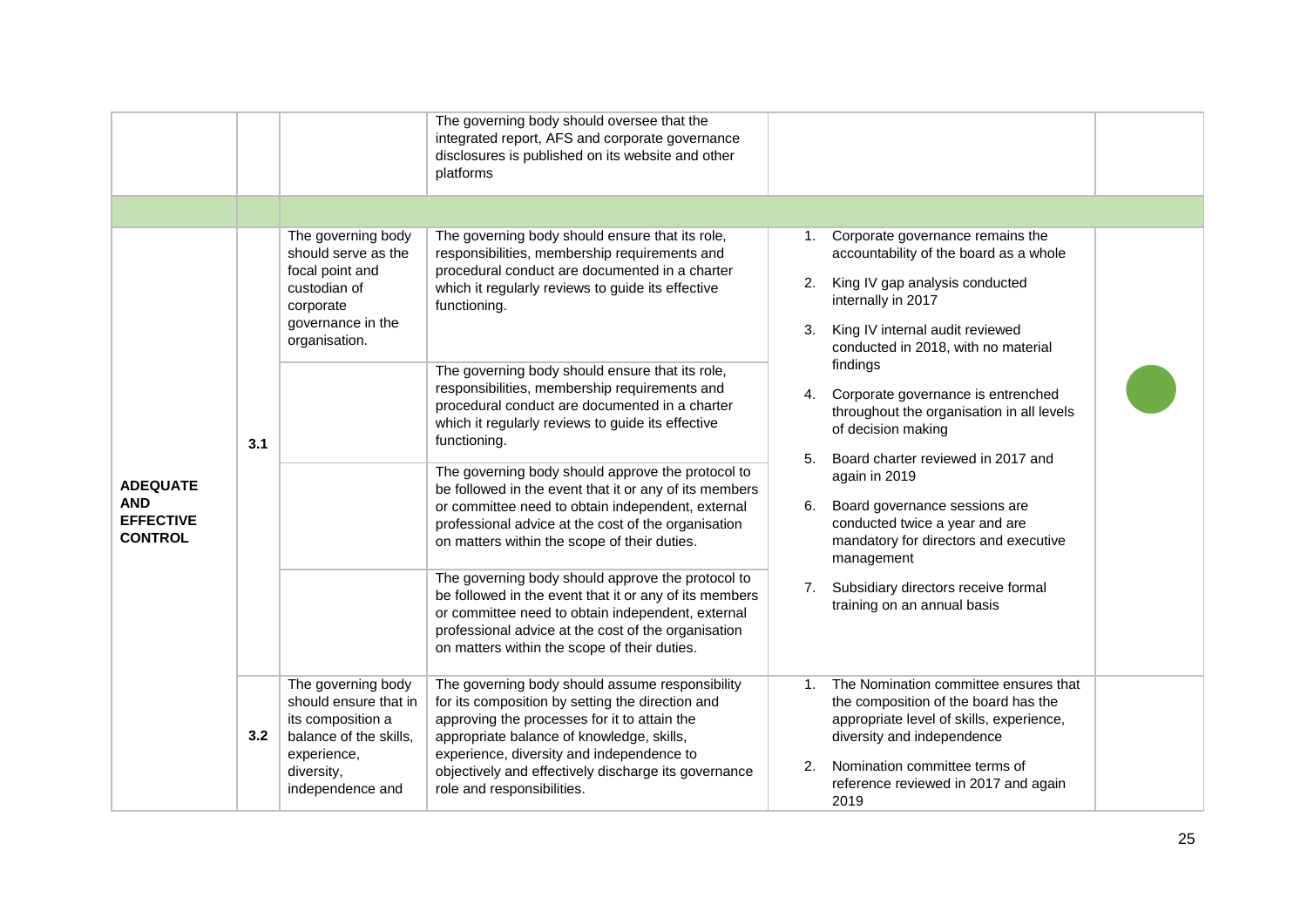| knowledge needed<br>to discharge its role<br>and responsibilities. | The governing body should comprise a majority of<br>non-executive members, most of whom should be<br>independent.<br>As a minimum, the chief executive officer (CEO)<br>and at least one other executive should be<br>appointed to the governing body to ensure that it<br>has more than one point of direct interaction with<br>management. The executive other than the CEO<br>appointed to the governing body may be the chief<br>finance officer (CFO) or another designated<br>executive as is appropriate for the organisation.<br>The governing body should set targets for race and<br>gender representation in its membership.<br>The governing body should establish arrangements<br>for periodic, staggered rotation of its members so as<br>to invigorate its capabilities by introducing members<br>with new expertise and perspectives while retaining<br>valuable knowledge, skills and experience and<br>maintaining continuity.<br>The governing body should establish a succession<br>plan for its membership which should include the<br>identification, mentorship and development of future<br>candidates.<br>The nomination of candidates for election as | 3.<br>4.<br>6.<br>7.<br>8.<br>9. | An approved skills and experience<br>matrix facilitates the appointment of<br>directors<br>Race and gender targets are approved<br>by the board<br>5. A formal appointment letter is given to<br>the director on appointment<br>A declaration of outside interest is made<br>on appointment and reviewed annually<br>and declarations are also made before<br>any meetings commences<br>A lead independent director is appointed<br>by the board<br>There is a formal division exists between<br>the duties of the CEO and the Chair as<br>per the board charter<br>Board charter was reviewed in 2017 and<br>again 2018 |  |
|--------------------------------------------------------------------|---------------------------------------------------------------------------------------------------------------------------------------------------------------------------------------------------------------------------------------------------------------------------------------------------------------------------------------------------------------------------------------------------------------------------------------------------------------------------------------------------------------------------------------------------------------------------------------------------------------------------------------------------------------------------------------------------------------------------------------------------------------------------------------------------------------------------------------------------------------------------------------------------------------------------------------------------------------------------------------------------------------------------------------------------------------------------------------------------------------------------------------------------------------------------------|----------------------------------|--------------------------------------------------------------------------------------------------------------------------------------------------------------------------------------------------------------------------------------------------------------------------------------------------------------------------------------------------------------------------------------------------------------------------------------------------------------------------------------------------------------------------------------------------------------------------------------------------------------------------|--|
|                                                                    | members of the governing body should be approved<br>by the governing body as a whole.                                                                                                                                                                                                                                                                                                                                                                                                                                                                                                                                                                                                                                                                                                                                                                                                                                                                                                                                                                                                                                                                                           |                                  |                                                                                                                                                                                                                                                                                                                                                                                                                                                                                                                                                                                                                          |  |
|                                                                    |                                                                                                                                                                                                                                                                                                                                                                                                                                                                                                                                                                                                                                                                                                                                                                                                                                                                                                                                                                                                                                                                                                                                                                                 |                                  |                                                                                                                                                                                                                                                                                                                                                                                                                                                                                                                                                                                                                          |  |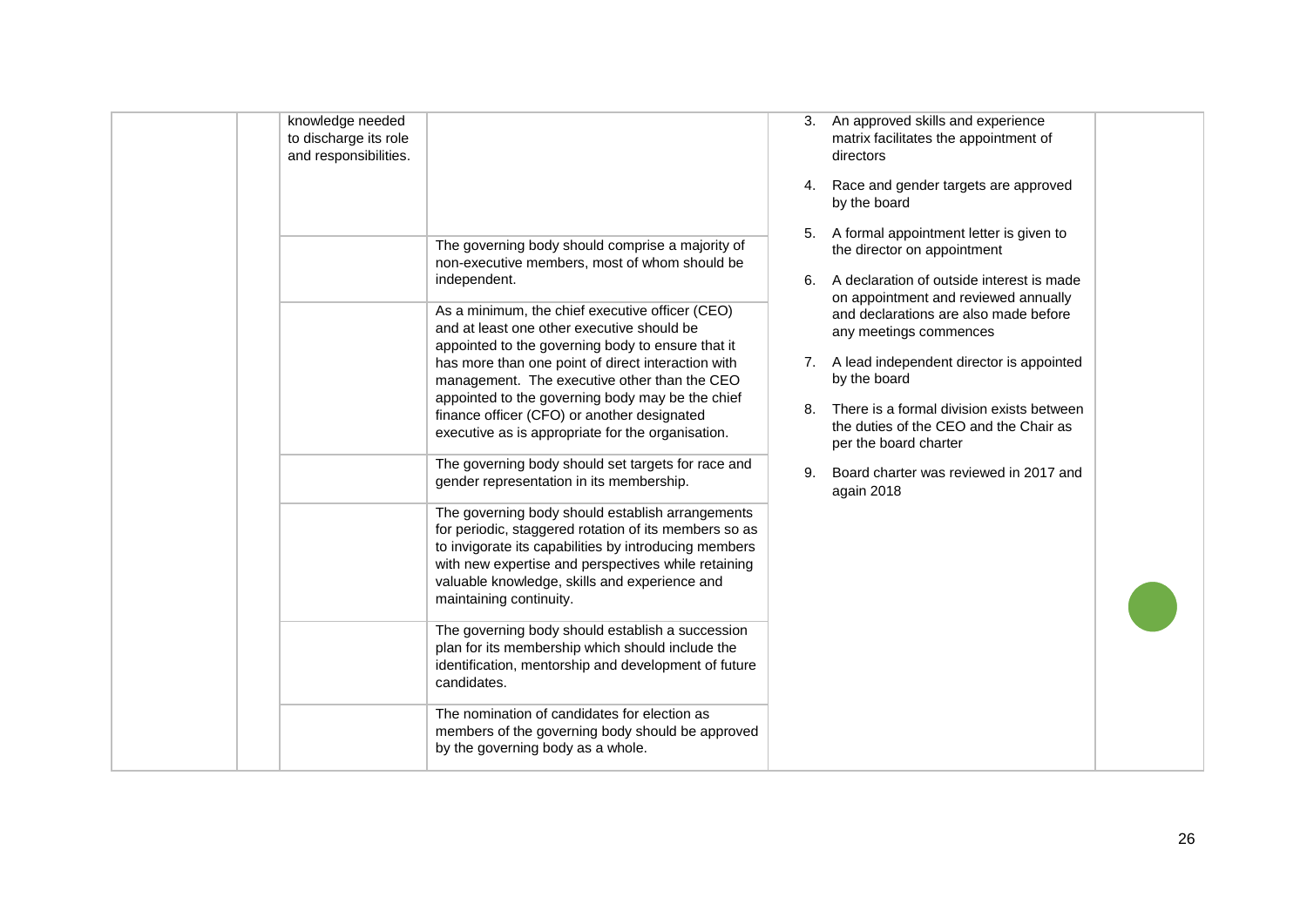|  | The processes for nomination, election and<br>ultimately, the appointment of members to the<br>governing body should be formal and transparent.                                                                                                                                                                                                       |  |
|--|-------------------------------------------------------------------------------------------------------------------------------------------------------------------------------------------------------------------------------------------------------------------------------------------------------------------------------------------------------|--|
|  | Nominations for re-election of an incumbent of the<br>governing body should be considered by the<br>governing body on the basis of that member's<br>performance, including attendance at meetings of<br>the governing body and its committees.                                                                                                        |  |
|  | A candidate for election as a non-executive member<br>of the governing body should be requested to<br>provide the governing body with details of<br>professional commitments and a statement that<br>confirms that the candidates has sufficient time<br>available to fulfil the responsibilities as member of<br>the governing body.                 |  |
|  | Prior to their nomination for election, candidates'<br>backgrounds should be independently investigated,<br>and their qualifications should be independently<br>verified.                                                                                                                                                                             |  |
|  | A brief professional profile of each candidate<br>standing for election at the annual general meeting<br>(AGM), including details of existing professional<br>commitments, should accompany the notice of the<br>AGM, together with a statement from the governing<br>body confirming whether it supports the candidate's<br>election of re-election. |  |
|  | Upon election, the terms and conditions for serving<br>as a member of the governing body should be<br>formalised in a letter of appointment.                                                                                                                                                                                                          |  |
|  | The governing body should ensure that incoming<br>members are inducted to enable them to make the<br>maximum contribution within the shortest time<br>possible.                                                                                                                                                                                       |  |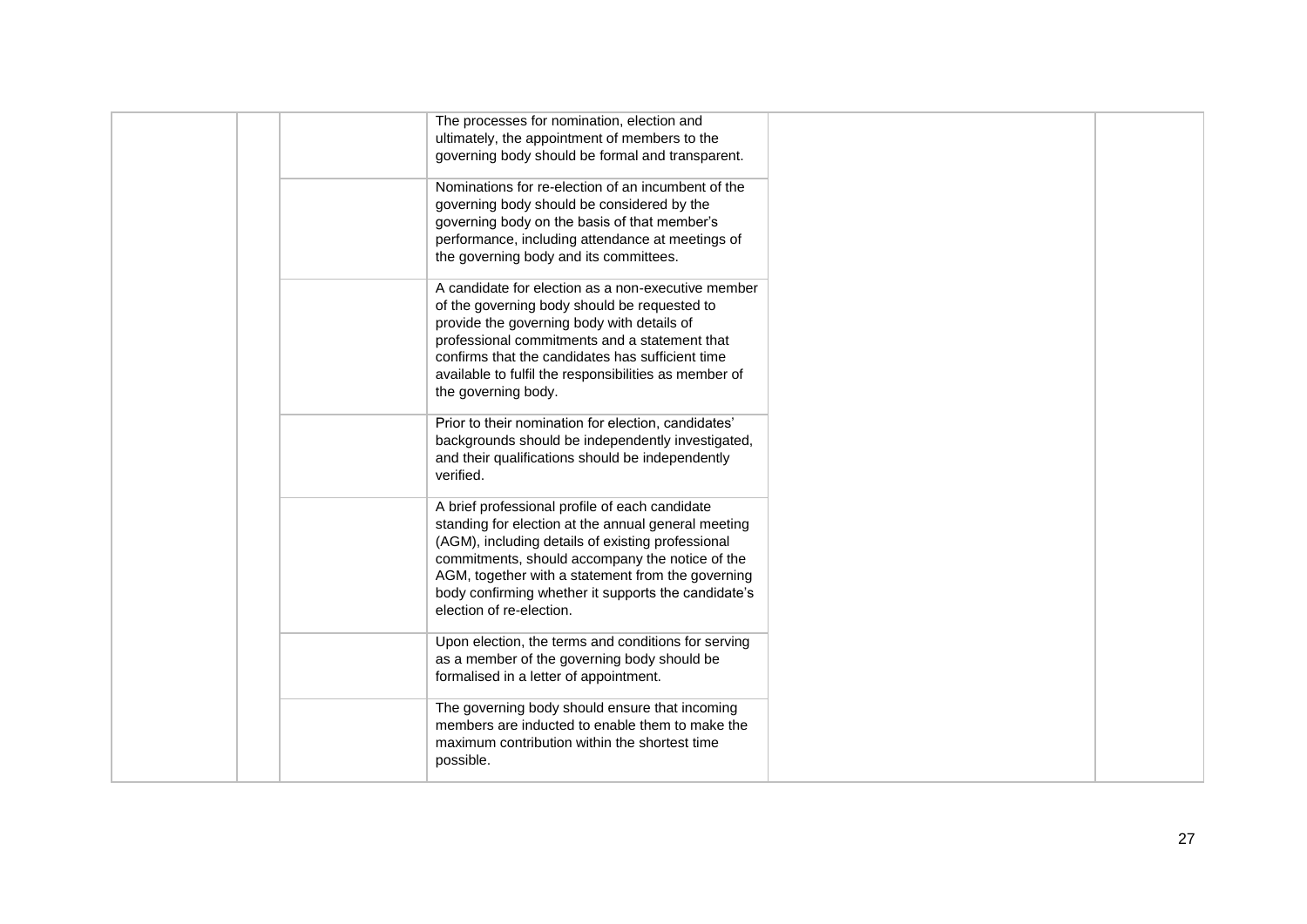| Members of the governing body with no or limited<br>governance experience should be provided with<br>mentorship and encouraged to undergo training.                                                                                                                                                                                                                                                 |
|-----------------------------------------------------------------------------------------------------------------------------------------------------------------------------------------------------------------------------------------------------------------------------------------------------------------------------------------------------------------------------------------------------|
| A programme of professional development and<br>regular briefings on legal and corporate governance<br>developments, and risks and changes in the<br>external environment of the organisation should be<br>provided for members of the governing body.                                                                                                                                               |
| Subject to legal provisions, each member of the<br>governing body should submit to the governing body<br>a declaration of all financial, economic and other<br>interests held by the member and related parties at<br>least annually, or whenever there are significant<br>changes.                                                                                                                 |
| At the beginning of each meeting of the governing<br>body or its committees, all members should be<br>required to declare whether any of them has any<br>conflict of interest in respect of a matter on the<br>agenda. Any such conflicts should be proactively<br>managed as determined by the governing body and<br>subject to legal provisions.                                                  |
| Non-executive members of the governing body may<br>be categorised by the governing body as<br>independent if it concludes that there is no interest,<br>position, association or relationship which, when<br>judged from a perspective of a reasonable and<br>informed third party, is likely to influence unduly or<br>cause bias in decision-making in the best interests<br>of the organisation. |
| The governing body should consider the following<br>and other indicators holistically, and on a<br>substance-over-form basis, when assessing the<br>independence of a member of the governing body<br>for purposes of categorisation.                                                                                                                                                               |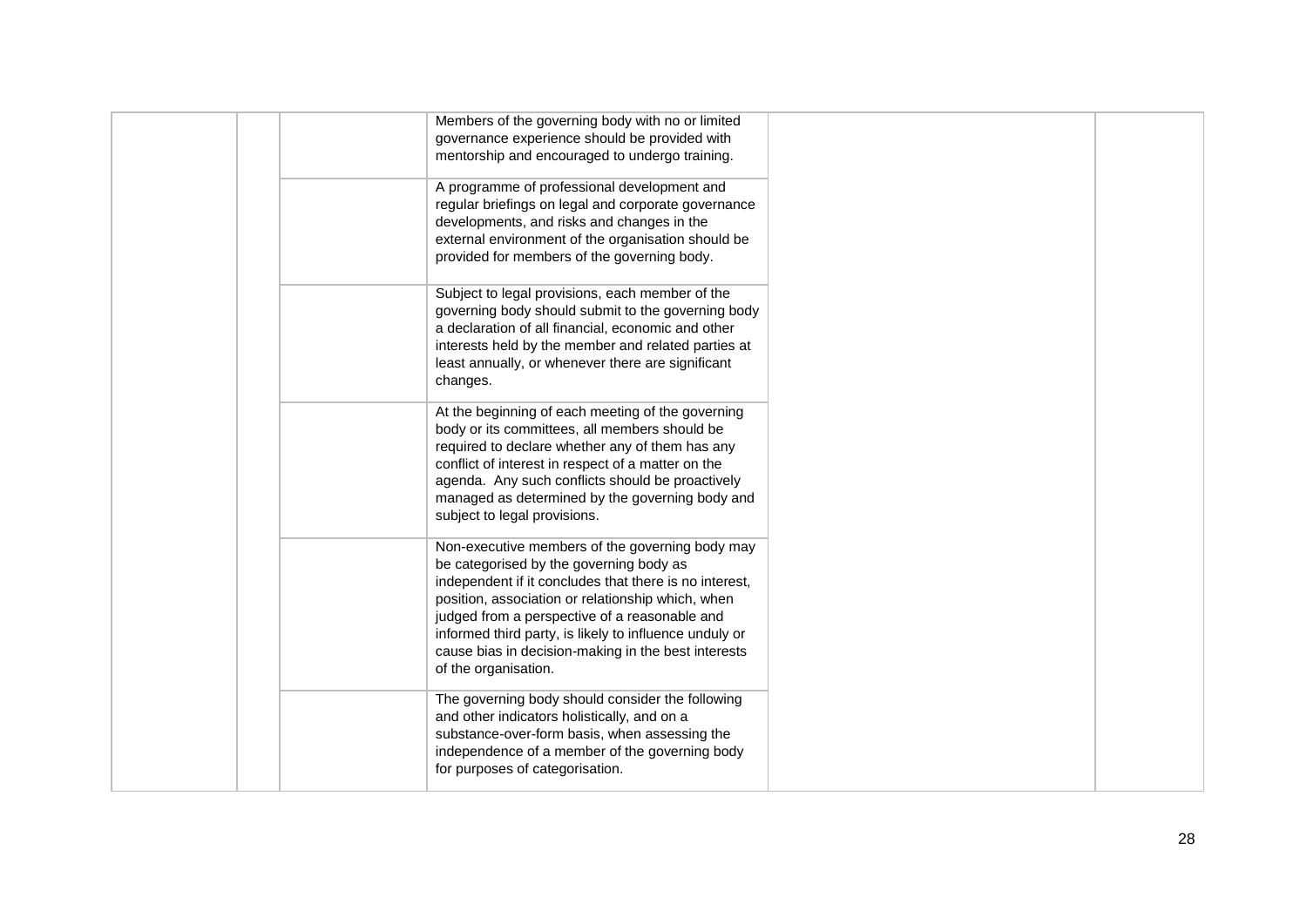| A non-executive member of the governing body may<br>continue to serve, in an independent capacity, for<br>longer than nine years if, upon an assessment by<br>the governing body conducted every year after nine<br>years, it is concluded that the member exercises<br>objective judgement and there is no interest,<br>position, association or relationship which, when<br>judged from the perspective of a reasonable and<br>informed third party, is likely to influence unduly or<br>cause bias in decision-making. |  |
|---------------------------------------------------------------------------------------------------------------------------------------------------------------------------------------------------------------------------------------------------------------------------------------------------------------------------------------------------------------------------------------------------------------------------------------------------------------------------------------------------------------------------|--|
| The governing body should elect an independent<br>non-executive member as chair to lead the<br>governing body in the objective and effective<br>discharge of its governance role and<br>responsibilities.                                                                                                                                                                                                                                                                                                                 |  |
| The governing body should appoint an independent<br>non-executive member as the lead independent                                                                                                                                                                                                                                                                                                                                                                                                                          |  |
| The CEO of the organisation should not also chair<br>the governing body, and the retired CEO should not<br>become the chair of the governing body until three<br>complete years have passed after the end of the<br>CEO's tenure.                                                                                                                                                                                                                                                                                         |  |
| In order to determine whether the chair is able to<br>perform the duties of this office effectively, the chair,<br>together with the governing body, should determine<br>the number of outside professional positions that the<br>chair is allowed to hold, taking into account the<br>relative size and complexity of the organisations<br>involved.                                                                                                                                                                     |  |
| When determining which of its committees the chair<br>of the governing body should serve on, either as<br>member or chair, the governing body should<br>consider how this affects the overall concentration<br>and balance of power on the governing body.                                                                                                                                                                                                                                                                |  |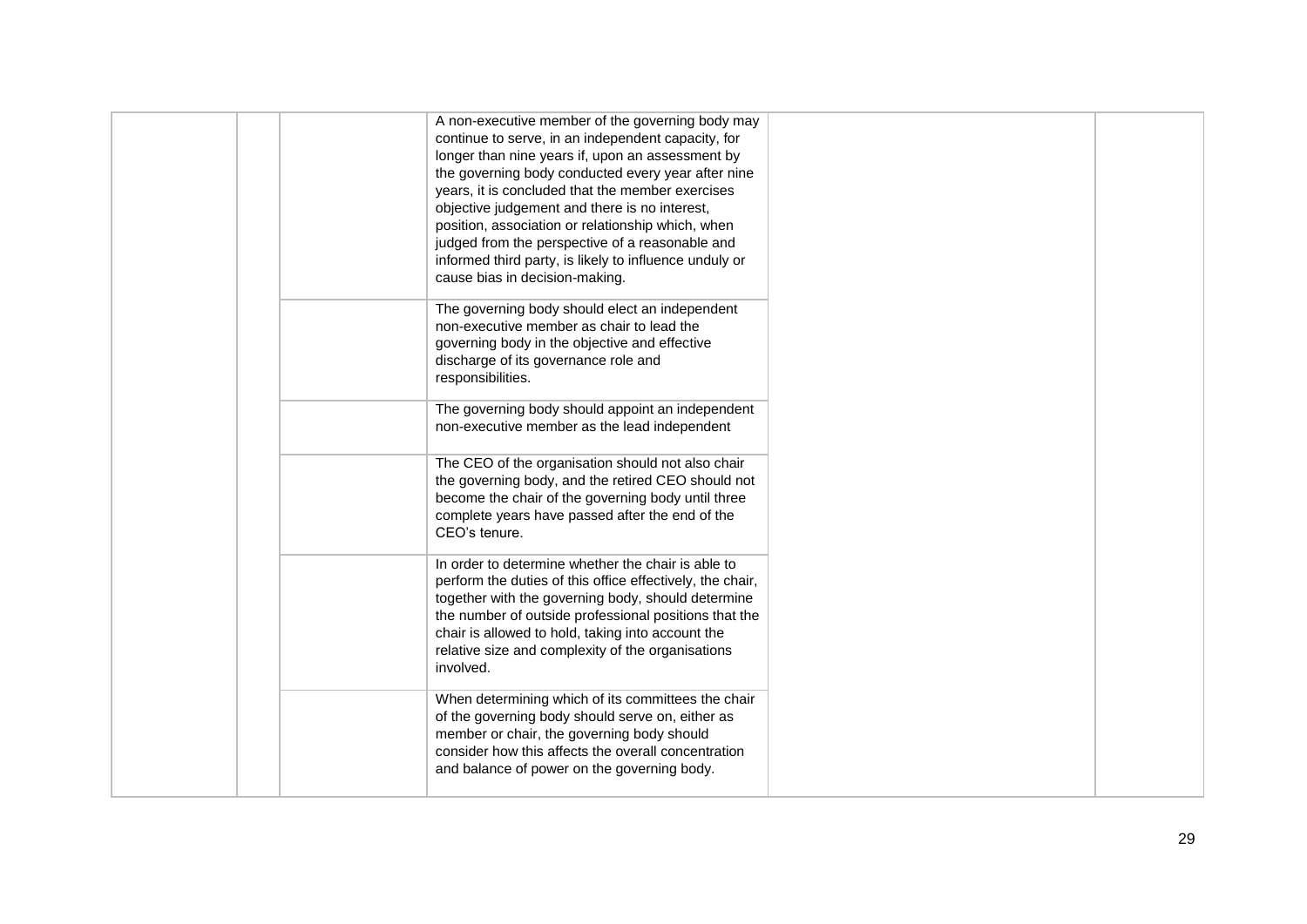|     |                                                                                                                                                                                                                                         | The governing body should ensure there is<br>succession planning in place for the position of<br>chair.                                                                                                                                                                                                                                                                                                                                    |    |                                                                                                                                                                                                                                                                                                                                                                    |  |
|-----|-----------------------------------------------------------------------------------------------------------------------------------------------------------------------------------------------------------------------------------------|--------------------------------------------------------------------------------------------------------------------------------------------------------------------------------------------------------------------------------------------------------------------------------------------------------------------------------------------------------------------------------------------------------------------------------------------|----|--------------------------------------------------------------------------------------------------------------------------------------------------------------------------------------------------------------------------------------------------------------------------------------------------------------------------------------------------------------------|--|
|     | The governing body<br>should consider<br>creating additional<br>governing structures<br>to assist with the<br>balancing of power<br>and the effective<br>discharge of<br>responsibilities, but<br>without abdicating<br>accountability. | The governing body should determine if and when<br>to delegate particular roles and responsibilities to an<br>individual member or members of the governing<br>body, or to standing or ad hoc-committees. The<br>exercise of judgement by the governing body in this<br>regard, is subject to legal requirements and should<br>be guided by what is appropriate for the<br>organisation and achieving the objectives of the<br>delegation. | 1. | The board has delegated certain powers<br>to the Audit Committee, the Social and<br>Ethics Committee, the Sustainability,<br>Risk and Compliance Committee, the<br><b>Remuneration and Nomination</b><br>Committee and the Investment<br>Committee<br>2. All board committees have a formally<br>approved terms of reference that was<br>reviewed in 2017 and 2019 |  |
| 3.3 |                                                                                                                                                                                                                                         | In the event that the governing body determines not<br>to delegate all or some of the responsibilities dealt<br>with in this Code as part of the responsibilities of a<br>specific committee, the governing body should<br>ensure that it fulfils those responsibilities itself.                                                                                                                                                           | 3. | The composition of board committees is<br>assessed annually<br>4. The composition of committees comply<br>to the Companies Act, Mol, King IV and<br>the terms of reference of every<br>committee                                                                                                                                                                   |  |
|     |                                                                                                                                                                                                                                         | Delegation to an individual member or members of<br>the governing body should be recorded in writing<br>and approved by the governing body. The record<br>should set out the nature and extent of the<br>responsibilities delegated, decision-making<br>authority, the duration of the delegation, and the<br>delegates' reporting responsibilities.                                                                                       |    |                                                                                                                                                                                                                                                                                                                                                                    |  |
|     |                                                                                                                                                                                                                                         | Delegation to committees should be recorded by<br>means of a formal terms of reference that should be<br>approved and reviewed annually by the governing<br>body.                                                                                                                                                                                                                                                                          |    |                                                                                                                                                                                                                                                                                                                                                                    |  |
|     |                                                                                                                                                                                                                                         | The governing body should consider the allocation<br>of roles and associated responsibilities and the<br>composition of membership across committees<br>holistically                                                                                                                                                                                                                                                                       |    |                                                                                                                                                                                                                                                                                                                                                                    |  |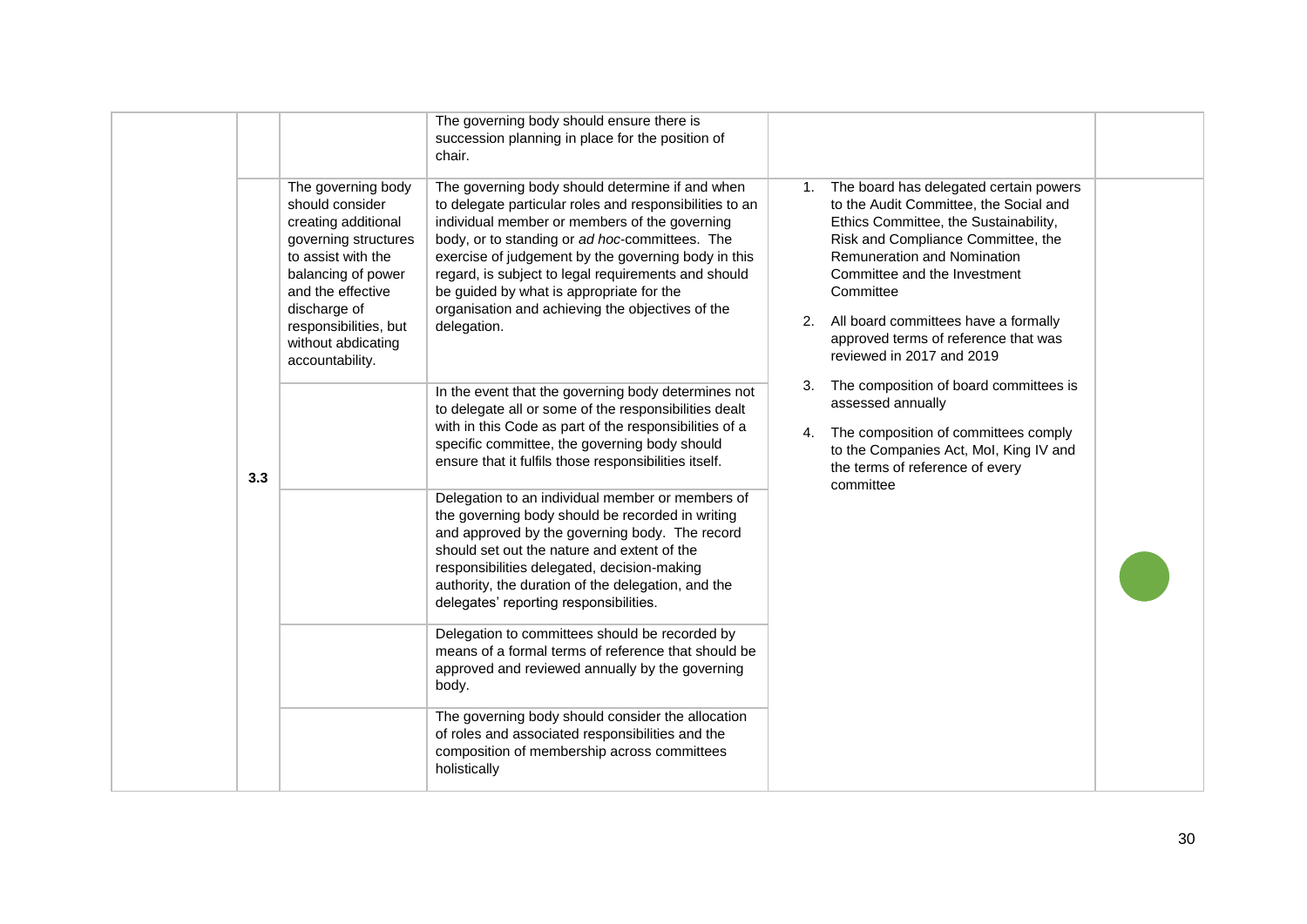|  | The governing body should ensure that each<br>committee, as a whole, has the necessary<br>knowledge, skills, experience and capacity to<br>execute its duties effectively.                                                                                                                                                                                                                                        |  |
|--|-------------------------------------------------------------------------------------------------------------------------------------------------------------------------------------------------------------------------------------------------------------------------------------------------------------------------------------------------------------------------------------------------------------------|--|
|  | Each committee should have a minimum of three<br>members subject to legal provisions, where<br>applicable.                                                                                                                                                                                                                                                                                                        |  |
|  | Members of the executive and senior management<br>should be invited to attend committee meetings<br>either by standing invitation or on an ad hoc-basis to<br>provide pertinent information and insights in their<br>areas of responsibility.                                                                                                                                                                     |  |
|  | Every member of the governing body is entitled to<br>attend any committee meeting as an observer.<br>However, unless that member is also a member of<br>the committee, the member is not entitled to<br>participate without the consent of the chair; does not<br>have a vote; and is not entitled to fees for such<br>attendance, unless payment of fees is agreed to by<br>the governing body and shareholders. |  |
|  | Any delegation by the governing body of its<br>responsibilities to a committee or a member of the<br>governing body member will not by or of itself<br>constitute a discharge of the governing body's<br>accountability. The governing body should apply its<br>collective mind to the information, opinions,<br>recommendations, reports and statements<br>presented by the committee or the member.             |  |
|  | The establishment of an audit committee is a<br>statutory requirement for some organisations. As a<br>matter of leading practice, the governing body of<br>any organisation that issues audited financial<br>statements should consider establishing an audit<br>committee, the role of which should be to provide<br>independent oversight of, among others:                                                     |  |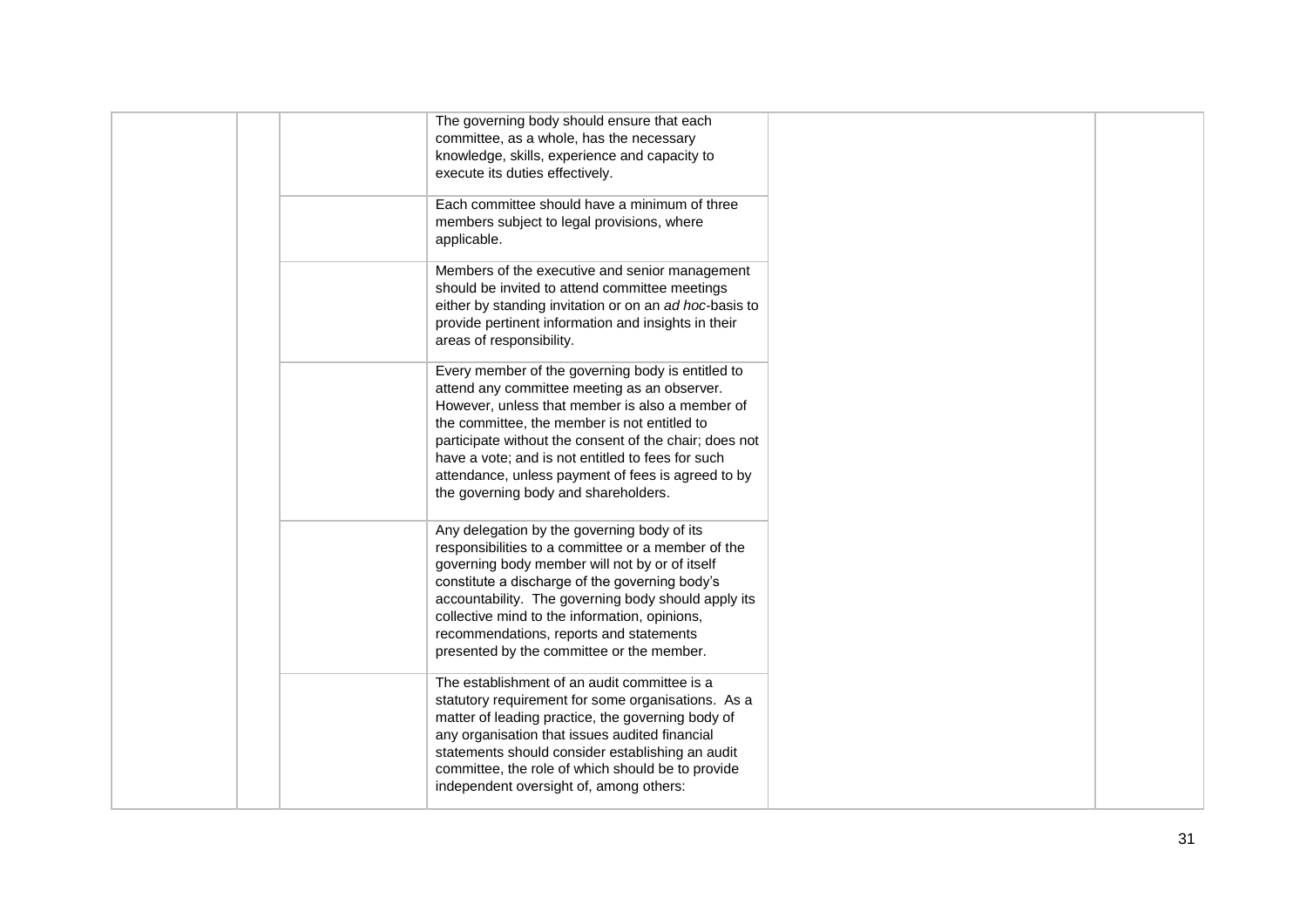| A statutory audit committee has the power to make<br>decisions regarding its statutory duties, and is<br>accountable for its performance in this regard. In<br>addition to its statutory duties, the governing body<br>may delegate other responsibilities to the audit<br>committee, such as the approval of the annual<br>financial statements, but the governing body<br>remains ultimately accountable for such delegated<br>responsibilities.<br>If the governing body delegates risk governance to<br>the audit committee, the audit committee should<br>satisfy itself that it dedicates sufficient time to this<br>responsibility.<br>Whether or not the governance of risk is delegated<br>to the audit committee, the audit committee should<br>oversee the management of financial and other<br>risks that affect the integrity of external reports<br>issued by the organisation.<br>The members of the audit committee should, as a<br>whole, have the necessary financial literacy, skills<br>and experience to execute their duties effectively.<br>All members of the audit committee should be<br>independent, non-executive members of the<br>governing body.<br>The governing body should appoint an independent,<br>non-executive member to char the audit committee.<br>The audit committee should meet annually with the<br>internal and external auditors respectively, without<br>management being present, to facilitate an<br>exchange of views and concerns that may not be<br>appropriate for discussion in an open forum. |  |  |
|--------------------------------------------------------------------------------------------------------------------------------------------------------------------------------------------------------------------------------------------------------------------------------------------------------------------------------------------------------------------------------------------------------------------------------------------------------------------------------------------------------------------------------------------------------------------------------------------------------------------------------------------------------------------------------------------------------------------------------------------------------------------------------------------------------------------------------------------------------------------------------------------------------------------------------------------------------------------------------------------------------------------------------------------------------------------------------------------------------------------------------------------------------------------------------------------------------------------------------------------------------------------------------------------------------------------------------------------------------------------------------------------------------------------------------------------------------------------------------------------------------------------------------------------------------|--|--|
|                                                                                                                                                                                                                                                                                                                                                                                                                                                                                                                                                                                                                                                                                                                                                                                                                                                                                                                                                                                                                                                                                                                                                                                                                                                                                                                                                                                                                                                                                                                                                        |  |  |
|                                                                                                                                                                                                                                                                                                                                                                                                                                                                                                                                                                                                                                                                                                                                                                                                                                                                                                                                                                                                                                                                                                                                                                                                                                                                                                                                                                                                                                                                                                                                                        |  |  |
|                                                                                                                                                                                                                                                                                                                                                                                                                                                                                                                                                                                                                                                                                                                                                                                                                                                                                                                                                                                                                                                                                                                                                                                                                                                                                                                                                                                                                                                                                                                                                        |  |  |
|                                                                                                                                                                                                                                                                                                                                                                                                                                                                                                                                                                                                                                                                                                                                                                                                                                                                                                                                                                                                                                                                                                                                                                                                                                                                                                                                                                                                                                                                                                                                                        |  |  |
|                                                                                                                                                                                                                                                                                                                                                                                                                                                                                                                                                                                                                                                                                                                                                                                                                                                                                                                                                                                                                                                                                                                                                                                                                                                                                                                                                                                                                                                                                                                                                        |  |  |
|                                                                                                                                                                                                                                                                                                                                                                                                                                                                                                                                                                                                                                                                                                                                                                                                                                                                                                                                                                                                                                                                                                                                                                                                                                                                                                                                                                                                                                                                                                                                                        |  |  |
|                                                                                                                                                                                                                                                                                                                                                                                                                                                                                                                                                                                                                                                                                                                                                                                                                                                                                                                                                                                                                                                                                                                                                                                                                                                                                                                                                                                                                                                                                                                                                        |  |  |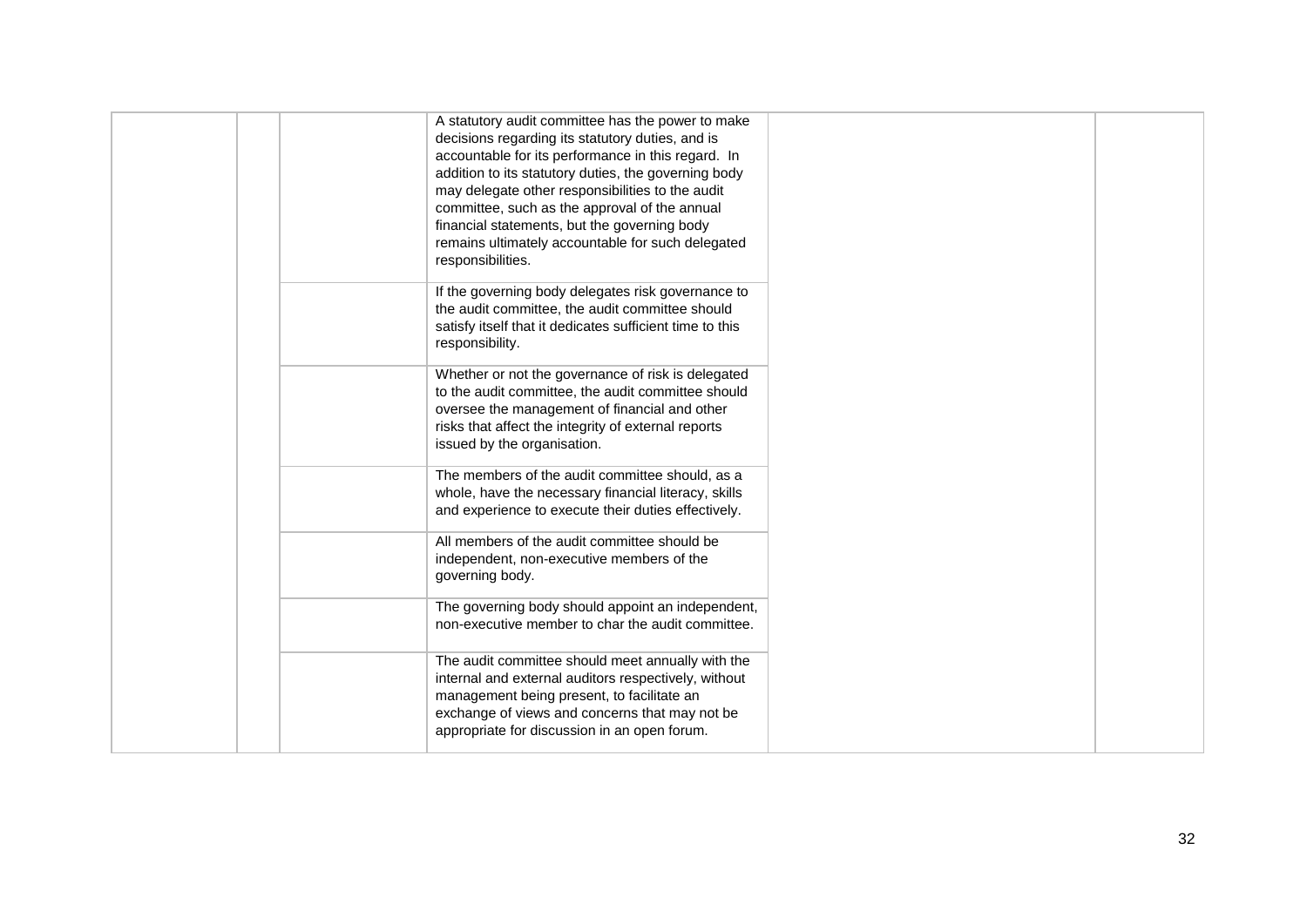| All members of the committee for nominations<br>should be non-executive members of the governing<br>body, and the majority should be independent.                                                                      |  |
|------------------------------------------------------------------------------------------------------------------------------------------------------------------------------------------------------------------------|--|
| The governing body should consider allocating the<br>oversight of risk governance to a dedicated<br>committee, or adding it to the responsibilities of<br>another committee as is appropriate for the<br>organisation. |  |
| If the committees for audit and risk are separate, the<br>governing body should consider for one or more<br>members to have joint membership of both<br>committees for more effective functioning.                     |  |
| The committee for risk governance should have<br>executive and non-executive members, with a<br>majority being non-executive members of the<br>governing body.                                                         |  |
| The governing body should consider allocating<br>oversight of remuneration to a dedicated committee,<br>or adding it to the responsibilities of another<br>committee as is appropriate for the organisation.           |  |
| All members of the committee for remuneration<br>should be non-executive members of the governing<br>body, with the majority being independent non-<br>executive members of the governing body.                        |  |
| The committee for remuneration should be chaired<br>by an independent non-executive member.                                                                                                                            |  |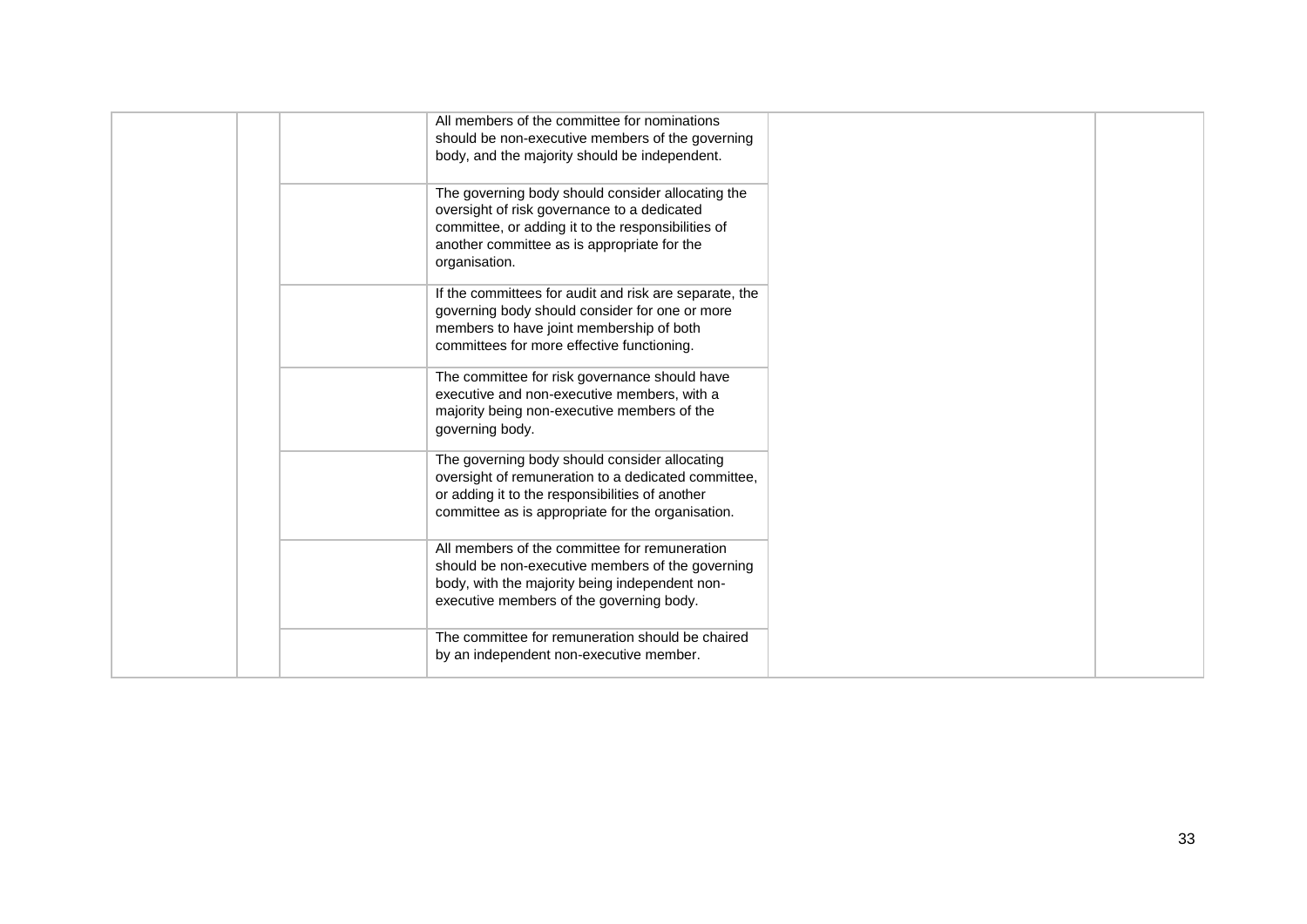|     |                                                                                                                                                                                                                                           | For some companies, the establishment of a social<br>and ethics committee is a statutory requirement.<br>The governing body of any organisation not so<br>obliged should consider allocating oversight of, and<br>reporting on, organisational ethics, responsible<br>corporate citizenship, sustainable development and<br>stakeholder relationships to a dedicated committee,<br>or adding it to the responsibilities of another<br>committee as is appropriate for the organisation. |                                                                                                                                                                                                                                                                                                                                                                                                     |  |
|-----|-------------------------------------------------------------------------------------------------------------------------------------------------------------------------------------------------------------------------------------------|-----------------------------------------------------------------------------------------------------------------------------------------------------------------------------------------------------------------------------------------------------------------------------------------------------------------------------------------------------------------------------------------------------------------------------------------------------------------------------------------|-----------------------------------------------------------------------------------------------------------------------------------------------------------------------------------------------------------------------------------------------------------------------------------------------------------------------------------------------------------------------------------------------------|--|
|     |                                                                                                                                                                                                                                           | The responsibilities of the social and ethics<br>committee should include its statutory duties (if<br>applicable) and any other responsibilities delegated<br>to it by the governing body.                                                                                                                                                                                                                                                                                              |                                                                                                                                                                                                                                                                                                                                                                                                     |  |
|     |                                                                                                                                                                                                                                           | The social and ethics committee should, subject to<br>legal provisions, have executive and non-executive<br>members, with a majority being non-executive<br>members of the governing body.                                                                                                                                                                                                                                                                                              |                                                                                                                                                                                                                                                                                                                                                                                                     |  |
| 3.4 | The governing body<br>should ensure that<br>the appointment of<br>and delegation to<br>competent executive<br>management<br>contributes to an<br>effective<br>arrangement by<br>which authority and<br>responsibilities are<br>exercised. | The governing body should appoint the CEO.                                                                                                                                                                                                                                                                                                                                                                                                                                              | 1. There is a clear division of power<br>between the CEO and the Chair as per<br>the approved board charter<br>2. The performance of the executive is<br>monitored by the board<br>A formal terms of reference exist for the<br>3.<br>executive committee<br>4. A delegation of authority is approved by<br>the board and reviewed at least annually<br>5.<br>The company secretary is appointed by |  |
|     |                                                                                                                                                                                                                                           | The CEO should be responsible for leading the<br>implementation and execution of approved strategy,<br>policy and operational planning, and should serve<br>as the chief link between management and the<br>governing body.                                                                                                                                                                                                                                                             | the board<br>The performance of the company<br>6.<br>secretary is assessed annually                                                                                                                                                                                                                                                                                                                 |  |
|     |                                                                                                                                                                                                                                           | The CEO should be accountable, and report to, the                                                                                                                                                                                                                                                                                                                                                                                                                                       |                                                                                                                                                                                                                                                                                                                                                                                                     |  |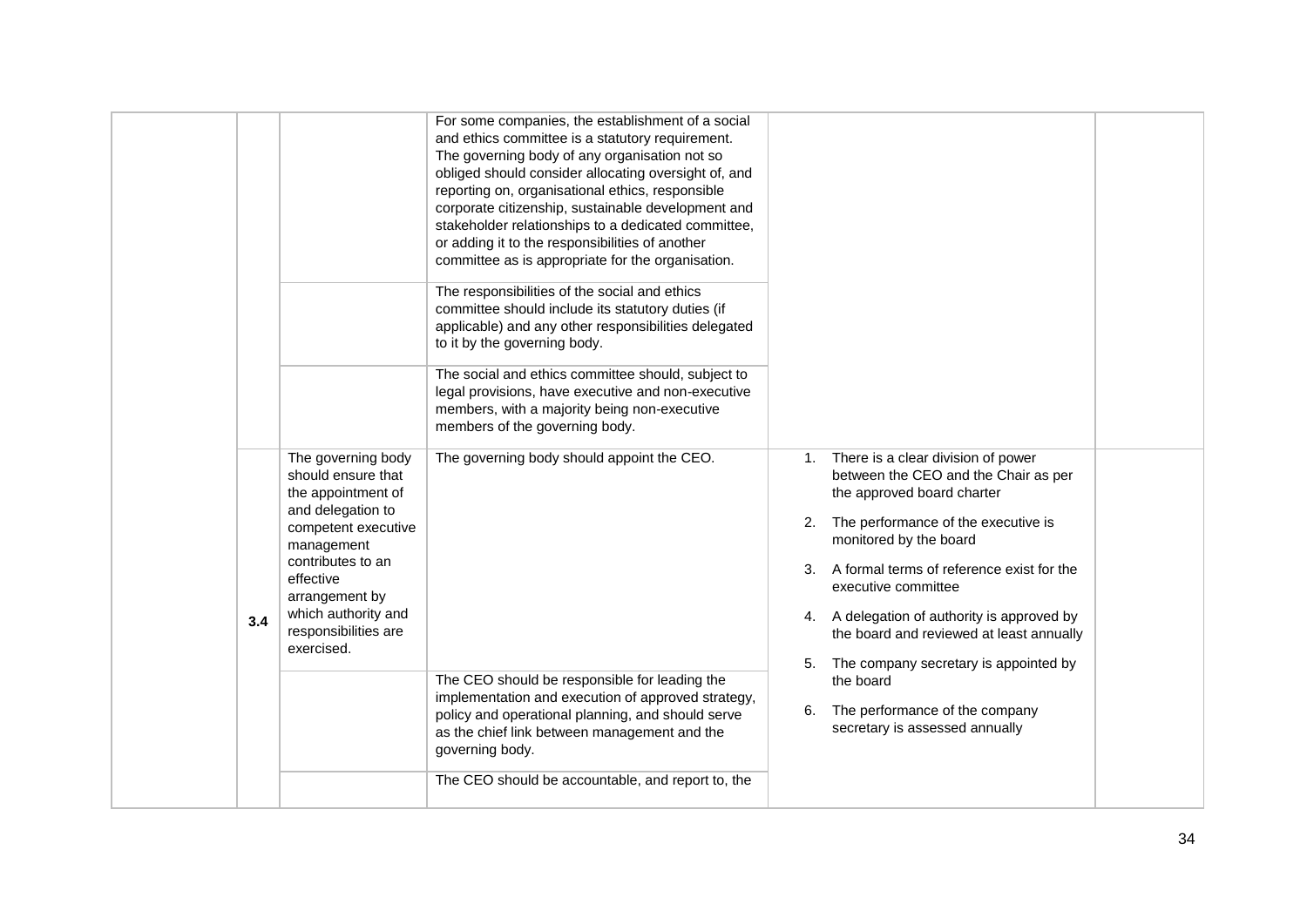|  | governing body.                                                                                                                                                                                                                                                                                                                                    |  |
|--|----------------------------------------------------------------------------------------------------------------------------------------------------------------------------------------------------------------------------------------------------------------------------------------------------------------------------------------------------|--|
|  | The CEO should not be a member of the<br>remuneration, audit or nomination committees, but<br>should attend by invitation any meeting, or part<br>thereof, if needed to contribute pertinent insights<br>and information.                                                                                                                          |  |
|  | The CEO and the governing body should agree on<br>whether the CEO takes up additional professional<br>positions, including membership of other governing<br>bodies outside the organisation. Time constraints<br>and potential conflicts of interest should be<br>considered and balanced against the opportunity for<br>professional development. |  |
|  | The governing body should satisfy itself that there is<br>succession planning for the CEO position in place to<br>provide continuity of executive leadership.<br>Succession planning should be reviewed<br>periodically, and should provide for both succession<br>in emergency situations and succession over the<br>longer term.                 |  |
|  | The governing body should formally evaluate the<br>performance of the CEO against agreed<br>performance measures and targets at least<br>annually.                                                                                                                                                                                                 |  |
|  | The governing body should set the direction and<br>parameters for the powers which are to be reserved<br>for itself, and those that are to be delegated to<br>management via the CEO.                                                                                                                                                              |  |
|  | The governing body should approve a delegation of<br>authority framework that articulates its set direction<br>of reservation and delegation of power.                                                                                                                                                                                             |  |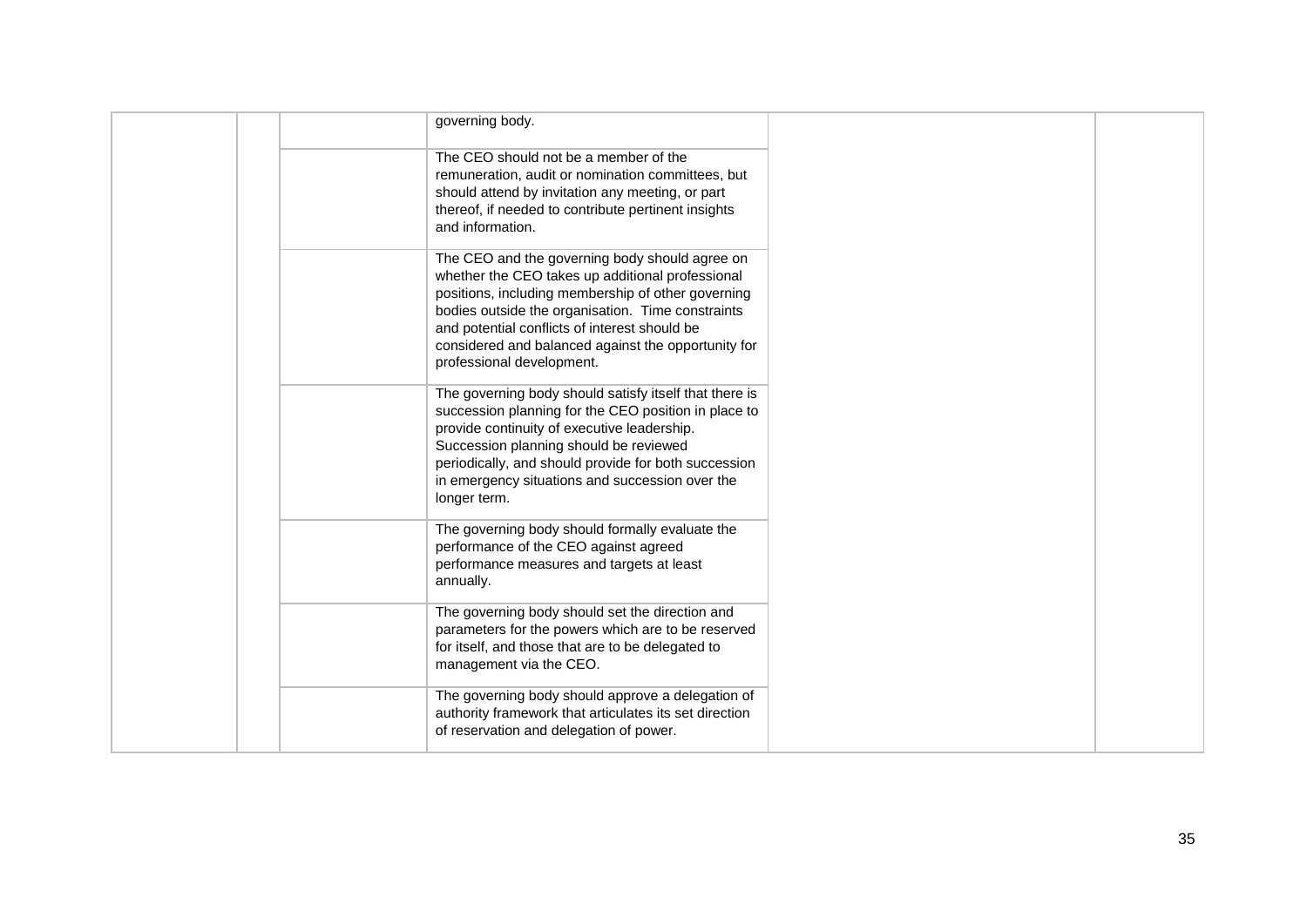|  | The governing body should ensure that the<br>delegation of authority framework addresses the<br>authority to appoint executives who will serve as ex<br>officio- executive member of the governing body<br>and to make other executive appointments.                                                                                                                                                                                                                                                          |  |
|--|---------------------------------------------------------------------------------------------------------------------------------------------------------------------------------------------------------------------------------------------------------------------------------------------------------------------------------------------------------------------------------------------------------------------------------------------------------------------------------------------------------------|--|
|  | The governing body should satisfy itself that there is<br>succession planning in place for executive<br>management and other key positions to provide<br>continuity of leadership. Succession planning<br>should be reviewed periodically, and provide for<br>both succession in emergency situations and<br>succession over the longer term.                                                                                                                                                                 |  |
|  | The governing body should ensure that it has<br>access to professional and independent guidance<br>on corporate governance and its legal duties, and<br>also that it has support to coordinate the functioning<br>of the governing body and its committees.                                                                                                                                                                                                                                                   |  |
|  | For some companies, the appointment of a<br>company secretary is a statutory requirement. In<br>respect of those companies, the company secretary<br>provides professional corporate governance<br>services. The governing body of an organisation<br>not so obliged should, as a matter of leading<br>practice, consider appointing a company secretary<br>or other professional, as is appropriate for the<br>organisation, to provide professional corporate<br>governance services to the governing body. |  |
|  | The governing body should approve the<br>arrangements for the provision of professional<br>corporate governance services, including whether to<br>outsource them to a juristic person, or to make a<br>full-time or part-time appointment.                                                                                                                                                                                                                                                                    |  |
|  |                                                                                                                                                                                                                                                                                                                                                                                                                                                                                                               |  |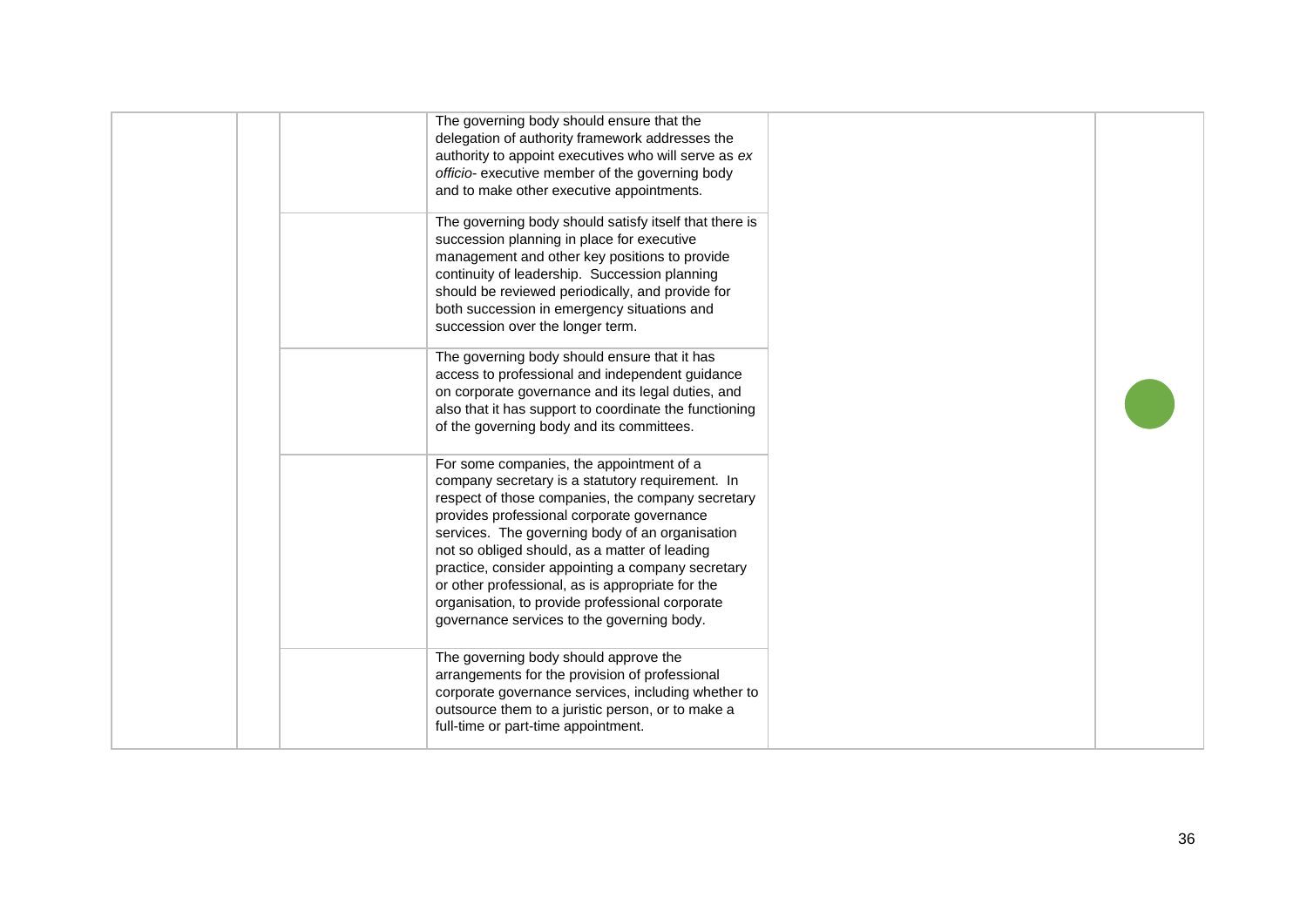| Regardless of the arrangements it has approved,<br>the governing body should ensure that the office of<br>the company secretary or other professional<br>providing corporate governance services, is<br>empowered and that the position carries the<br>necessary authority.                                                                                                                                                                       |  |
|---------------------------------------------------------------------------------------------------------------------------------------------------------------------------------------------------------------------------------------------------------------------------------------------------------------------------------------------------------------------------------------------------------------------------------------------------|--|
| The governing body should approve the<br>appointment, including the employment contract and<br>remuneration of the company secretary or other<br>professional providing corporate governance<br>services. The governing body should oversee that<br>the person appointed has the necessary<br>competence, gravitas and objectivity to provide<br>independent guidance and support at the highest<br>level of decision-making in the organisation. |  |
| The governing body should have primary<br>responsibility for the removal of the company<br>secretary or other professional providing corporate<br>governance services.                                                                                                                                                                                                                                                                            |  |
| The company secretary or other professional<br>providing corporate governance services should<br>have unfettered access to the governing body but,<br>for reasons of independence, should maintain an<br>arms-length relationship with it and its members;<br>accordingly, the company secretary should not be a<br>member of the governing body.                                                                                                 |  |
|                                                                                                                                                                                                                                                                                                                                                                                                                                                   |  |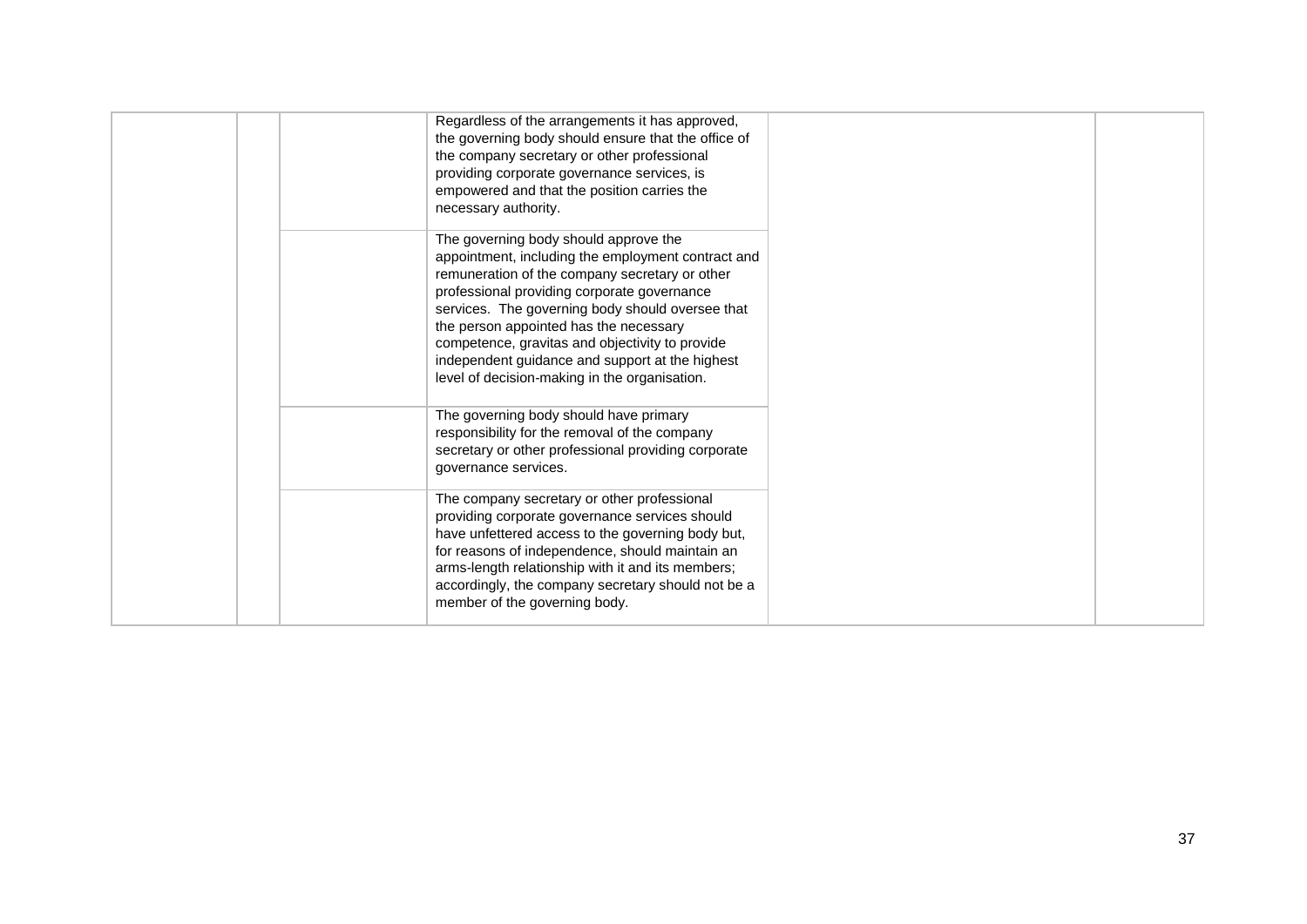|     |                                                                                                                                                                                                                                                    | The company secretary or other professional<br>providing corporate governance services should<br>report to the governing body via the chair on all<br>statuary duties and functions performed in<br>connection with the governing body. Regarding<br>other duties and administrative matters the<br>company secretary or other professional providing<br>corporate governance services should report to the<br>member of executive management designated for<br>this purpose as is appropriate for the organisation. |                                                                                                              |  |
|-----|----------------------------------------------------------------------------------------------------------------------------------------------------------------------------------------------------------------------------------------------------|----------------------------------------------------------------------------------------------------------------------------------------------------------------------------------------------------------------------------------------------------------------------------------------------------------------------------------------------------------------------------------------------------------------------------------------------------------------------------------------------------------------------|--------------------------------------------------------------------------------------------------------------|--|
|     |                                                                                                                                                                                                                                                    | The performance and independence of the<br>company secretary or other professional providing<br>corporate governance services should be evaluated<br>at least annually by the governing body.                                                                                                                                                                                                                                                                                                                        |                                                                                                              |  |
| 3.5 | The governing body<br>should ensure that<br>the evaluation of its<br>own performance<br>and that of its<br>committees, its chair<br>and its individual<br>members, support<br>continued<br>improvement in its<br>performance and<br>effectiveness. | The governing body should assume responsibility<br>for the evaluation of its own performance and that of<br>its committees, its chair and its individual members<br>by determining how it should be approached and<br>conducted.                                                                                                                                                                                                                                                                                     | 1. A formal assessment is conducted by<br>the chair<br>This is augmented by questionnaires<br>2.<br>annually |  |
|     |                                                                                                                                                                                                                                                    | The Governing body should appoint an independent<br>non-executive member to lead the evaluation of the<br>chair's performance if a lead independent is not in<br>place.                                                                                                                                                                                                                                                                                                                                              |                                                                                                              |  |
|     |                                                                                                                                                                                                                                                    | A formal process, either externally facilitated or not<br>in accordance with methodology approved by the<br>governing body, should be followed for evaluating<br>the performance of the governing body, its<br>committees its chair and its individual members at                                                                                                                                                                                                                                                    |                                                                                                              |  |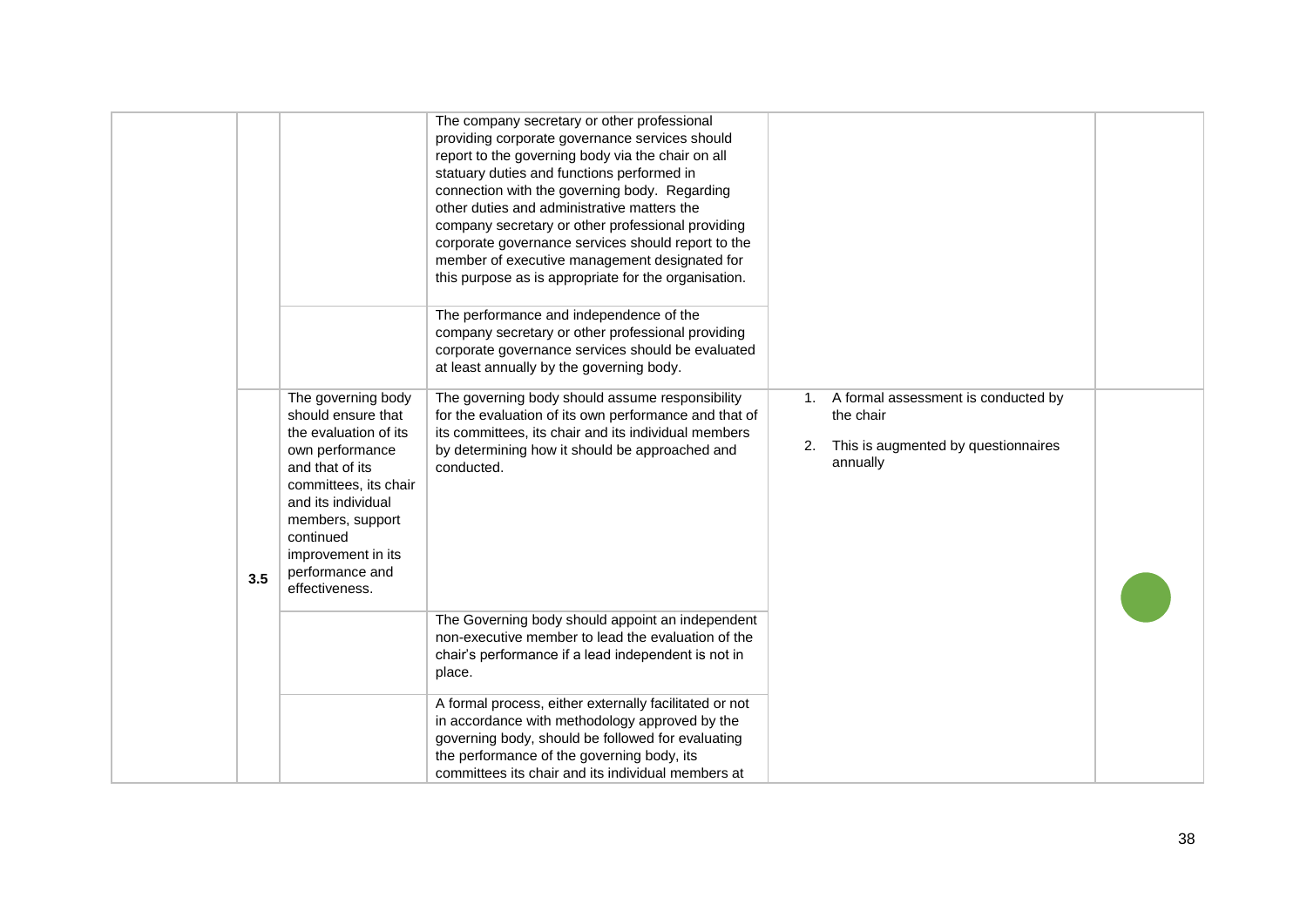|                                                                     |     |                                                                                                                                                                                             | least every two years.<br>Every alternate year, the governing body should<br>schedule in its yearly work plan an opportunity for<br>consideration, reflection and discussion of its<br>performance and that of its committees, its chair<br>and its members as a whole. |                                                                                                                                                                                                                                                                                        |
|---------------------------------------------------------------------|-----|---------------------------------------------------------------------------------------------------------------------------------------------------------------------------------------------|-------------------------------------------------------------------------------------------------------------------------------------------------------------------------------------------------------------------------------------------------------------------------|----------------------------------------------------------------------------------------------------------------------------------------------------------------------------------------------------------------------------------------------------------------------------------------|
|                                                                     |     |                                                                                                                                                                                             |                                                                                                                                                                                                                                                                         |                                                                                                                                                                                                                                                                                        |
| TRUST, GOOD<br><b>REPUTATION</b><br><b>AND</b><br><b>LEGITIMACY</b> |     | The governing body<br>should govern risk<br>and opportunity in a<br>way that supports<br>the organisation in<br>defining core<br>purpose and to set<br>and achieve<br>strategic objectives. | The governing body should assume responsibility<br>for the governance of risk by setting the direction for<br>how risk should be approached and addressed in<br>the organisation. Risk governance should<br>encompass both:                                             | The ERM framework is approved by the<br>1.<br>board and periodically reviewed<br>Strategy, risk, risk appetite and<br>2.<br>performance is linked via the strategic<br>performance dashboard<br>3.<br>Independent assurance on the risk<br>management process is conducted<br>annually |
|                                                                     |     |                                                                                                                                                                                             | The governing body should treat risk as integral to<br>the way it makes decisions and executes its duties.                                                                                                                                                              |                                                                                                                                                                                                                                                                                        |
|                                                                     | 4.1 |                                                                                                                                                                                             | The governing body should approve policy that<br>articulates and gives effect to its set direction on<br>risk.                                                                                                                                                          |                                                                                                                                                                                                                                                                                        |
|                                                                     |     |                                                                                                                                                                                             | The governing body should evaluate and agree the<br>nature and extent of the risks that the organisation<br>should be willing to take in pursuit of its strategic<br>objectives.                                                                                        |                                                                                                                                                                                                                                                                                        |
|                                                                     |     |                                                                                                                                                                                             | The governing body should delegate to<br>management the responsibility to implement and<br>execute effective risk management.                                                                                                                                           |                                                                                                                                                                                                                                                                                        |
|                                                                     |     |                                                                                                                                                                                             | The governing body should exercise ongoing<br>oversight of risk management                                                                                                                                                                                              |                                                                                                                                                                                                                                                                                        |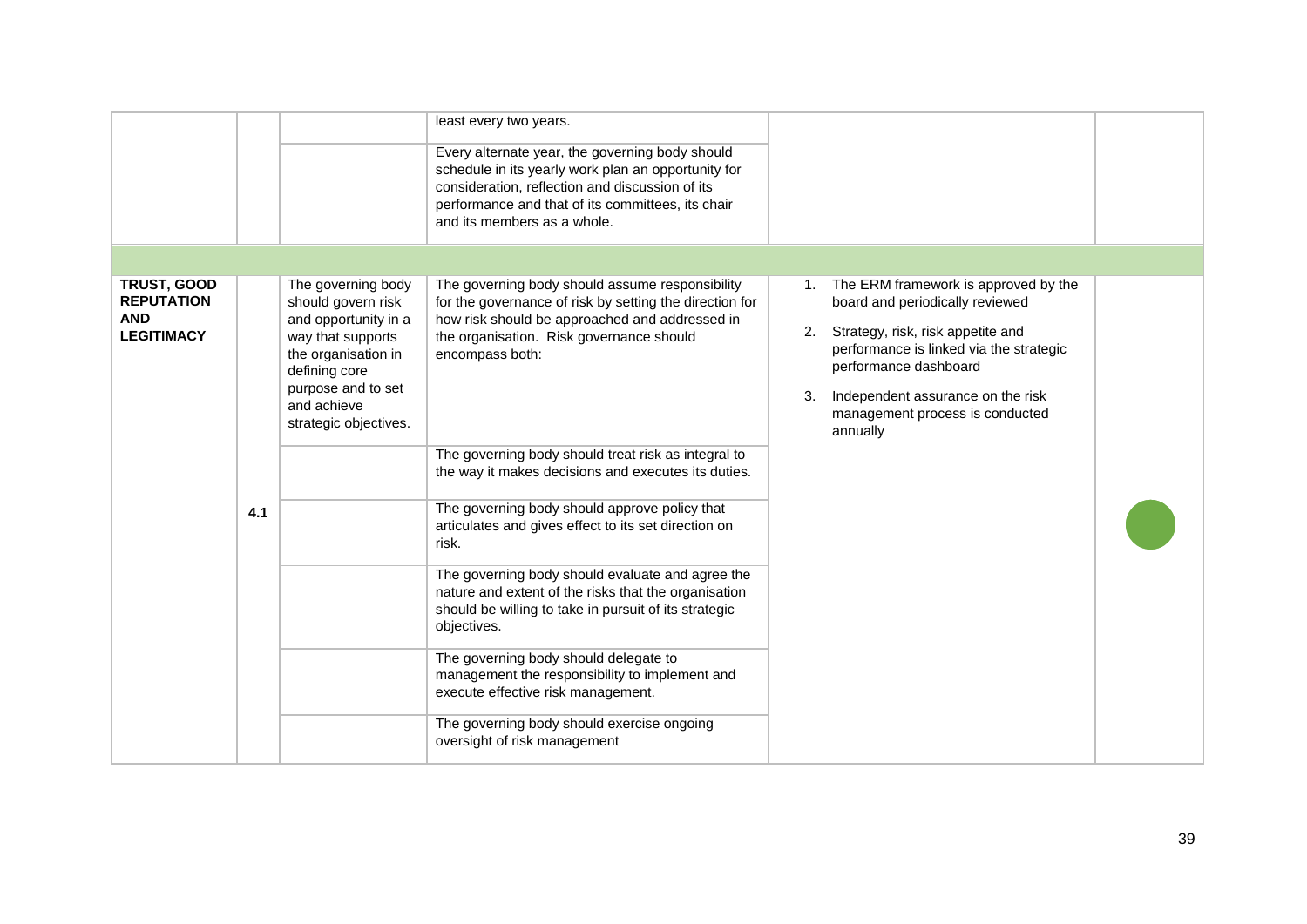|                                                                                                                                                                                                      | The governing body should consider the need to<br>receive periodic independent assurance on the<br>effectiveness of risk management.                                                                                                                                                                                                                     |                                                                                                                                                                                                                                                                                                                                                                                                                |
|------------------------------------------------------------------------------------------------------------------------------------------------------------------------------------------------------|----------------------------------------------------------------------------------------------------------------------------------------------------------------------------------------------------------------------------------------------------------------------------------------------------------------------------------------------------------|----------------------------------------------------------------------------------------------------------------------------------------------------------------------------------------------------------------------------------------------------------------------------------------------------------------------------------------------------------------------------------------------------------------|
| The governing body<br>should govern<br>technology and<br>information in a way<br>that supports the<br>organisation in<br>defining core<br>purpose and to set<br>and achieve<br>strategic objectives. | The governing body should assume responsibility<br>for the governance of technology and information by<br>setting the direction for how technology and<br>information should be approached and addressed in<br>the organisation.<br>The governing body should approve policy that<br>articulates and gives effect to its set direction on the            | 1. IT Governance is formally delegated by<br>the Audit Committee to the IM Steering<br>Committee<br>The IM Steering Committee has a formal<br>2.<br>terms of reference and its scope include<br>the review of IT strategy in support of the<br>overall business, the review of IT risks.<br>IT audit findings and IT compliance<br>The IM Steering Committee reports<br>3.<br>quarterly to the Audit Committee |
| 4.2                                                                                                                                                                                                  | employment of technology and information.<br>The governing body should delegate to<br>management the responsibility to implement and<br>execute effective technology and information<br>management.                                                                                                                                                      |                                                                                                                                                                                                                                                                                                                                                                                                                |
|                                                                                                                                                                                                      | The governing body should exercise ongoing<br>oversight of technology and information<br>management<br>The governing body should exercise ongoing<br>oversight of the management of information<br>The governing body should consider the need to<br>receive periodic independent assurance on the<br>effectiveness of the organisation's technology and |                                                                                                                                                                                                                                                                                                                                                                                                                |
|                                                                                                                                                                                                      | information arrangements, including outsourced<br>services.                                                                                                                                                                                                                                                                                              |                                                                                                                                                                                                                                                                                                                                                                                                                |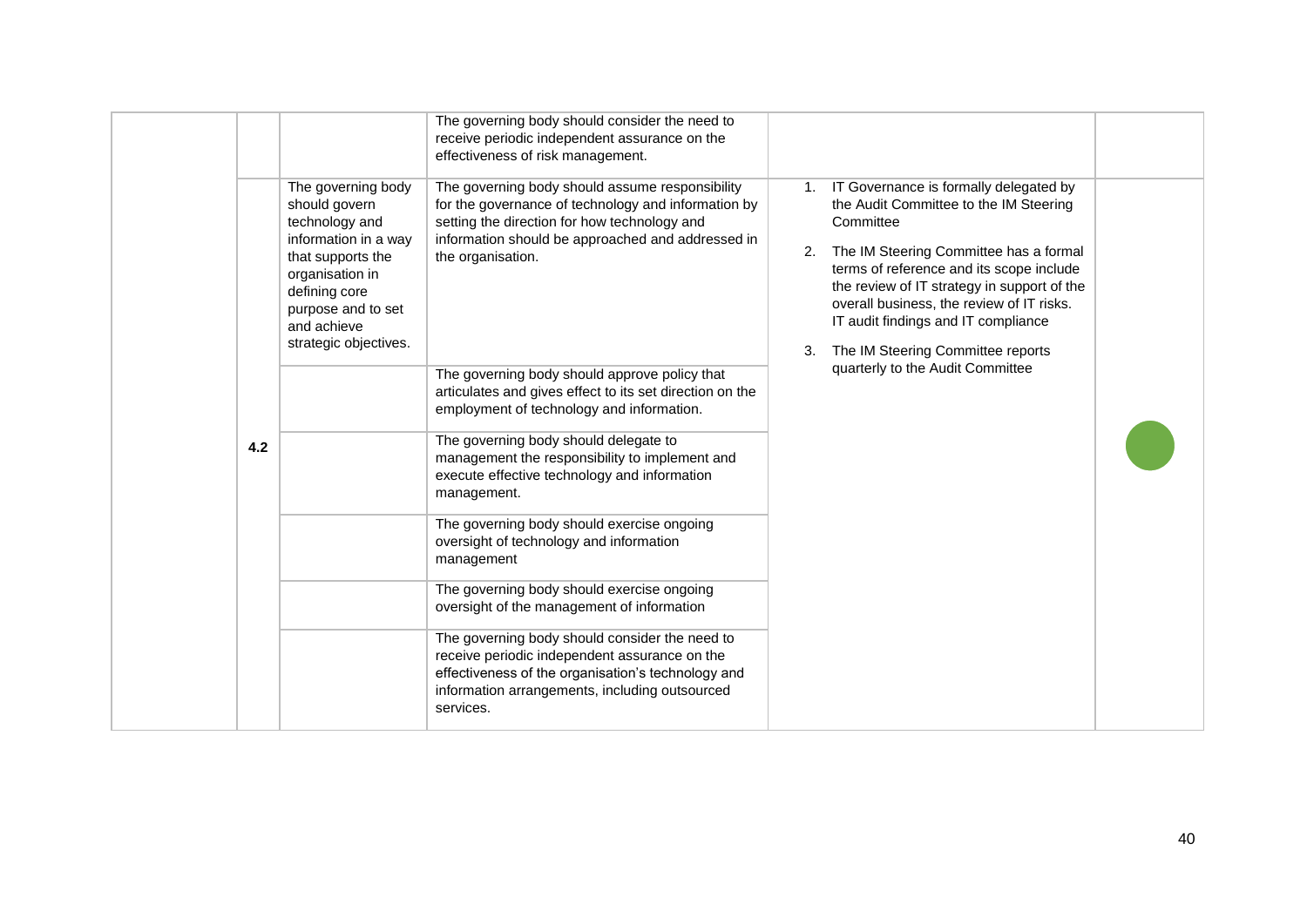| The governing body<br>The governing body should assume responsibility<br>The Compliance policy is formally<br>1.<br>should govern<br>for the governance of compliance with applicable<br>approved by the board<br>laws and adopted, non-binding rules, codes and<br>compliance with<br>2. The compliance process is fully<br>laws and ensure<br>standards by setting the direction for how<br>integrated with the risk process<br>compliance should be approached and addressed in<br>consideration of<br>the organisation.<br>adherence to non-<br>Compliance awareness on high legal<br>3.<br>binding rules, codes<br>risks is conducted annually<br>and standards.<br>The compliance process is<br>4. |  |
|----------------------------------------------------------------------------------------------------------------------------------------------------------------------------------------------------------------------------------------------------------------------------------------------------------------------------------------------------------------------------------------------------------------------------------------------------------------------------------------------------------------------------------------------------------------------------------------------------------------------------------------------------------------------------------------------------------|--|
| The governing body should approve policy that<br>independently assured annually<br>articulates and gives effect to its direction on<br>compliance, and that identifies which non-binding<br>4.3<br>rules, codes and standards the organisation has<br>adopted.                                                                                                                                                                                                                                                                                                                                                                                                                                           |  |
| The governing body should delegate to<br>management responsibility for implementation and<br>execution of effective compliance management.                                                                                                                                                                                                                                                                                                                                                                                                                                                                                                                                                               |  |
| The governing body should exercise ongoing<br>oversight of compliance<br>The governing body should consider the need to                                                                                                                                                                                                                                                                                                                                                                                                                                                                                                                                                                                  |  |
| receive periodic independent assurance on the<br>effectiveness of compliance management.                                                                                                                                                                                                                                                                                                                                                                                                                                                                                                                                                                                                                 |  |
| The governing body<br>The governing body should assume responsibility<br>The remuneration strategy and policy is<br>1.<br>should ensure that<br>for the governance of remuneration by setting the<br>determined by the REMCO<br>direction for how remuneration should be<br>the organisation<br>The remuneration policy is voted on at<br>2.                                                                                                                                                                                                                                                                                                                                                             |  |
| remunerates fairly,<br>approached and addressed on an organisation-wide<br>the AGM<br>responsibly and<br>basis.<br>transparently so as<br>Formal engagement takes place with<br>3.<br>to promote the                                                                                                                                                                                                                                                                                                                                                                                                                                                                                                     |  |
| 4.4<br>shareholders<br>creation of value in a<br>sustainable, manner.<br>4. The remuneration policy is<br>independently assessed                                                                                                                                                                                                                                                                                                                                                                                                                                                                                                                                                                         |  |
| The governing body should approve policy that<br>articulates and gives effect to its direction of fair,<br>responsible and transparent remuneration.                                                                                                                                                                                                                                                                                                                                                                                                                                                                                                                                                     |  |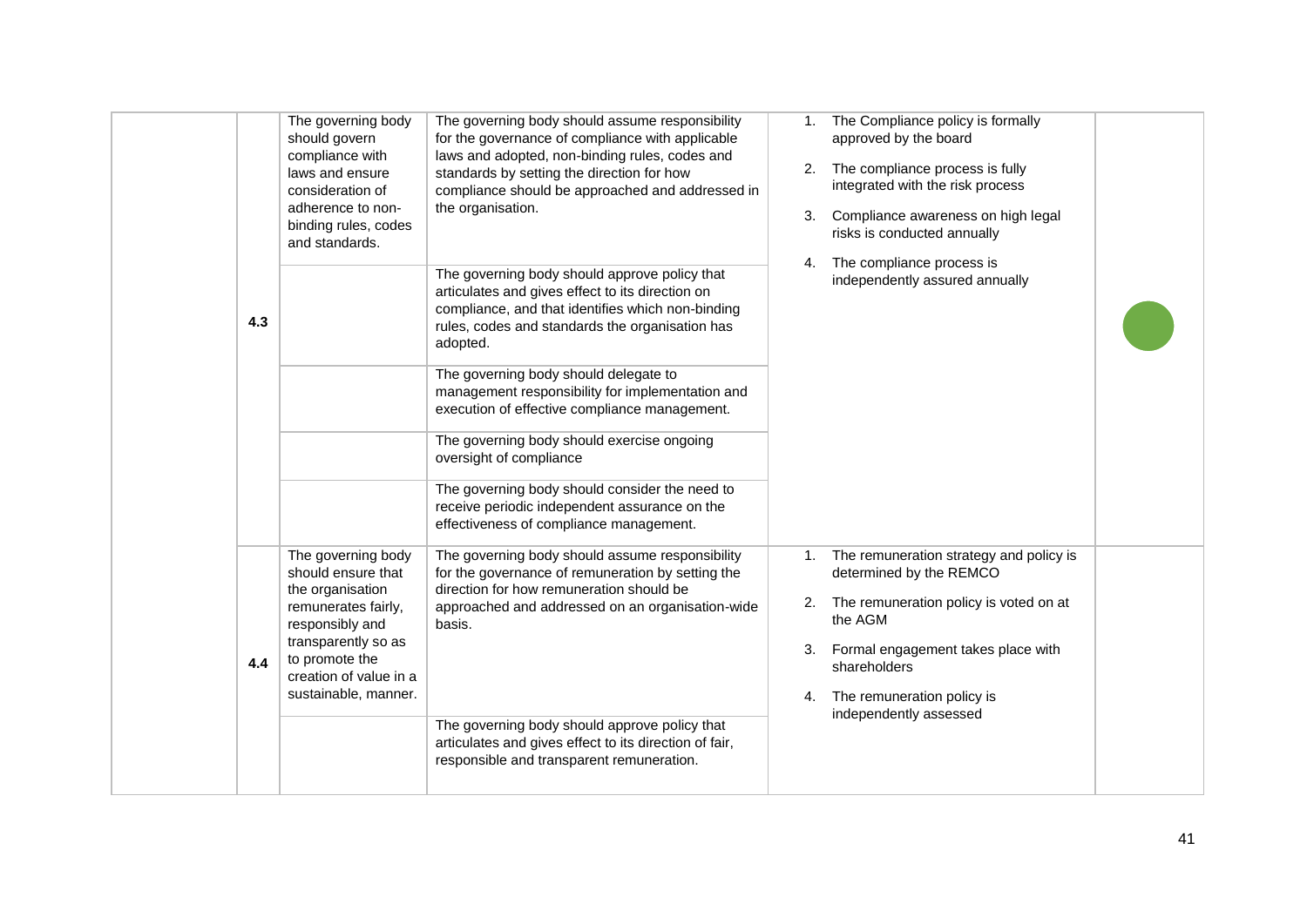|     |                                                                                                                                                                                        | The remuneration policy should be designed to<br>achieve fair and suitable payment<br>The remuneration policy should address<br>organisation-wide remuneration<br>All elements of remuneration that are offered in the<br>organisation and the mix of these should be set out<br>in the remuneration policy, including:<br>The governing body should oversee that the<br>implementation and execution of the remuneration<br>policy achieves the objectives of the policy.<br>In terms of the Companies Act, fees for non-<br>executive directors for their services as directors<br>must be submitted for approval by special resolution<br>by shareholders within the two years preceding<br>payment.<br>The remuneration policy and the implementation<br>report should be tabled every year for separate non-<br>binding advisory votes by shareholders at the AGM.<br>The remuneration policy should record the<br>measures that the board commits to take in the<br>event that either the remuneration policy or the<br>implementation report, or both have been voted<br>against by 25% or more of the voting rights<br>exercised. |          |                                                                                                                                                                                                                                                                 |  |
|-----|----------------------------------------------------------------------------------------------------------------------------------------------------------------------------------------|-------------------------------------------------------------------------------------------------------------------------------------------------------------------------------------------------------------------------------------------------------------------------------------------------------------------------------------------------------------------------------------------------------------------------------------------------------------------------------------------------------------------------------------------------------------------------------------------------------------------------------------------------------------------------------------------------------------------------------------------------------------------------------------------------------------------------------------------------------------------------------------------------------------------------------------------------------------------------------------------------------------------------------------------------------------------------------------------------------------------------------------------|----------|-----------------------------------------------------------------------------------------------------------------------------------------------------------------------------------------------------------------------------------------------------------------|--|
| 4.5 | The governing body<br>should ensure that<br>assurance results in<br>an adequate and<br>effective control<br>environment and<br>integrity of reports<br>for better decision-<br>making. | The governing body should assume responsibility<br>for assurance by setting the direction concerning the<br>arrangements for assurance services and functions.                                                                                                                                                                                                                                                                                                                                                                                                                                                                                                                                                                                                                                                                                                                                                                                                                                                                                                                                                                            | 2.<br>3. | 1. The internal audit charter and plan is<br>approved by the audit committee<br>The external audit plan is approved<br>annually by the audit committee<br>The internal and external audit report is<br>risk based<br>4. The combined assurance, with a formally |  |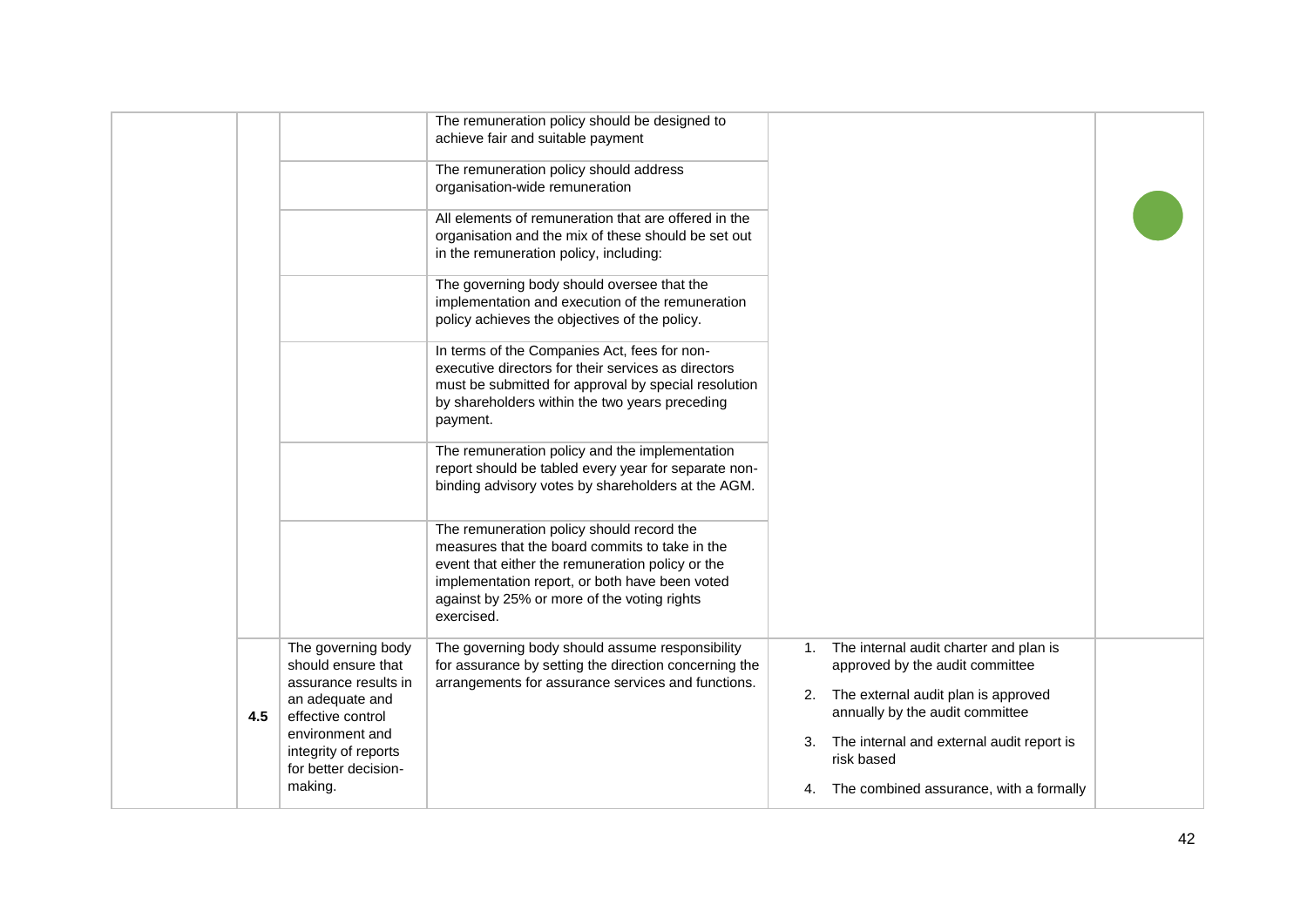|  | The governing body should satisfy itself that a<br>combined assurance model is applied which<br>incorporates and optimises the various assurance<br>services and functions so that, taken as a whole,<br>these support the objectives for assurance.<br>The governing body should oversee that the<br>combined assurance model is designed and<br>implemented to cover effectively the organisation's<br>significant risks and material matters through a<br>combination of the following assurance service<br>providers and functions as is appropriate for the<br>organisation.<br>The governing body and its committees should<br>assess the output of the organisation's combined<br>assurance with objectivity and professional<br>scepticism, and by applying an enquiring mind, form<br>their own opinion on the integrity of information and<br>reports, and the degree to which an effective control<br>environment has been achieved. | 5.<br>6.<br>7. | approved terms of reference, ensures<br>the coordination of all assurance<br>activities<br>All findings are monitored by the audit<br>committee<br>Internal audit performance forms part of<br>the KPIs of every executive team<br>member<br>A CAE is appointed internally and is<br>independent from management and<br>chairs the combined assurance forum |  |
|--|-------------------------------------------------------------------------------------------------------------------------------------------------------------------------------------------------------------------------------------------------------------------------------------------------------------------------------------------------------------------------------------------------------------------------------------------------------------------------------------------------------------------------------------------------------------------------------------------------------------------------------------------------------------------------------------------------------------------------------------------------------------------------------------------------------------------------------------------------------------------------------------------------------------------------------------------------|----------------|-------------------------------------------------------------------------------------------------------------------------------------------------------------------------------------------------------------------------------------------------------------------------------------------------------------------------------------------------------------|--|
|  | for the integrity of external reports issued by the<br>organisation by setting the direction for how<br>assurance of these should be approached and<br>addressed.<br>The governing body's direction in this regard should<br>take into account legal requirements in relation to<br>assurance, with the following additional<br>considerations:<br>The governing body should satisfy itself that the<br>combined assurance model is effective and<br>sufficiently robust for the governing body to be able<br>to place reliance on the combined assurance<br>underlying the statements that the governing body<br>makes concerning the integrity of the organisation's<br>external reports.                                                                                                                                                                                                                                                     |                |                                                                                                                                                                                                                                                                                                                                                             |  |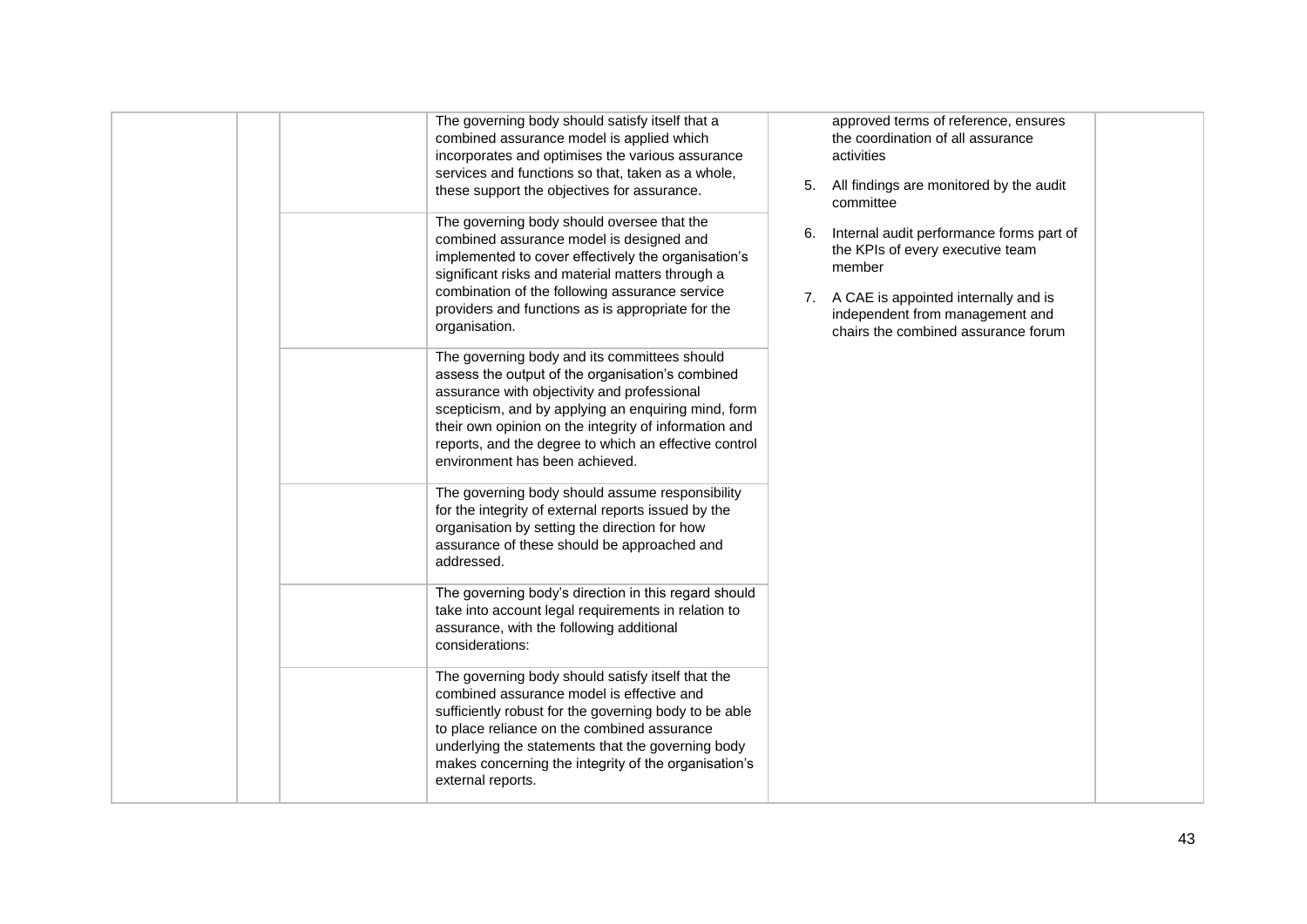| The governing body should assume responsibility<br>for internal audit by setting the direction for the<br>internal audit arrangements needed to provide<br>objective and relevant assurance that contributes to<br>the effectiveness of governance, risk management<br>and control processes. The governing body should<br>delegate oversight of internal audit to the audit<br>committee, if in place.                     |  |
|-----------------------------------------------------------------------------------------------------------------------------------------------------------------------------------------------------------------------------------------------------------------------------------------------------------------------------------------------------------------------------------------------------------------------------|--|
| The governing body should approve an internal<br>audit charter that defines the role and associated<br>responsibilities and authority of internal audit,<br>including addressing its role within combined<br>assurance and the internal audit standards to be<br>adopted.                                                                                                                                                   |  |
| The governing body should ensure that the<br>arrangements for internal audit provide for the<br>necessary skills and resources to address the<br>complexity and volume of risk faced by the<br>organisation, and that internal audit is supplemented<br>as required by specialist services such as those<br>provided by forensic fraud examiners and auditors,<br>safety and process assessors, and statutory<br>actuaries. |  |
| If a chief audit executive (CAE) position is provided<br>for in the arrangements for internal audit, the<br>governing body should ensure that the position is<br>set up to function independently from management<br>who designs and implements the controls that are in<br>place, and that the position carries the necessary<br>authority.                                                                                |  |
| The governing body should approve the<br>appointment of the CAE, including the employment<br>contract and remuneration of the CAE, and ensure<br>that the person who fills the position has the<br>necessary competence, gravitas and objectivity.                                                                                                                                                                          |  |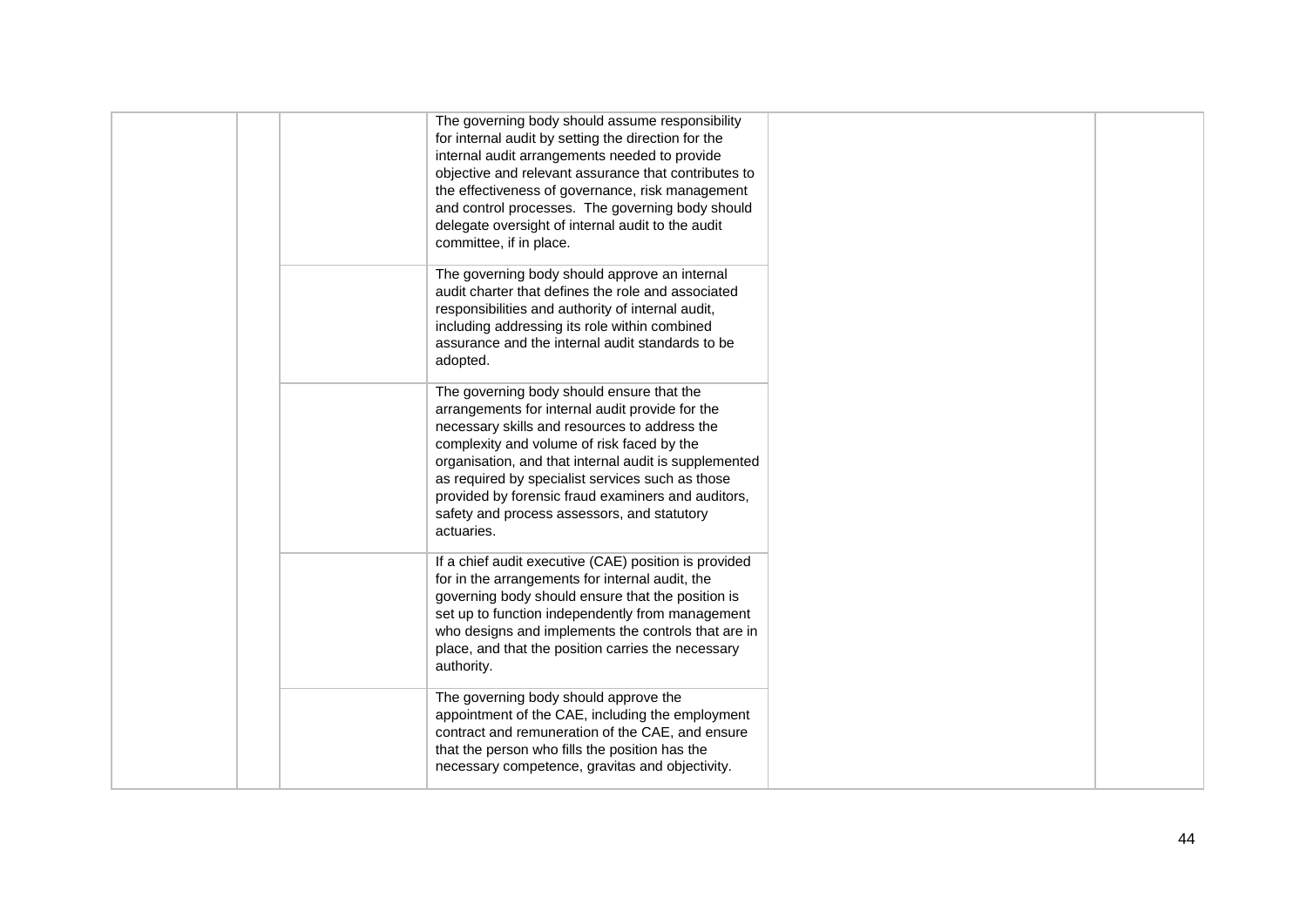| For reasons of independence, the CAE should have<br>access to the chair of the audit committee.                                                                                                                                                                                                                                |  |
|--------------------------------------------------------------------------------------------------------------------------------------------------------------------------------------------------------------------------------------------------------------------------------------------------------------------------------|--|
| For reasons of independence, the CAE should not<br>be a member of executive management, but should<br>be invited to attend executive meetings, as<br>necessary, to be informed about strategy and policy<br>decisions and their implementation.                                                                                |  |
| Where internal audit services are co-sourced, the<br>governing body should ensure that there is clarity on<br>who fulfils the role of CAE.                                                                                                                                                                                     |  |
| The CAE should report to the chair of the audit<br>committee on the performance of duties and<br>functions that relate to internal audit. On other<br>duties and administrative matters, the CAE should<br>report to the member of executive management<br>designated for this purpose as appropriate for the<br>organisation. |  |
| The governing body should have primary<br>responsibility for the removal of the CAE.                                                                                                                                                                                                                                           |  |
| The governing body should monitor on an ongoing<br>basis that internal audit plan                                                                                                                                                                                                                                              |  |
| The governing body should ensure that internal<br>audit provides an overall statement annually as to<br>the effectiveness of the organisation's governance,<br>risk management and control processes.                                                                                                                          |  |
| The governing body should ensure that an external,<br>independent quality review of the internal audit<br>function is conducted at least once every five years.                                                                                                                                                                |  |
| The governing body should obtain confirmation<br>annually from the CAE that internal audit conforms<br>to a recognised industry code of ethics.                                                                                                                                                                                |  |
|                                                                                                                                                                                                                                                                                                                                |  |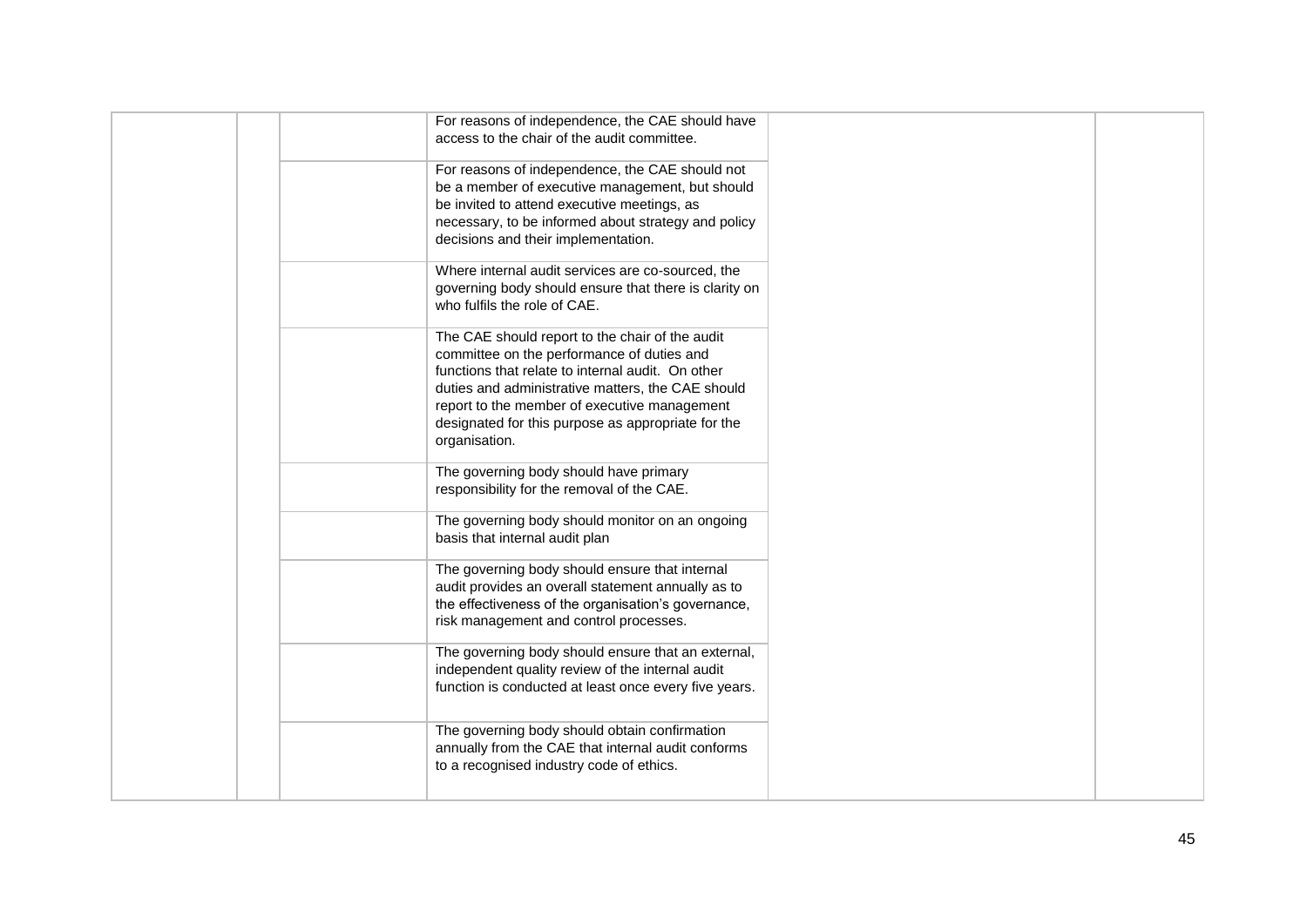|                                                                      |     | As part of its<br>decision-making in<br>the best interests of<br>the organisation, the<br>governing body<br>should ensure that a<br>stakeholder-inclusive<br>approach is adopted,<br>which takes into<br>account and<br>balances their<br>legitimate and<br>reasonable needs,<br>interests and<br>expectations. | The governing body should assume responsibility<br>for the governance of stakeholder relationships by<br>setting the direction for how stakeholder<br>relationships should be approached and conducted<br>in the organisation. | 3.<br>5. | 1. A formal stakeholder policy is approved<br>by the board<br>Stakeholder relations are monitored by<br>2.<br>the SEC<br>Stakeholder affairs is holistically<br>managed by an executive that is<br>adequately resourced<br>4. All operations have an approved<br>stakeholder engagement plan<br>All directors attend the AGM |  |
|----------------------------------------------------------------------|-----|-----------------------------------------------------------------------------------------------------------------------------------------------------------------------------------------------------------------------------------------------------------------------------------------------------------------|--------------------------------------------------------------------------------------------------------------------------------------------------------------------------------------------------------------------------------|----------|------------------------------------------------------------------------------------------------------------------------------------------------------------------------------------------------------------------------------------------------------------------------------------------------------------------------------|--|
| TRUST, GOOD-<br><b>REPUTATION</b><br><b>AND</b><br><b>LEGITIMACY</b> | 5.1 |                                                                                                                                                                                                                                                                                                                 | The Governing body should approve a policy that<br>articulates and gives effect to its direction on<br>stakeholder relationships.                                                                                              |          |                                                                                                                                                                                                                                                                                                                              |  |
|                                                                      |     |                                                                                                                                                                                                                                                                                                                 | The governing body should delegate to<br>management the responsibility for implementation<br>and execution of effective stakeholder relationship<br>management.                                                                |          |                                                                                                                                                                                                                                                                                                                              |  |
|                                                                      |     |                                                                                                                                                                                                                                                                                                                 | The governing body should exercise ongoing<br>oversight of stakeholder relationship management<br>and, in particular, oversee that it results in the<br>following:                                                             |          |                                                                                                                                                                                                                                                                                                                              |  |
|                                                                      |     |                                                                                                                                                                                                                                                                                                                 | All directors should be available at the AGM to<br>respond to shareholders' queries on how the board<br>executed its governance duties.                                                                                        |          |                                                                                                                                                                                                                                                                                                                              |  |
|                                                                      |     |                                                                                                                                                                                                                                                                                                                 | The board should ensure that the designated<br>partner of the external audit firm attends the AGM.                                                                                                                             |          |                                                                                                                                                                                                                                                                                                                              |  |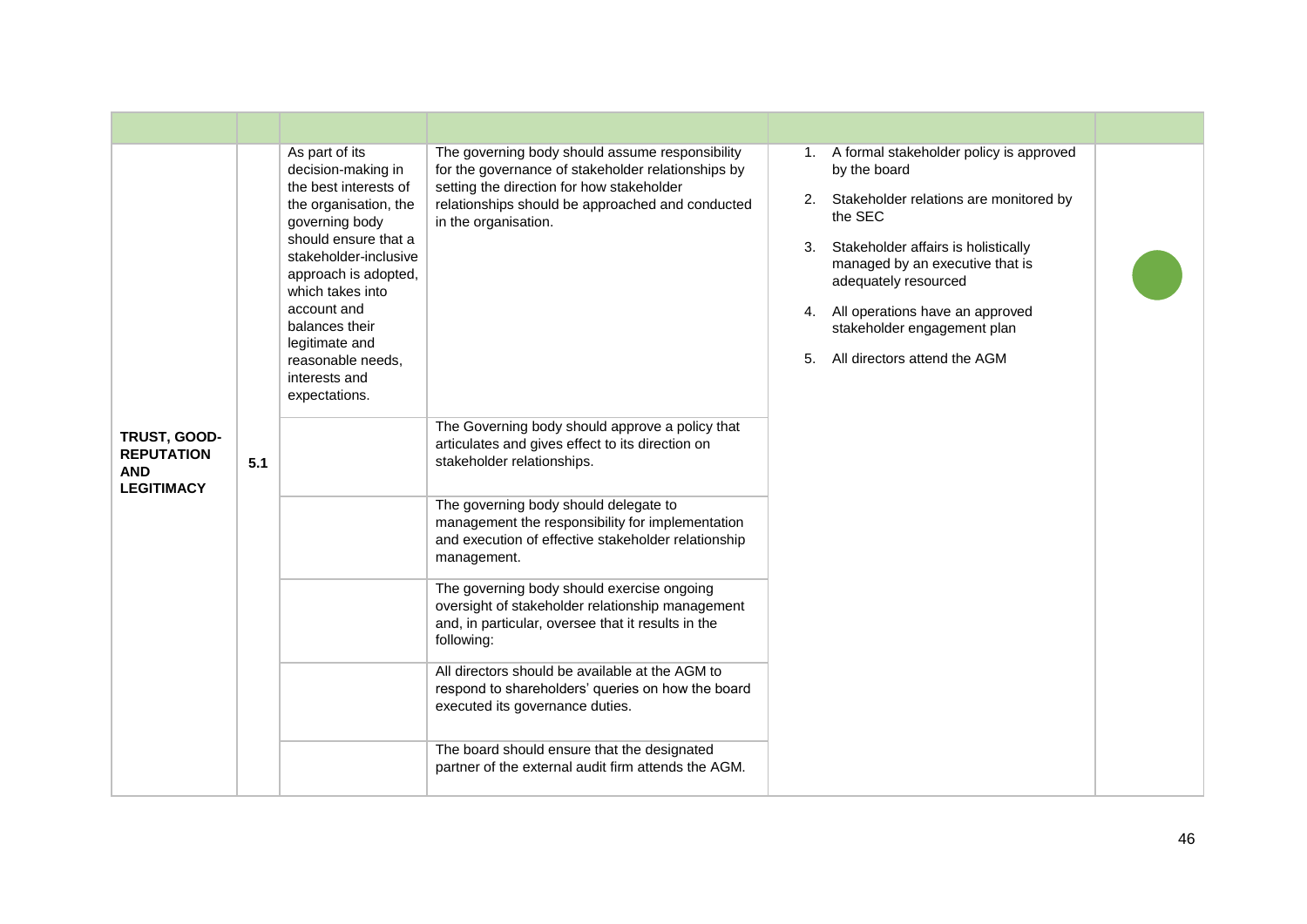| The board should ensure that shareholders are         |                                                                                                                                                                                                                                                                                                                                                                                                                                                                                                                                                                                                                                                                                                                                                                                                                                                                                                                                                                                                                                                                                                                                                                                                                                                                                                                                                                                                                                                                                                   |
|-------------------------------------------------------|---------------------------------------------------------------------------------------------------------------------------------------------------------------------------------------------------------------------------------------------------------------------------------------------------------------------------------------------------------------------------------------------------------------------------------------------------------------------------------------------------------------------------------------------------------------------------------------------------------------------------------------------------------------------------------------------------------------------------------------------------------------------------------------------------------------------------------------------------------------------------------------------------------------------------------------------------------------------------------------------------------------------------------------------------------------------------------------------------------------------------------------------------------------------------------------------------------------------------------------------------------------------------------------------------------------------------------------------------------------------------------------------------------------------------------------------------------------------------------------------------|
| equitably treated, and that the interests of minority |                                                                                                                                                                                                                                                                                                                                                                                                                                                                                                                                                                                                                                                                                                                                                                                                                                                                                                                                                                                                                                                                                                                                                                                                                                                                                                                                                                                                                                                                                                   |
|                                                       |                                                                                                                                                                                                                                                                                                                                                                                                                                                                                                                                                                                                                                                                                                                                                                                                                                                                                                                                                                                                                                                                                                                                                                                                                                                                                                                                                                                                                                                                                                   |
|                                                       |                                                                                                                                                                                                                                                                                                                                                                                                                                                                                                                                                                                                                                                                                                                                                                                                                                                                                                                                                                                                                                                                                                                                                                                                                                                                                                                                                                                                                                                                                                   |
|                                                       |                                                                                                                                                                                                                                                                                                                                                                                                                                                                                                                                                                                                                                                                                                                                                                                                                                                                                                                                                                                                                                                                                                                                                                                                                                                                                                                                                                                                                                                                                                   |
|                                                       |                                                                                                                                                                                                                                                                                                                                                                                                                                                                                                                                                                                                                                                                                                                                                                                                                                                                                                                                                                                                                                                                                                                                                                                                                                                                                                                                                                                                                                                                                                   |
|                                                       |                                                                                                                                                                                                                                                                                                                                                                                                                                                                                                                                                                                                                                                                                                                                                                                                                                                                                                                                                                                                                                                                                                                                                                                                                                                                                                                                                                                                                                                                                                   |
|                                                       |                                                                                                                                                                                                                                                                                                                                                                                                                                                                                                                                                                                                                                                                                                                                                                                                                                                                                                                                                                                                                                                                                                                                                                                                                                                                                                                                                                                                                                                                                                   |
|                                                       | shareholders are adequately protected.<br>The minutes of the AGMs of listed companies<br>should be made publicly available.<br>The board of the holding company should assume<br>responsibility for governance across the group by<br>setting the direction for how the relationships and<br>exercise of power with the group should be<br>approached and conducted.<br>The board should approve a group governance<br>framework that articulates and gives effect to its<br>direction on relationships and the exercise of<br>authority across the group.<br>The adoption and implementation of the policies,<br>structures and procedures of the holding company<br>is a matter for consideration and approval by die<br>board of the subsidiary company as a separate legal<br>entity. The board of the holding company should<br>therefore ensure that the boards of its subsidiaries<br>are included in the development of the group<br>governance framework.<br>The board of the holding company should ensure<br>that the group governance framework does not<br>conflict with the memoranda of incorporation,<br>delegations of authority, shareholder agreements,<br>board charters, board committee terms of reference<br>and related policies and agreements within the<br>The board of the holding company should ensure<br>that the group governance framework recognises<br>each subsidiary within the group as a separate and<br>independent juristic person to whom its directors |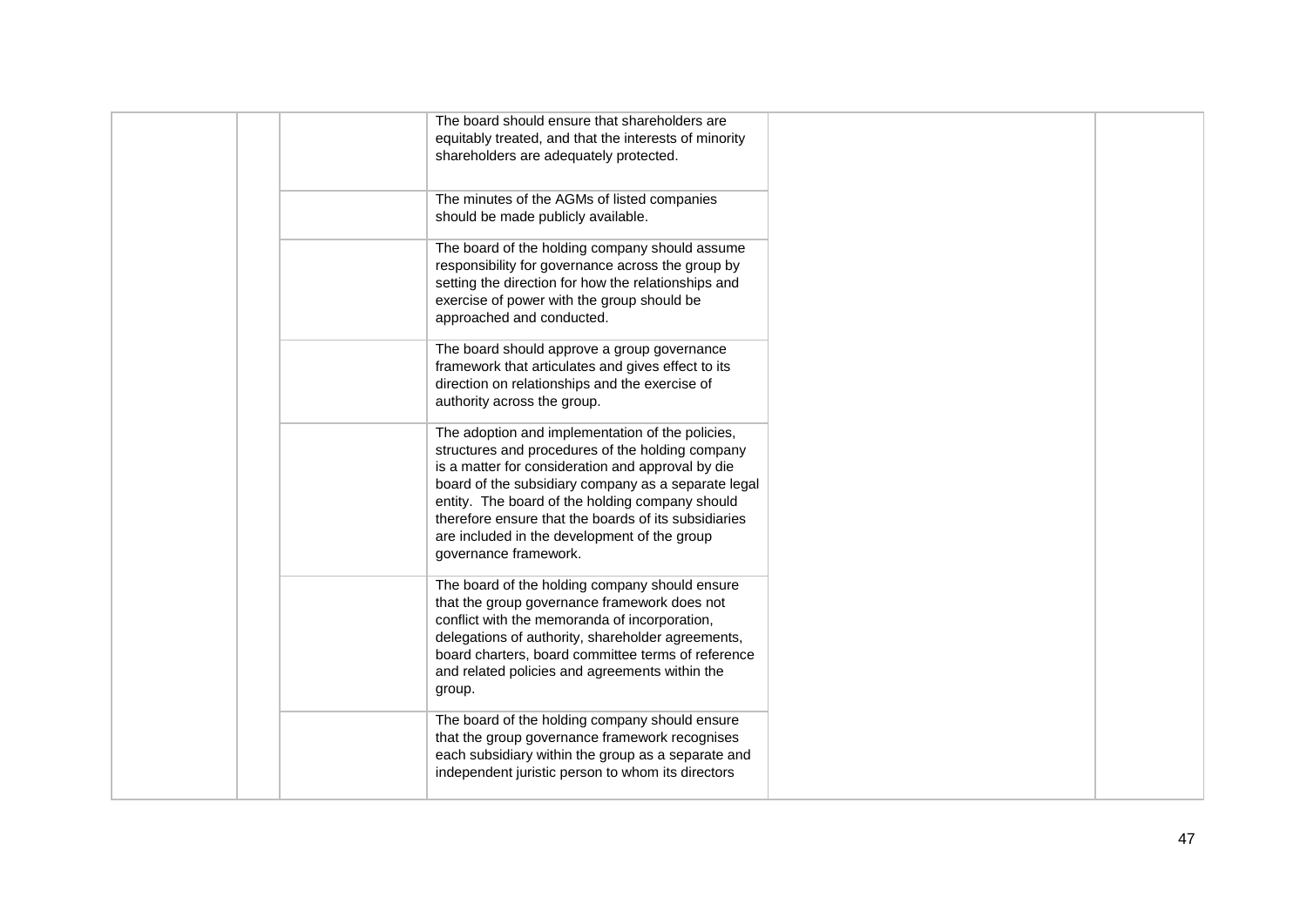|  | owe fiduciary duties.                                                                                                                                 |  |
|--|-------------------------------------------------------------------------------------------------------------------------------------------------------|--|
|  | The board of the holding company should ensure<br>that the group governance framework addresses<br>governance matters as is appropriate for the group |  |
|  | The board of the holding company should ensure<br>that the agreed group governance framework is<br>implemented across the group.                      |  |
|  |                                                                                                                                                       |  |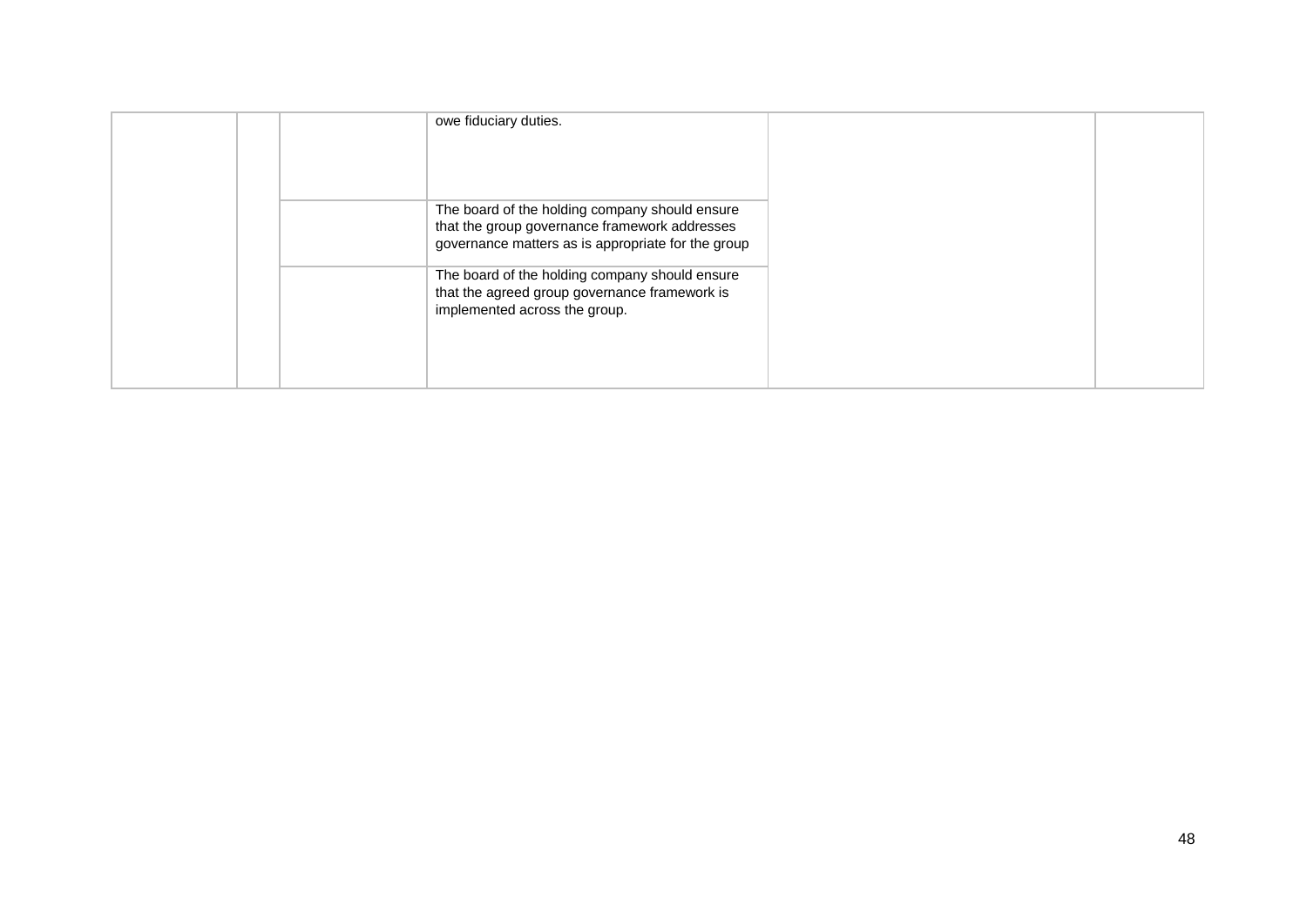## **BUSINESS DESCRIPTION OF EXXARO COAL PROPRIETARY LIMITED, EXXARO COAL MPUMALANGA PROPRIETARY LIMITED AND EXXARO COAL CENTRAL PROPRIETARY LIMITED**

*Capitalised terms used in this section headed "Description of Exxaro Coal Proprietary Limited, Exxaro Coal Mpumalanga Proprietary Limited and Exxaro Coal Central Proprietary Limited" shall bear the same meanings as used in the Terms and Conditions, except to the extent that they are separately defined in this section or this is clearly inappropriate from the context.*

## 1. **EXXARO COAL PROPRIETARY LIMITED (EC)**

EC comprises 2 managed coal mines, and Exxaro Reductants. Exxaro produced 34 mtpa of thermal and metallurgical coal in 2018. Most of the power station coal is supplied to the national power utility, Eskom. Grootegeluk is one of the most efficient mining operations in the world, and operates the world's largest coal beneficiation complex. Exxaro also produces semi coke and related products for the rapidly growing ferroalloys industry.

## **MINES:**

- 1) Grootegeluk Complex;
- 2) Leeuwpan mine; and
- 3) Exxaro reductants.

## **BOARD:**

The board of directors of EC, as at the Programme Date, are as follows:

- 1) Nombasa Tsengwa; and
- 2) Mellis Richard Walker.

## 2. **EXXARO COAL MPUMALANGA PROPRIETARY LIMITED (ECM)**

ECM comprises 2 managed coal mines, and one in joint venture with Anglo American. ECM produced 9 mtpa of thermal coal in 2018. ECM markets its products to the national power utility and power stations globally.

## **MINES:**

- 1) Belfast mine;
- 2) Mafube coal mining JV with Anglo American; and
- 3) Matla mine.

## **BOARD:**

The board of directors of ECM, as at the Programme Date, are as follows:

- 1) Nombasa Tsengwa;
- 2) Mellis Richard Walker; and
- 3) Abraham Adrianus van Stelten.

## 3. **EXXARO COAL CENTRAL PROPRIETARY LIMITED (ECC)**

ECC comprises 2 managed coal mines under the Forzando, Dorstfontein and Tumelo mine complexes. The company was formerly known as Total Coal South Africa Ltd and changed its name to ECC in August 2015. The Forzando and Tumelo complexes are situated in the Hendrina and Bethal municipal district and Dorstfontein complex in the Kriel (Emahlahleni) municipal district in the Mpumalanga Province of South Africa. These complexes form part of the ECM's commercial mine's portfolio.

## **MINES:**

- 1) Forzando Complex;
- 2) Dorstfontein Complex; and
- 3) Tumelo Mine.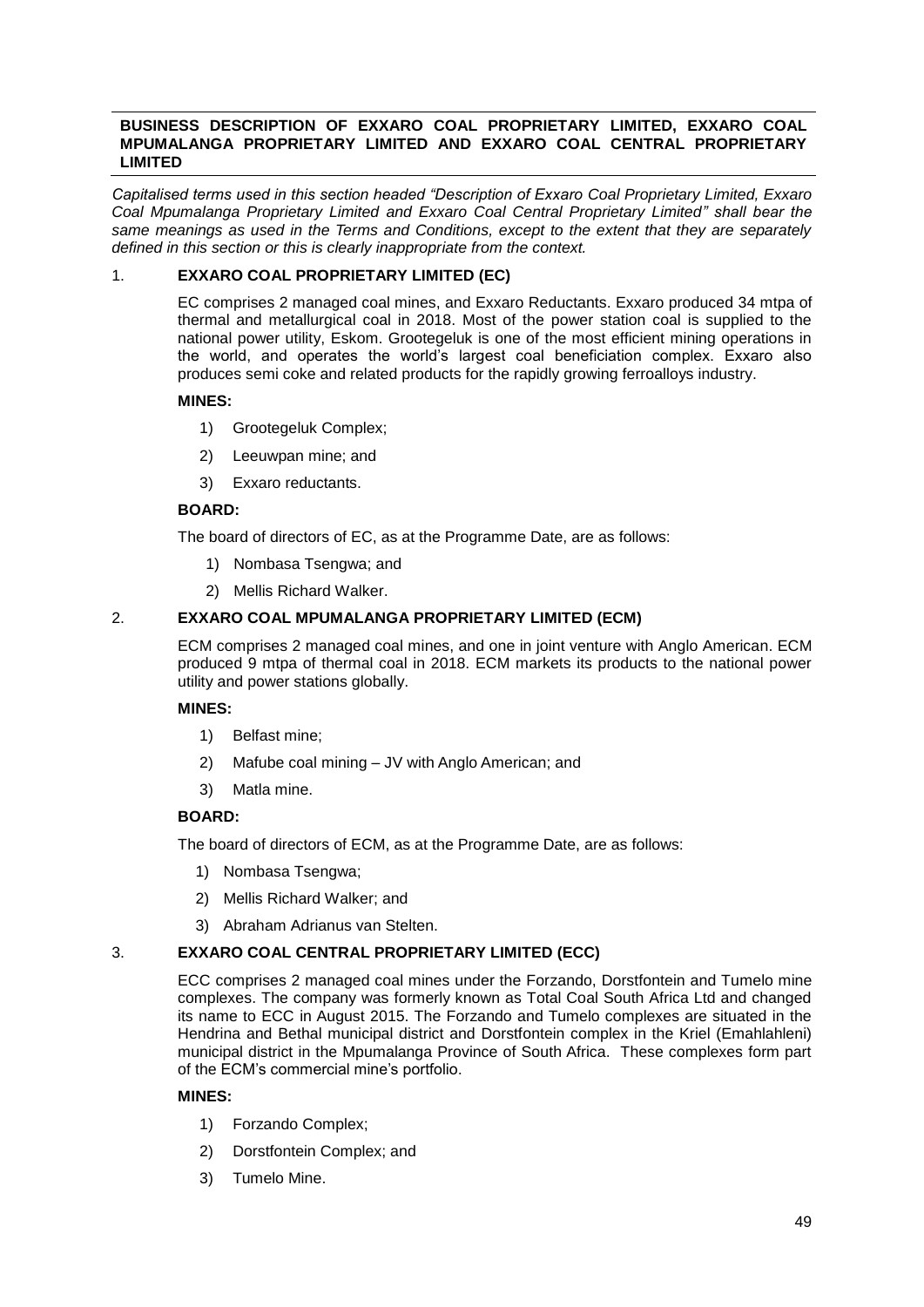# **BOARD:**

The board of directors of ECC, as at the Programme Date, are as follows:

- 1) Mellis Richard Walker;
- 2) Abraham Adrianus van Stelten; and
- 3) Izak Abraham Swanepoel.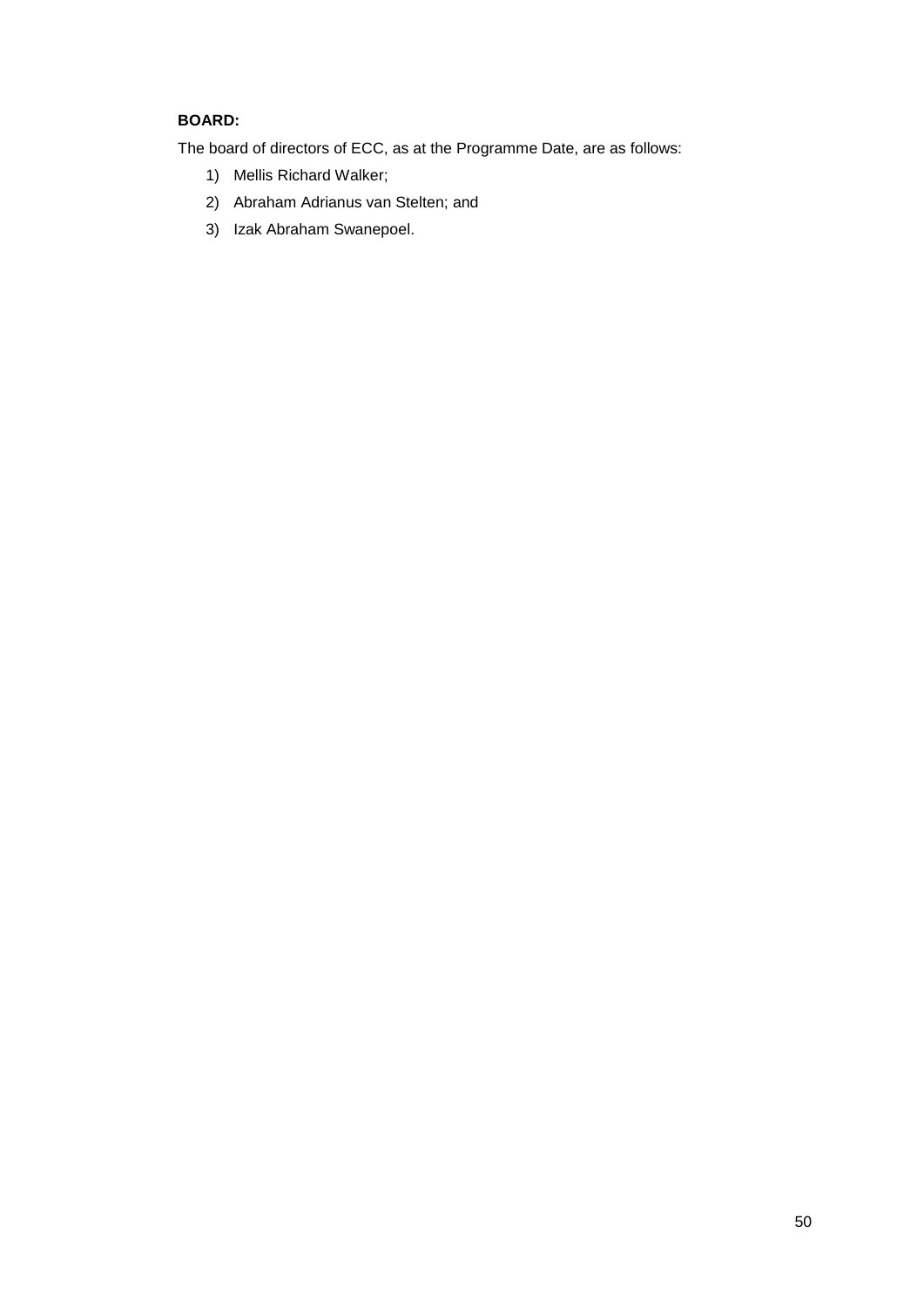| <b>SIGNED at Sandton</b>       | on this the $\sqrt{ }$ | day of              | June               | 2019.                      |
|--------------------------------|------------------------|---------------------|--------------------|----------------------------|
|                                |                        |                     |                    |                            |
| For and on behalf of           |                        |                     |                    |                            |
| <b>XXARO RESOURCES LIMITED</b> |                        |                     |                    |                            |
|                                |                        |                     |                    |                            |
|                                |                        |                     |                    |                            |
| P-A-Koppeschaar<br>Name:       |                        | Name: $\rightarrow$ |                    | $\mathcal{L}(\mathcal{L})$ |
| Capacity: Director             |                        |                     | Capacity: Director |                            |

Who warrants his/her authority hereto

 $\sim$ 

Capacity: Director Who warrants his/her authority hereto

 $\bar{\omega}$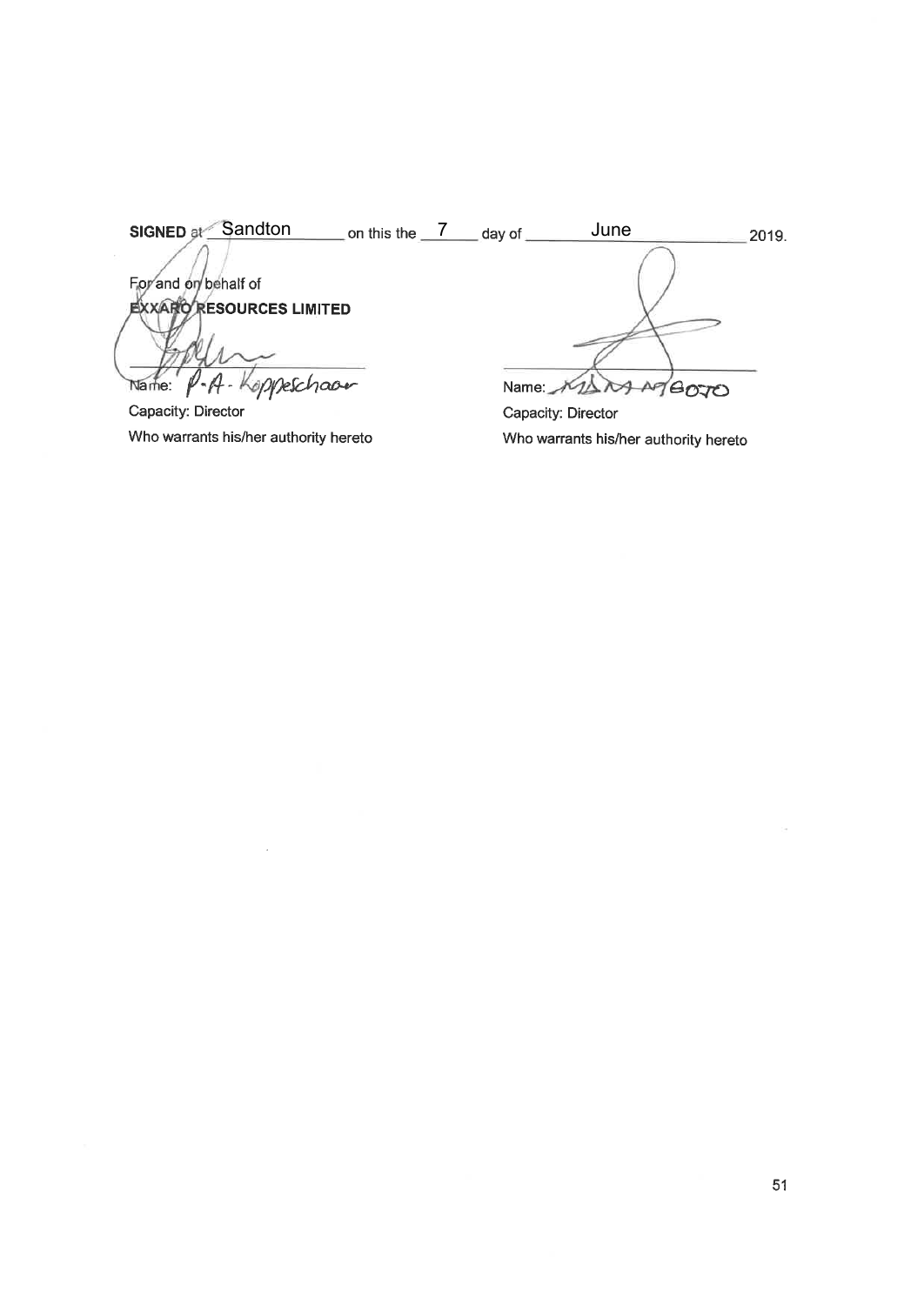## **GENERAL INFORMATION**

# **ISSUER**

**Exxaro Resources Limited** (registration number 2000/011076/06) Roger Dyason Road Pretoria West Pretoria, 0183 South Africa P O Box 9229 Pretoria, 0001 South Africa Contact: Mr D Cassim (012) 307 4190

#### **GUARANTORS**

#### **Exxaro Coal Proprietary Limited**

(registration number 2000/011078/07) Roger Dyason Road Pretoria West Pretoria, 0183 South Africa P O Box 9229 Pretoria, 0001 South Africa Contact: Mr D Cassim (012) 307 4190

**Exxaro Coal Mpumalanga Proprietary Limited** (registration number 1999/010289/07) Roger Dyason Road Pretoria West Pretoria, 0183 South Africa P O Box 9229 Pretoria, 0001 South Africa Contact: Mr D Cassim (012) 307 4190

## **Exxaro Coal Central Proprietary Limited**

(registration number 2000/011078/07) Roger Dyason Road Pretoria West Pretoria, 0183 South Africa P O Box 9229 Pretoria, 0001 South Africa Contact: Mr D Cassim (012) 307 4190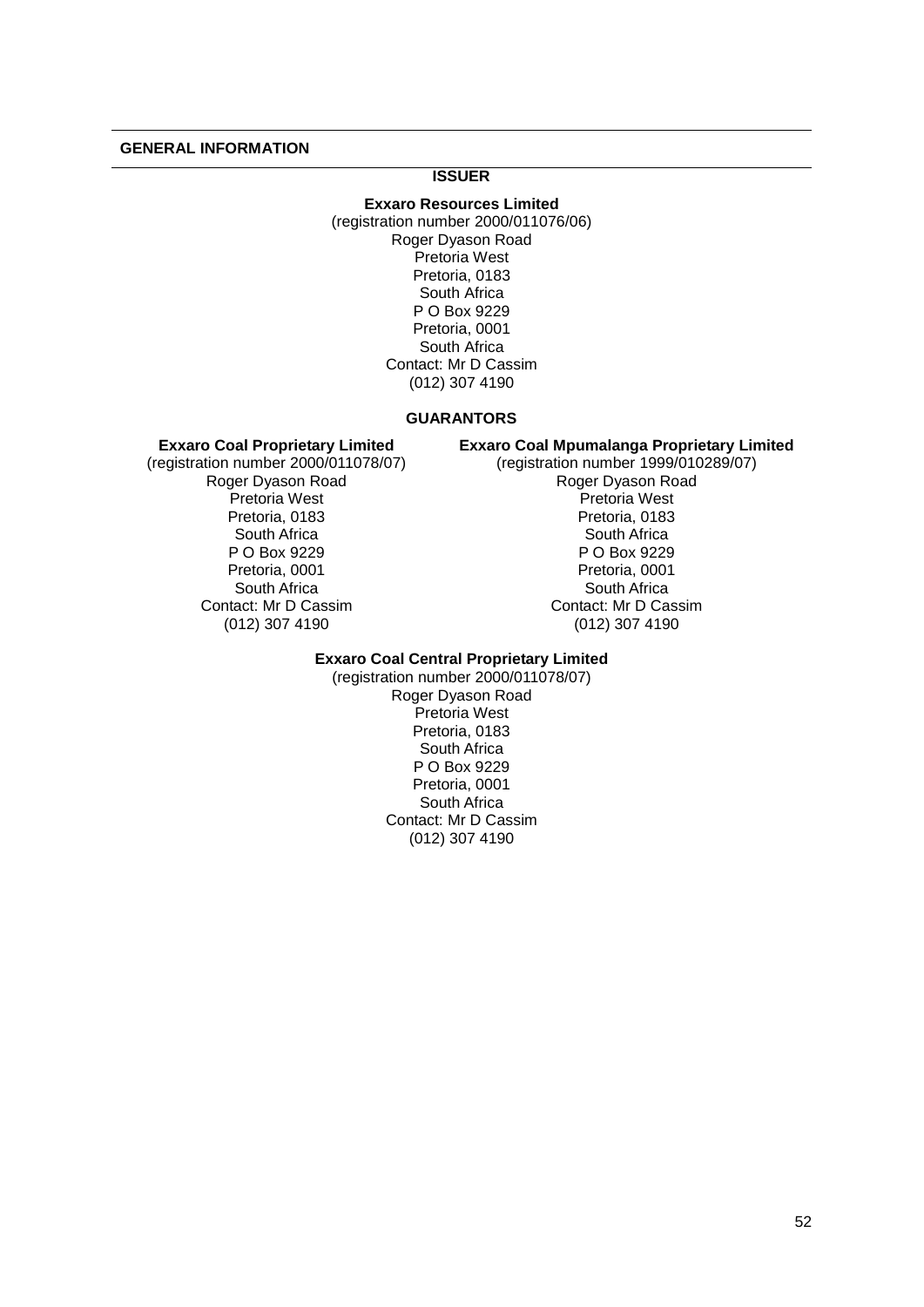## **ARRANGER**

#### **Absa Bank Limited (acting through its Corporate and Investment Banking division)** (registration number 1986/004794/06)

15 Alice Lane Sandton, 2146 South Africa Private Bag X10056 Sandton, 2146 South Africa Contact: Head: Debt Capital Markets (011) 985 6555

#### **DEALERS**

**Nedbank Limited (acting through its Nedbank Corporate and Investment Banking division)** (registration number 1951/000009/06) 135 Rivonia Road Sandown Sandton, 2196 South Africa P O Box 1144 Johannesburg, 2000 South Africa Contact: Head: Debt Origination (010) 234 8710

**Absa Bank Limited (acting through its Corporate and Investment Banking division)** (registration number 1986/004794/06) 15 Alice Lane Sandton, 2146 South Africa Private Bag X10056 Sandton, 2146 South Africa Contact: Head: Debt Capital Markets (011) 895 6555

## **JSE DEBT SPONSOR**

**Absa Bank Limited (acting through its Corporate and Investment Banking division)** (registration number 1986/004794/06) 15 Alice Lane Sandton, 2146 South Africa Private Bag X10056 Sandton, 2146 South Africa Contact: Debt Sponsor (011) 895 7352

#### **TRANSFER AGENT, PAYING AGENT, CALCULATION AGENT AND ISSUER AGENT**

**Absa Bank Limited (acting through its Corporate and Investment Banking division)** (registration number 1986/004794/06) 15 Alice Lane

Sandton, 2146 South Africa Private Bag X10056 Sandton, 2146 South Africa Contact: Debt Sponsor (011) 895 7352